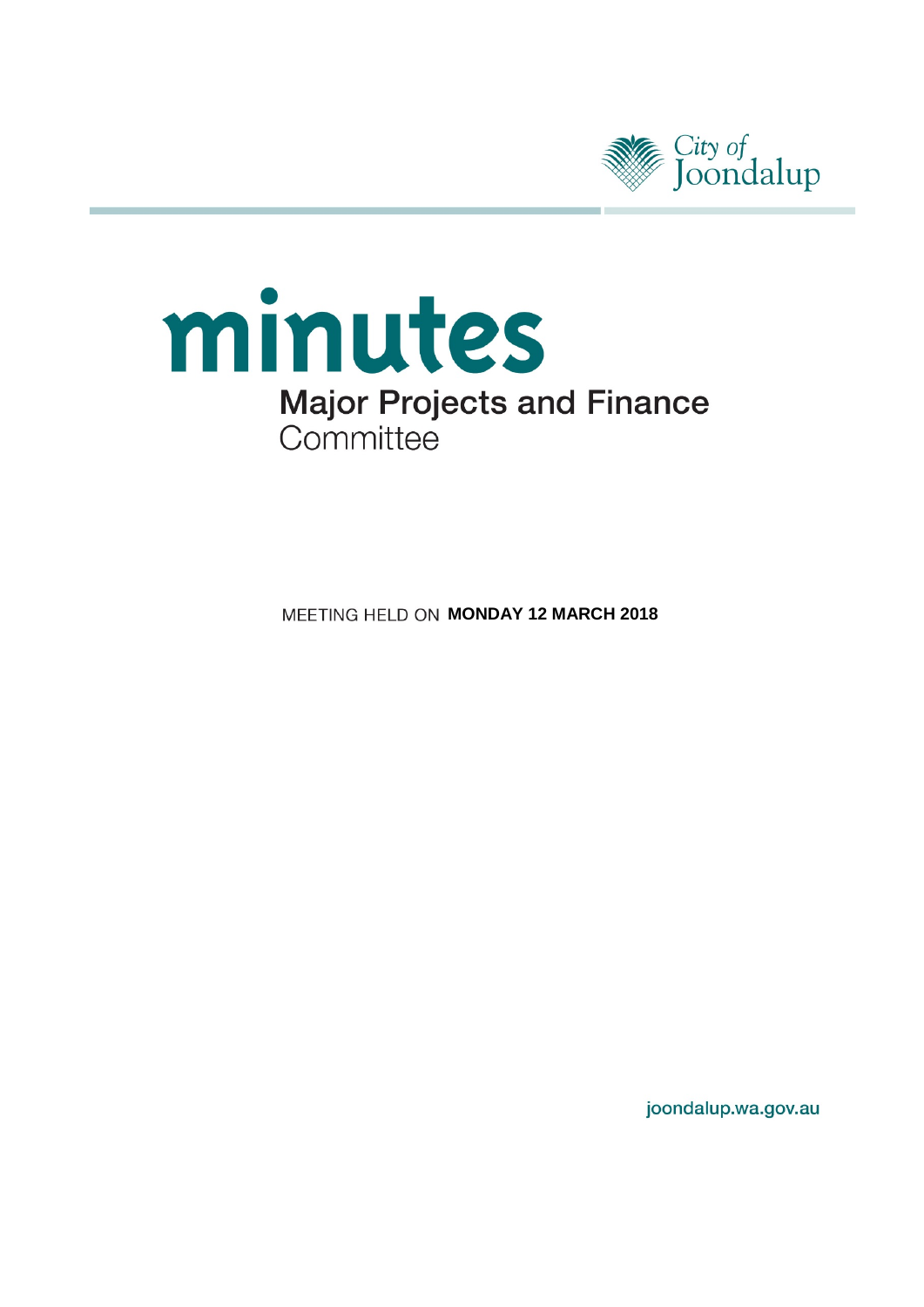Page 2

# **TABLE OF CONTENTS**

| Item No.       | <b>Title</b>                                                                                                       | Page No. |
|----------------|--------------------------------------------------------------------------------------------------------------------|----------|
|                | <b>Declaration of Opening</b>                                                                                      | 3        |
|                | <b>Declarations of Interest</b>                                                                                    | 4        |
|                | Apologies/Leave of absence                                                                                         | 4        |
|                | <b>Confirmation of Minutes</b>                                                                                     | 5        |
|                | Announcements by the Presiding Member without discussion                                                           | 5        |
|                | Identification of matters for which the meeting may be closed to<br>the public                                     | 5        |
|                | <b>Petitions and deputations</b>                                                                                   | 5        |
|                | <b>Consideration to change the Order of Business</b>                                                               | 5        |
|                | <b>Reports</b>                                                                                                     | 6        |
| 10             | Confidential - Joondalup City Centre Development - Project Status                                                  | 6/73     |
|                | <b>Resumption of Order of Business</b>                                                                             | 8        |
| 1              | 2019-20 Community Facility Refurbishment Projects - Mildenhall and<br><b>Duncraig Community Centre</b>             | 9        |
| $\overline{2}$ | Craigie Leisure Centre Refurbishment Project                                                                       | 18       |
| 3              | Status Report on City Freehold Properties Proposed for Disposal and<br>a Proposed Crown Land Acquisition           | 30       |
| 4              | Impacts on 20 Year Strategic Financial Plan of Reports to Council -<br>October 2017 to December 2017               | 39       |
| 5              | Ocean Reef Marina Project Status                                                                                   | 43       |
| 6              | Update on the 2017-18 Capital Works Program                                                                        | 53       |
| $\overline{7}$ | City Freehold Properties Proposed for Disposal - Consideration<br>Following Interest from Various External Parties | 56       |
| 8              | Burns Beach Cafe/Restaurant - Project Status                                                                       | 62       |
| 9              | <b>Bi-Monthly Capital Works Project Reports</b>                                                                    | 70       |
| 10             | Confidential - Joondalup City Centre Development - Project Status                                                  | 73/6     |
| 11             | Confidential - Pinnaroo Point Café - Project Status                                                                | 74       |
|                | <b>Urgent Business</b>                                                                                             | 75       |
|                | Motions of which previous notice has been given                                                                    | 75       |
|                | <b>Requests for Reports for future consideration</b>                                                               | 75       |
|                | <b>Closure</b>                                                                                                     | 75       |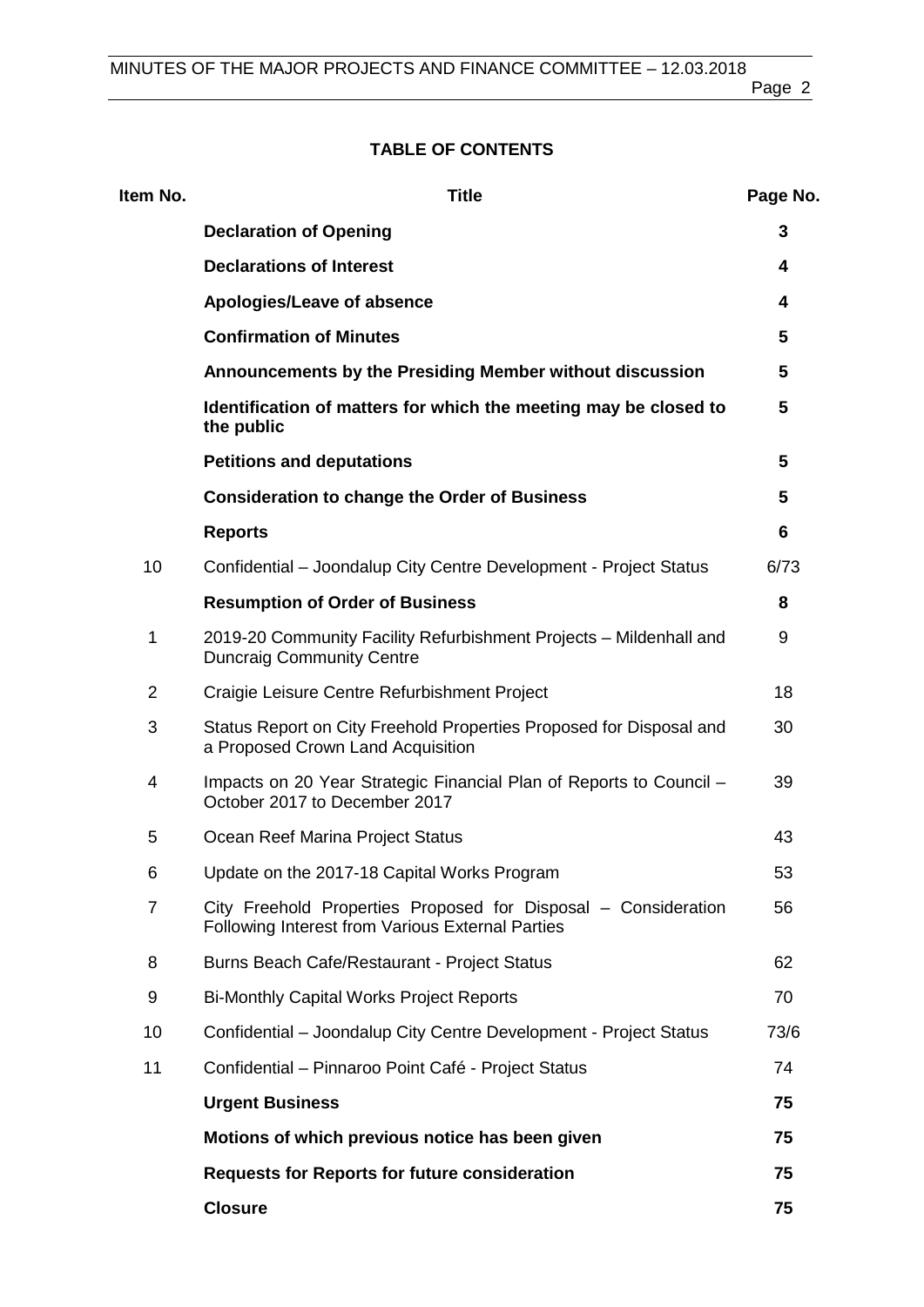# **CITY OF JOONDALUP**

#### **MINUTES OF THE MAJOR PROJECTS AND FINANCE COMMITTEE MEETING HELD IN CONFERENCE ROOM 1, JOONDALUP CIVIC CENTRE, BOAS AVENUE, JOONDALUP ON MONDAY 12 MARCH 2018.**

### **ATTENDANCE**

#### **Committee Members**

| Mayor Hon. Albert Jacob, JP        |                                   |                              |
|------------------------------------|-----------------------------------|------------------------------|
| Cr Kerry Hollywood                 |                                   | Absent from 7.34pm to 7.41pm |
| Cr Tom McLean, JP                  | Deputising for Cr Kerry Hollywood | from $7.34$ pm to $7.41$ pm  |
| Cr Philippa Taylor                 |                                   | Absent from 7.29pm to 7.31pm |
| Cr Russell Poliwka                 |                                   | Absent from 5.53pm to 6.30pm |
| <b>Cr Christine Hamilton-Prime</b> |                                   | Absent from 7.21pm to 7.23pm |
| Cr John Chester                    | Deputising for Cr John Logan      |                              |
| Cr Russ Fishwick, JP               |                                   |                              |

#### **Observer**

Cr Tom McLean, JP

#### **Officers**

| Mr Garry Hunt            | <b>Chief Executive Officer</b>               |                           |
|--------------------------|----------------------------------------------|---------------------------|
| Mr Mike Tidy             | <b>Director Corporate Services</b>           |                           |
| Mr Nico Claassen         | <b>Director Infrastructure Services</b>      |                           |
| Mr Brad Sillence         | <b>Manager Governance</b>                    |                           |
| Mr Mike Smith            | <b>Manager Leisure and Cultural Services</b> | to 7.03pm                 |
| Mr Blignault Olivier     | <b>Manager City Projects</b>                 |                           |
| Mr John Byrne            | Governance Coordinator                       |                           |
| Mrs Genevieve Hunter     | <b>Senior Projects Officer</b><br>to         | Absent<br>from<br>7.29pm; |
|                          |                                              | 6.30pm to 6.35pm          |
| <b>Mrs Lesley Taylor</b> | Governance Officer                           |                           |

#### **Guest**

Mr Simon Moen, Technical Advisor, Partner - Jackson McDonald Lawyers *to 6.30pm*

#### <span id="page-2-0"></span>**DECLARATION OF OPENING**

The Presiding Member declared the meeting open at 5.49pm.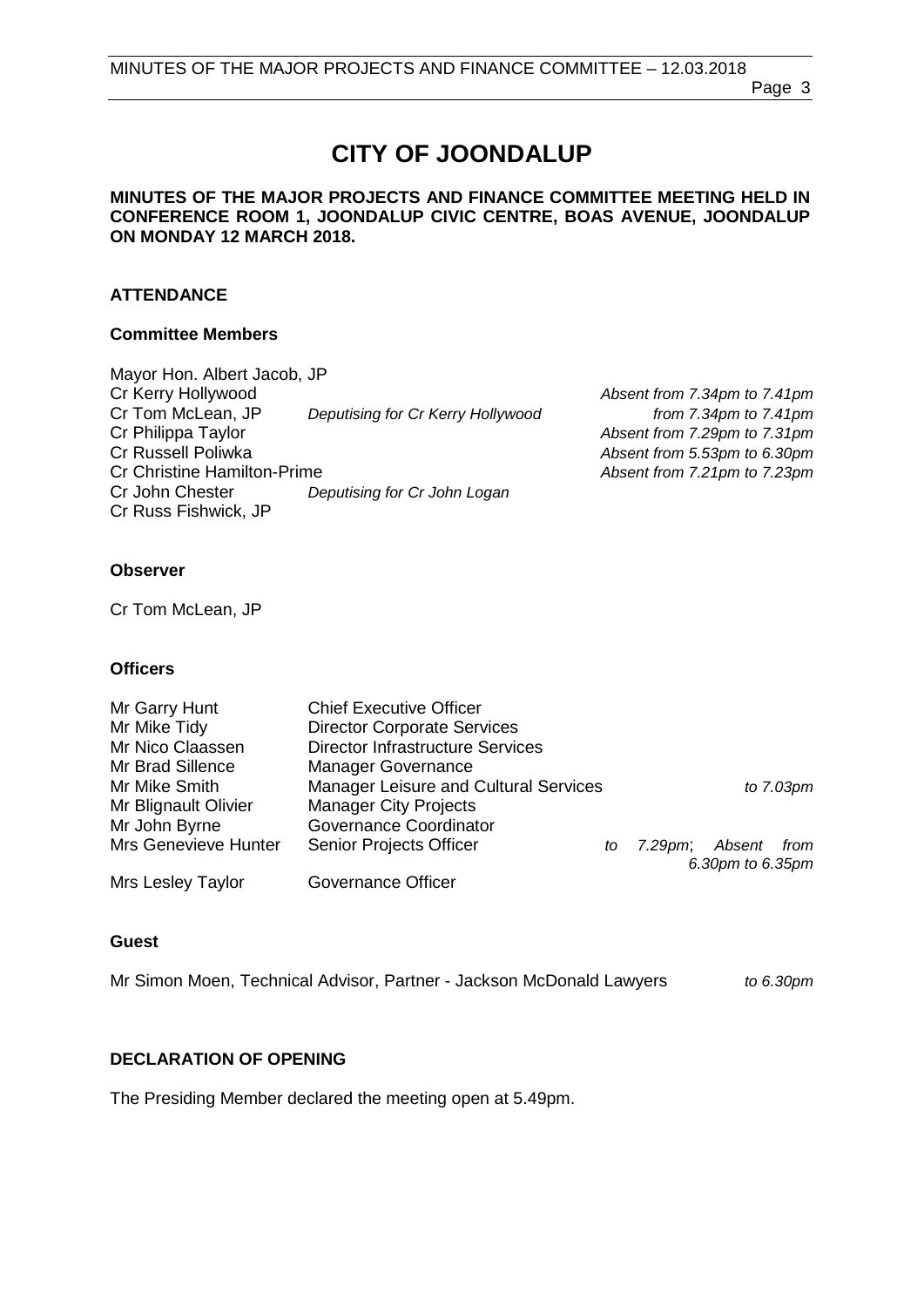# <span id="page-3-0"></span>**DECLARATIONS OF INTEREST**

# **Disclosures of Financial / Proximity Interest**

A declaration under this section requires that the nature of the interest must be disclosed. Consequently a member who has made a declaration must not preside, participate in, or be present during any discussion or decision-making procedure relating to the matter the subject of the declaration. An employee is required to disclose their financial interest and if required to do so by the Council must disclose the extent of the interest. Employees are required to disclose their financial interests where they are required to present verbal or written reports to the Council. Employees are able to continue to provide advice to the Council in the decision making process if they have disclosed their interest.

| <b>Name/Position</b>      | Cr Kerry Hollywood.                                                       |  |
|---------------------------|---------------------------------------------------------------------------|--|
| <b>Item No./Subject</b>   | Item 8 - Burns Beach Cafe/Restaurant - Project Status.                    |  |
| <b>Nature of interest</b> | <b>Proximity Interest.</b>                                                |  |
| <b>Extent of Interest</b> | Cr Hollywood lives close to the proposed new café restaurant<br>boundary. |  |
|                           |                                                                           |  |

| <b>Name/Position</b>      | <b>Cr Russell Poliwka.</b>                                       |
|---------------------------|------------------------------------------------------------------|
| <b>Item No./Subject</b>   | Item 10 - Confidential - Joondalup City Centre Development -     |
|                           | <b>Project Status.</b>                                           |
| <b>Nature of interest</b> | <b>Proximity Interest.</b>                                       |
| <b>Extent of Interest</b> | Cr Poliwka is a beneficiary of a property owned across the road. |

# **Disclosure of interest affecting impartiality**

Elected Members (in accordance with Regulation 11 of the *Local Government [Rules of Conduct] Regulations 2007)* and employees (in accordance with the Code of Conduct) are required to declare any interest that may affect their impartiality in considering a matter. This declaration does not restrict any right to participate in or be present during the decision-making process. The Elected Member/employee is also encouraged to disclose the nature of the interest.

| <b>Name/Position</b>      | Cr Philippa Taylor.                                             |
|---------------------------|-----------------------------------------------------------------|
| <b>Item No./Subject</b>   | Item 5 - Ocean Reef Marina Project Status.                      |
| <b>Nature of interest</b> | Interest that may affect impartiality.                          |
| <b>Extent of Interest</b> | Cr Taylor is a social member of the Ocean Reef Sea Sports Club. |

# <span id="page-3-1"></span>**APOLOGIES/LEAVE OF ABSENCE**

# **Apology:**

Cr John Logan.

# **Leave of Absence Previously Approved:**

| Cr Sophie Dwyer             | 21 February to 31 March 2018 inclusive; |
|-----------------------------|-----------------------------------------|
| Cr John Chester             | 23 February to 19 March 2018;           |
| Cr Mike Norman              | 6 April to 13 April 2018 inclusive;     |
| Mayor Hon. Albert Jacob, JP | 26 April to 7 May 2018 inclusive.       |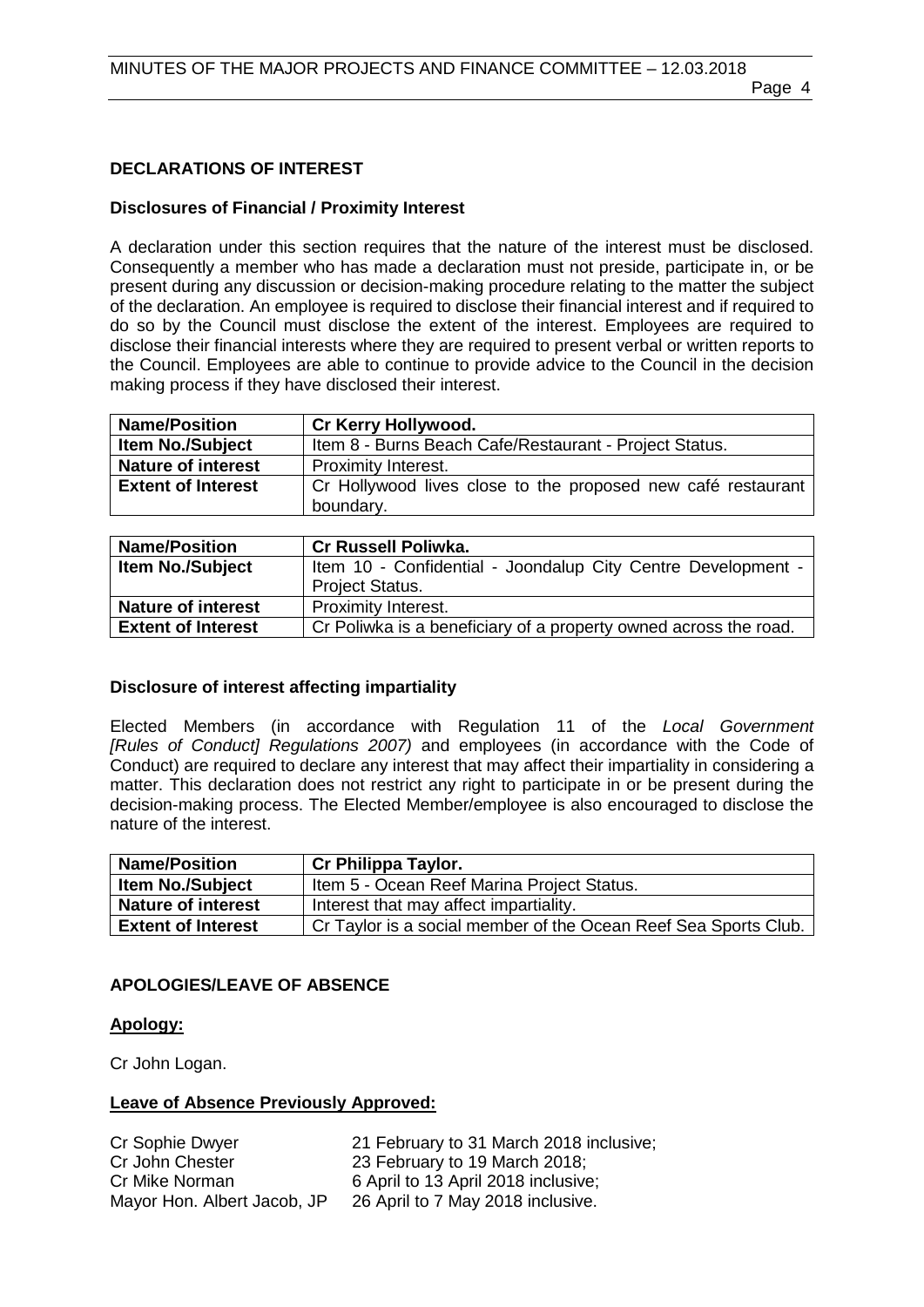### <span id="page-4-0"></span>**CONFIRMATION OF MINUTES**

#### MINUTES OF THE SPECIAL MAJOR PROJECTS AND FINANCE COMMITTEE HELD ON 6 NOVEMBER 2017.

**MOVED Cr Fishwick SECONDED Cr Hollywood that the minutes of the meeting of the Special Major Projects and Finance Committee held on 6 November 2017 be confirmed as a true and correct record.**

#### **The Motion was Put and CARRIED (7/0)**

**In favour of the Motion:** Mayor Jacob, Crs Chester, Fishwick, Hamilton-Prime, Hollywood, Poliwka and Taylor.

### <span id="page-4-1"></span>**ANNOUNCEMENTS BY THE PRESIDING MEMBER WITHOUT DISCUSSION**

Nil.

#### <span id="page-4-2"></span>**IDENTIFICATION OF MATTERS FOR WHICH THE MEETING MAY BE CLOSED TO THE PUBLIC**

In accordance with Clause 5.2 of the City's *Meeting Procedures Local Law 2013*, this meeting was not open to the public.

#### <span id="page-4-3"></span>**PETITIONS AND DEPUTATIONS**

Nil.

#### <span id="page-4-4"></span>**CONSIDERATION TO CHANGE THE ORDER OF BUSINESS**

**MOVED Mayor Jacob, SECONDED Cr Hamilton-Prime that the Major Projects and Finance Committee in accordance with clause 14.1 of the** *City of Joondalup Meeting Procedures Local Law 2013,* **suspends the operation of clause 4.3 – Order of Business of the** *City of Joondalup Meeting Procedures Local Law 2013,* **to enable Item 10 – Confidential – Joondalup City Centre Development – Project Status to be considered as the first item of business on the agenda.**

#### **The Procedural Motion was Put and CARRIED (7/0)**

**In favour of the Procedural Motion:** Mayor Jacob, Crs Chester, Fishwick, Hamilton-Prime, Hollywood, Poliwka and Taylor.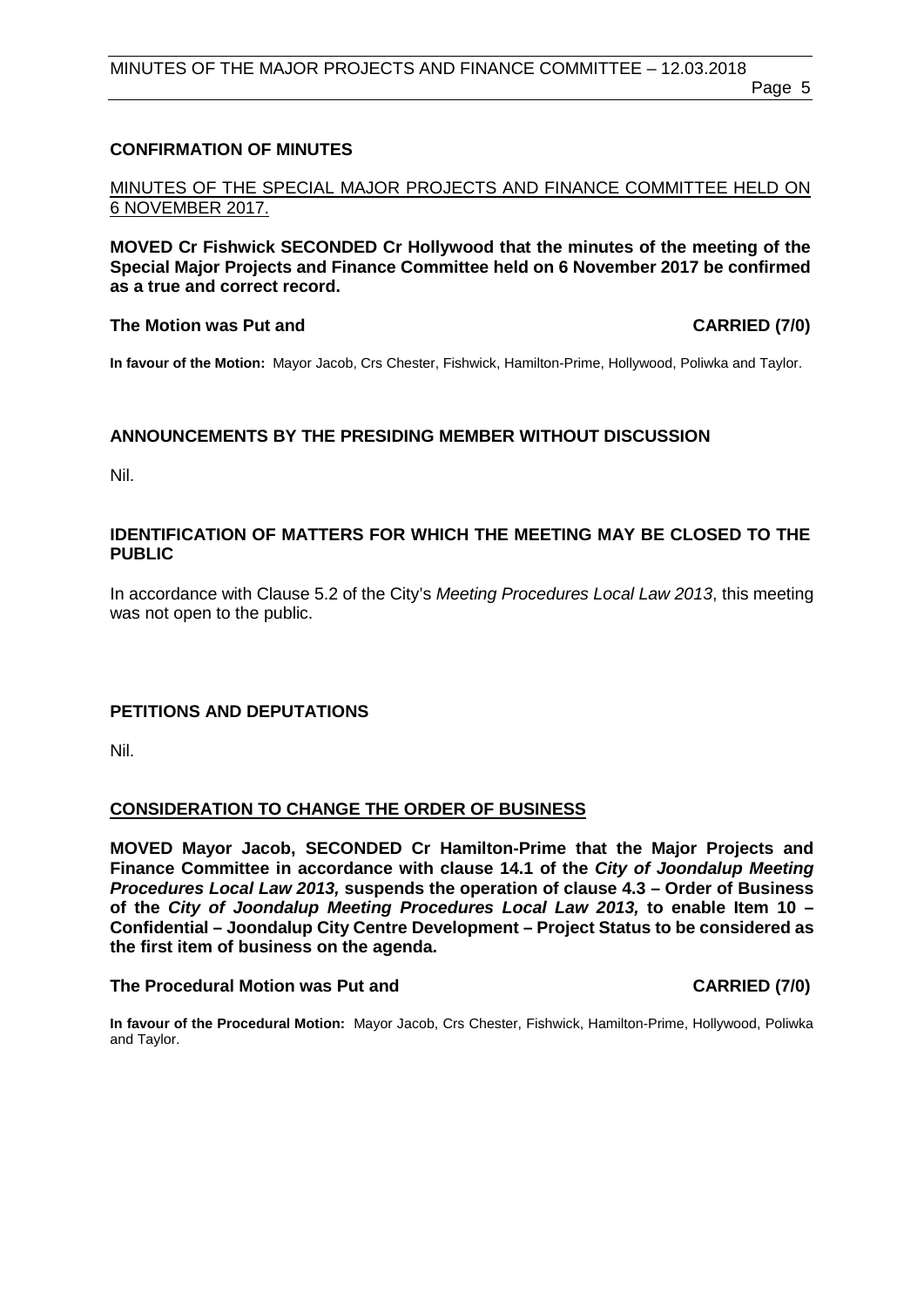### <span id="page-5-0"></span>**REPORTS**

**Disclosure of Proximity Interest**

| <b>Name/Position</b>      | <b>Cr Russell Poliwka.</b>                                       |
|---------------------------|------------------------------------------------------------------|
| <b>Item No./Subject</b>   | Item 10 - Confidential - Joondalup City Centre Development -     |
|                           | <b>Project Status.</b>                                           |
| <b>Nature of interest</b> | Proximity Interest.                                              |
| <b>Extent of Interest</b> | Cr Poliwka is a beneficiary of a property owned across the road. |

*Cr Poliwka left the room at 5.53pm.*

# **ITEM 10 CONFIDENTIAL - JOONDALUP CITY CENTRE DEVELOPMENT - PROJECT STATUS**

| <b>WARD</b>        | <b>North</b>      |
|--------------------|-------------------|
| <b>RESPONSIBLE</b> | Mr Garry Hunt     |
| <b>DIRECTOR</b>    | Office of the CEO |

**FILE NUMBER** 103036, 101515

#### **ATTACHMENTS** Attachment 1 Boas Place Concept Plan Option 4B Attachment 2 Draft outline of a generic Order of Magnitude Business Case

*(Please Note: The Report and Attachments are confidential and will appear in the official Minute Book only).*

### **AUTHORITY / DISCRETION** Executive - The substantial direction setting and oversight role of Council, such as adopting plans and reports, accepting tenders, directing operations, setting and amending budgets.

This report is confidential in accordance with Section 5.23(e)(ii) of the *Local Government Act 1995*, which also permits the meeting to be closed to the public for business relating to the following:

• *A matter that if disclosed, would reveal information that has a commercial value to a person.*

A full report was provided to Elected Members under separate cover. The report is not for publication.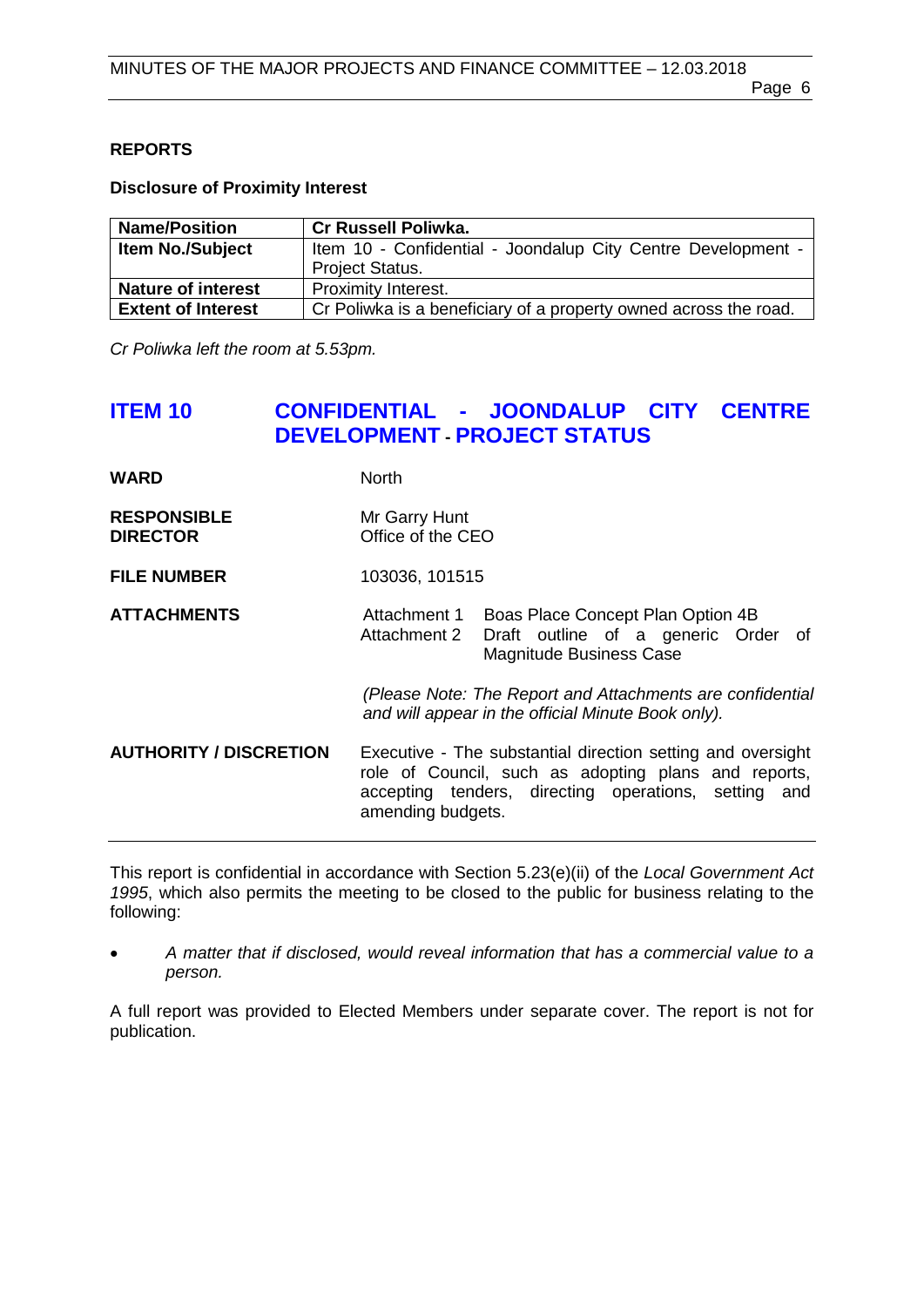# **OFFICER'S RECOMMENDATION:**

That Council:

- 1 DOES NOT SUPPORT the proposal received from Devwest Group Pty Ltd for the development of a hotel on Lot C, Boas Place;
- 2 REQUESTS the Chief Executive Officer to advise Devwest Group Pty Ltd of its decision as outlined in part 1 above;
- 3 REQUESTS the Chief Executive Officer to explore alternative strategies, through the preparation of an Order of Magnitude Business Case, for attracting major developers for the Boas Place development.

**MOVED Cr Fishwick, SECONDED Cr Hollywood that Council:** 

- **1 DOES NOT SUPPORT the proposal received from Devwest Group Pty Ltd for the development of a hotel on Lot C, Boas Place due to:**
	- **1.1 the low value proposed for the sale of the site (\$700,000);**
	- **1.2 lack of clarify surrounding Devwest Group Pty Ltd's contribution to the public realm;**
	- **1.3 the design as proposed not aligning with the City's planning requirements;**
- **2 REQUESTS the Chief Executive Officer to advise Devwest Group Pty Ltd:**
	- **2.1 of its decision as outlined in part 1 above;**
	- **2.2 that Council seeks the sale of the designated site equal to the sworn valuation, if acceptable to the City,**

**and a response from Devwest Group Pty Ltd is required within 30 days;**

**3 REQUESTS the Chief Executive Officer to explore alternative strategies, through the preparation of an Order of Magnitude Business Case, for attracting major developers for the Boas Place development.** 

## **The Motion was Put and CARRIED (6/0)**

**In favour of the Motion:** Mayor Jacob, Crs Chester, Fishwick, Hamilton-Prime, Hollywood and Taylor.

*Mr Moen left the room at 6.30pm.*

*The Senior Projects Officer left the room at 6.30pm.*

*Cr Poliwka entered the room at 6.30pm.*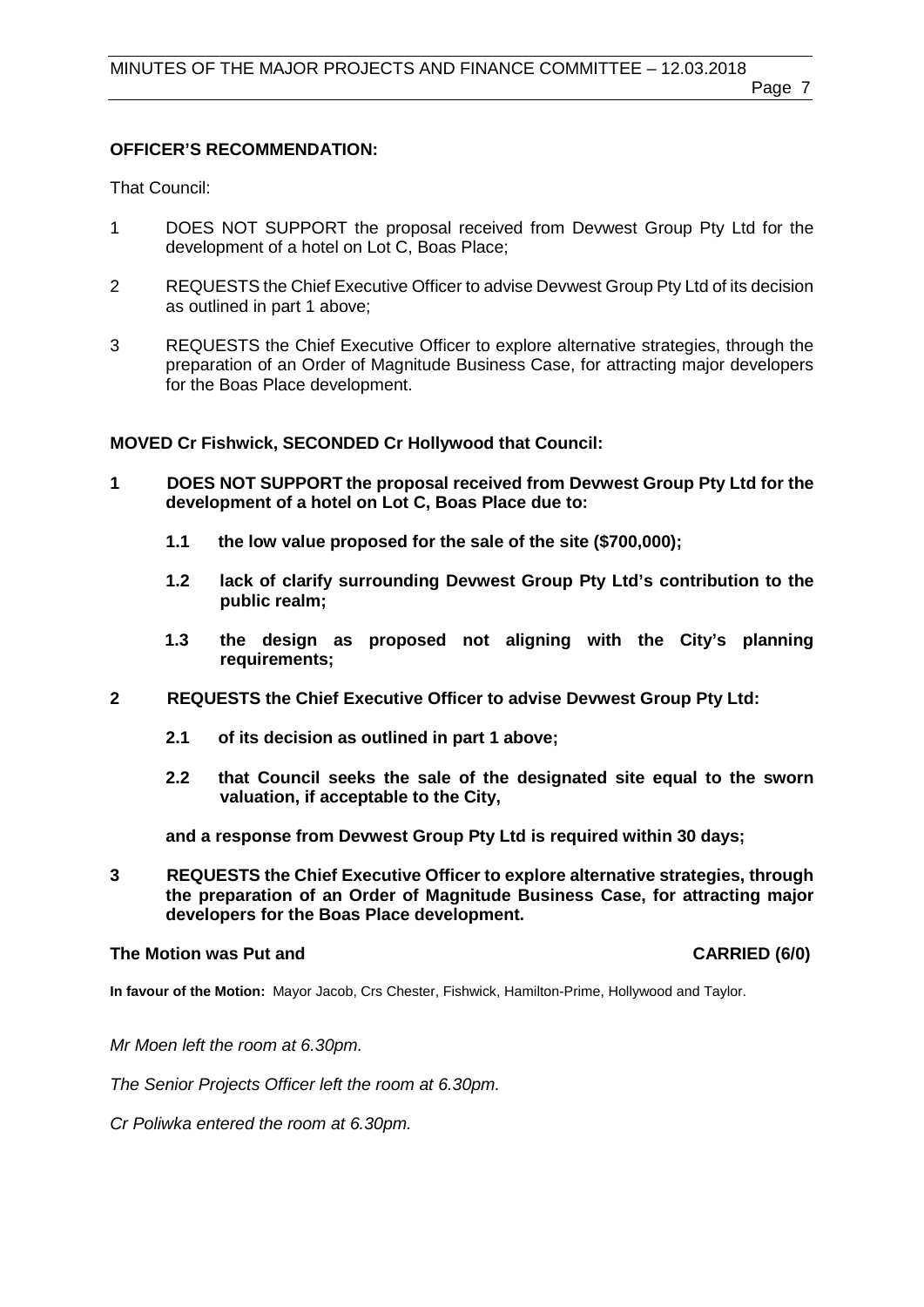# <span id="page-7-0"></span>**RESUMPTION OF ORDER OF BUSINESS**

**MOVED Mayor Jacob, SECONDED Cr Hamilton-Prime that the Major Projects and Finance Committee RESUMES the operation of clause 4.3 of the** *City of Joondalup Meeting Procedures Local Law 2013* **– Order of Business.**

## **The Motion was Put and CARRIED (7/0)**

**In favour of the Motion:** Mayor Jacob, Crs Chester, Fishwick, Hamilton-Prime, Hollywood, Poliwka and Taylor.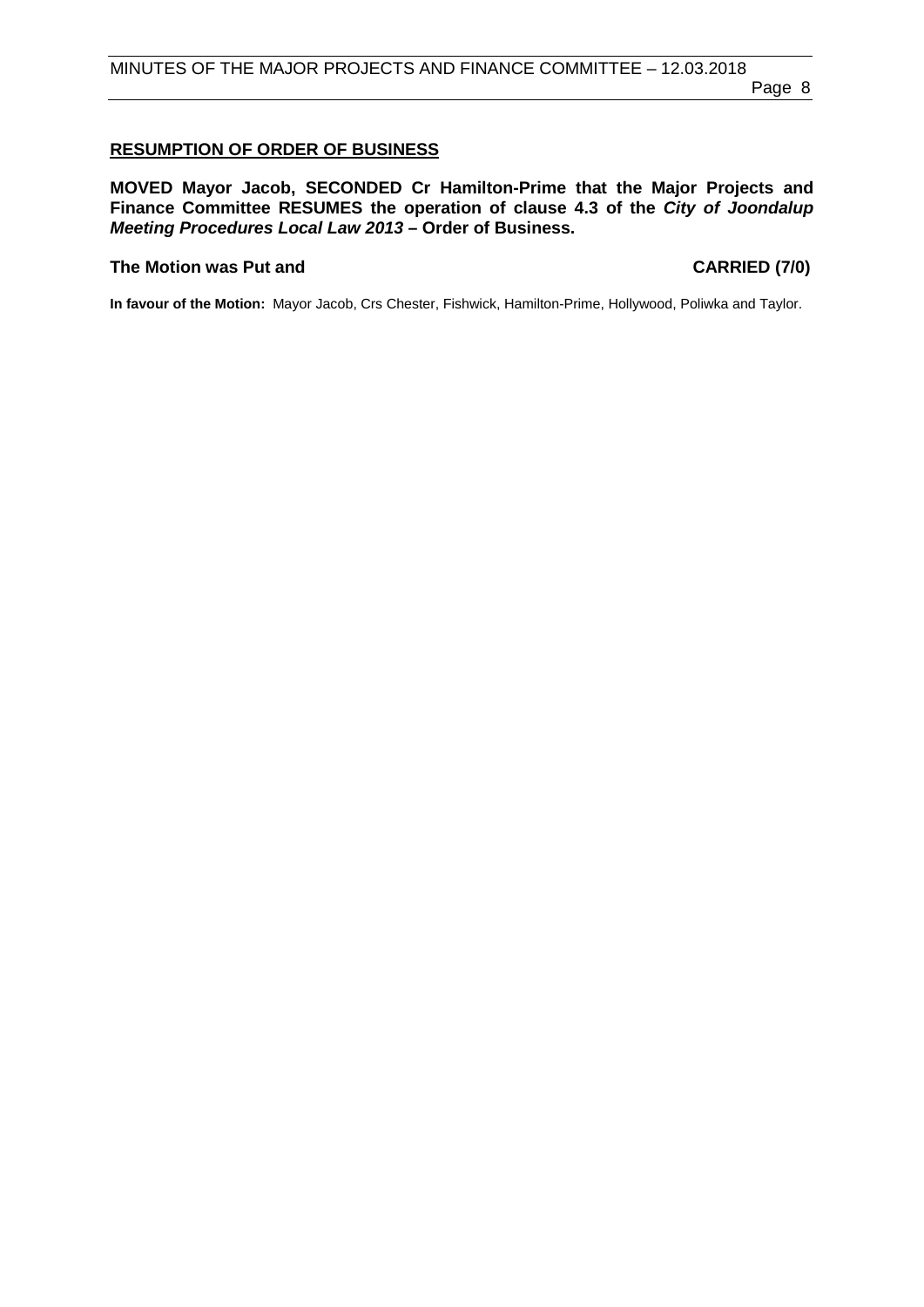# <span id="page-8-0"></span>**ITEM 1 2019-20 COMMUNITY FACILITY REFURBISHMENT MILDENHALL AND COMMUNITY CENTRE**

| <b>WARD</b>                           | South                                                                                                                                                                                                                                                                                                                                                                                                      |  |
|---------------------------------------|------------------------------------------------------------------------------------------------------------------------------------------------------------------------------------------------------------------------------------------------------------------------------------------------------------------------------------------------------------------------------------------------------------|--|
| <b>RESPONSIBLE</b><br><b>DIRECTOR</b> | Mr Mike Tidy<br><b>Corporate Services</b>                                                                                                                                                                                                                                                                                                                                                                  |  |
| <b>FILE NUMBER</b>                    | 49665, 101515                                                                                                                                                                                                                                                                                                                                                                                              |  |
| <b>ATTACHMENTS</b>                    | Attachment 1<br>Mildenhall and Duncraig Community Centre<br>aerial map<br>Attachment 2<br>Mildenhall floorplan (existing)<br>Mildenhall concept plan<br>Attachment 3<br>Mildenhall cost estimate<br>Attachment 4<br>Attachment 5<br>Duncraig Community Centre floorplan<br>(existing)<br>Attachment 6<br>Duncraig Community Centre concept plan<br>Attachment 7<br>Duncraig Community Centre cost estimate |  |
| <b>AUTHORITY / DISCRETION</b>         | Executive - The substantial direction setting and oversight<br>role of Council, such as adopting plans and reports,<br>accepting tenders, directing operations, setting and<br>amending budgets.                                                                                                                                                                                                           |  |

#### **PURPOSE**

For Council to consider feedback on the concept plans, estimated capital costs and recommendations for the 2019-20 community facility refurbishment projects for Mildenhall and Duncraig Community Centre.

#### **EXECUTIVE SUMMARY**

Each year the City plans to undertake one or two refurbishments of community and sporting facilities.

Mildenhall and Duncraig Community Centre are located within the Percy Doyle Reserve on Beddi Road, Duncraig.

Mildenhall was constructed in 1981 and consists of a main hall; four activity rooms, kitchen, toilets, office, hairdresser room, consult room and store rooms. Duncraig Community Centre was constructed in 1991 and consists of two halls (can be combined to make one large hall), a meeting room, office, kitchen, toilets and storerooms.

As part of the needs analysis stage of the projects, stakeholder consultation was undertaken with all regular hire groups of both facilities. Considering the feedback and priorities identified by the City, a scope of works was developed in order to complete concept plans and a cost estimate for each project.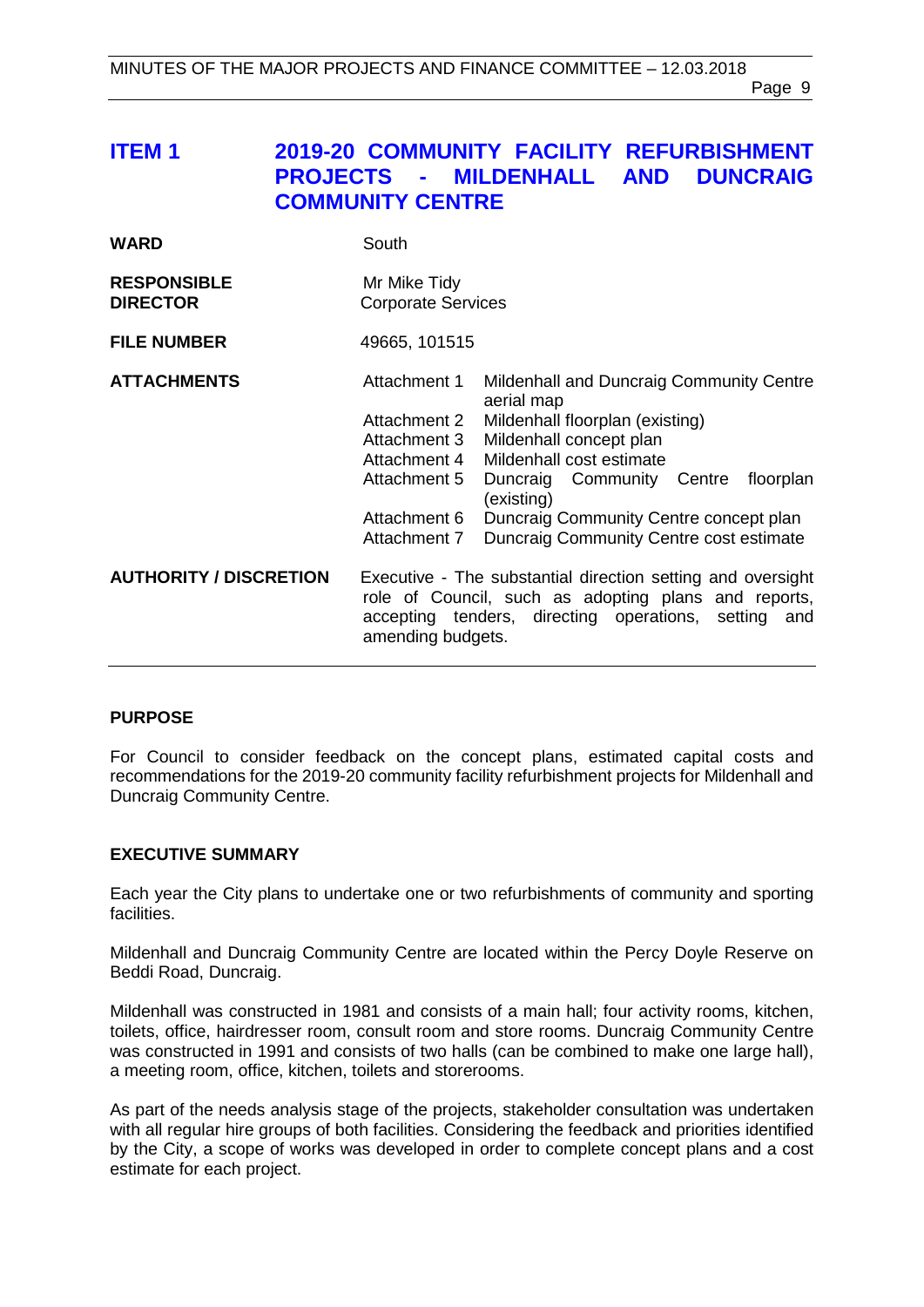Currently, there is \$370,000 listed in the City's *Five Year Capital Works Program* in 2018-19 and 2019-20 for the Mildenhall refurbishment project. Based on the agreed concept plan, the cost estimate for the project is \$407,000.

Currently, there is \$233,000 listed in the City's *Five Year Capital Works Program* in 2018-19 and 2019-20 for the Duncraig Community Centre refurbishment project. Based on the agreed concept plan, the cost estimate for the project is \$267,800.

*It is therefore recommended that Council:*

- *1 NOTES that \$44,000 (reserve funds) is listed in 2018-19 for detailed design and \$326,000 (reserve funds) is listed in 2019-20 for construction within the City's Five Year Capital Works Program for the refurbishment of Mildenhall;*
- *2 NOTES that \$28,000 (reserve funds) is listed in 2018-19 for detailed design and \$205,000 (reserve funds) is listed in 2019-20 for construction within the City's Five Year Capital Works Program for the refurbishment of Duncraig Community Centre;*
- *3 APPROVES the proposed refurbishment works at Mildenhall as detailed in this Report to proceed to the detailed design and tender stage;*
- *4 APPROVES the proposed refurbishment works at Duncraig Community Centre as detailed in this Report to proceed to the detailed design and tender stage.*

### **BACKGROUND**

| <b>Suburb/Location</b> |            | Percy Doyle Reserve 47-49 Beddi Road Duncraig WA 6023. |
|------------------------|------------|--------------------------------------------------------|
| <b>Applicant</b>       |            | City of Joondalup.                                     |
| Owner                  |            | Crown Land – City of Joondalup Management Order.       |
| <b>Zoning</b>          | <b>DPS</b> | Civic and Cultural.                                    |
|                        | <b>MRS</b> | Urban.                                                 |
| Site area              |            | $10.971.5m2$ .                                         |
| Structure plan         |            | Not applicable.                                        |

Since 2007, the City has undertaken one or two community facility refurbishment projects each year. Refurbishment projects intend to improve the functionality and aesthetics of the facility and are not designed to undertake general maintenance. The scope of each project is generally confined to the following aspects:

- Painting.
- Replacing fixtures and fittings.
- Upgrading external environments for example building pathways, landscaping around the building, signage.
- Kitchen facilities.
- Floor coverings.
- Toilets and changerooms (including refurbishment or new extensions).
- Storage facilities (extensions to the facility).
- Heating/cooling systems.
- Window treatments.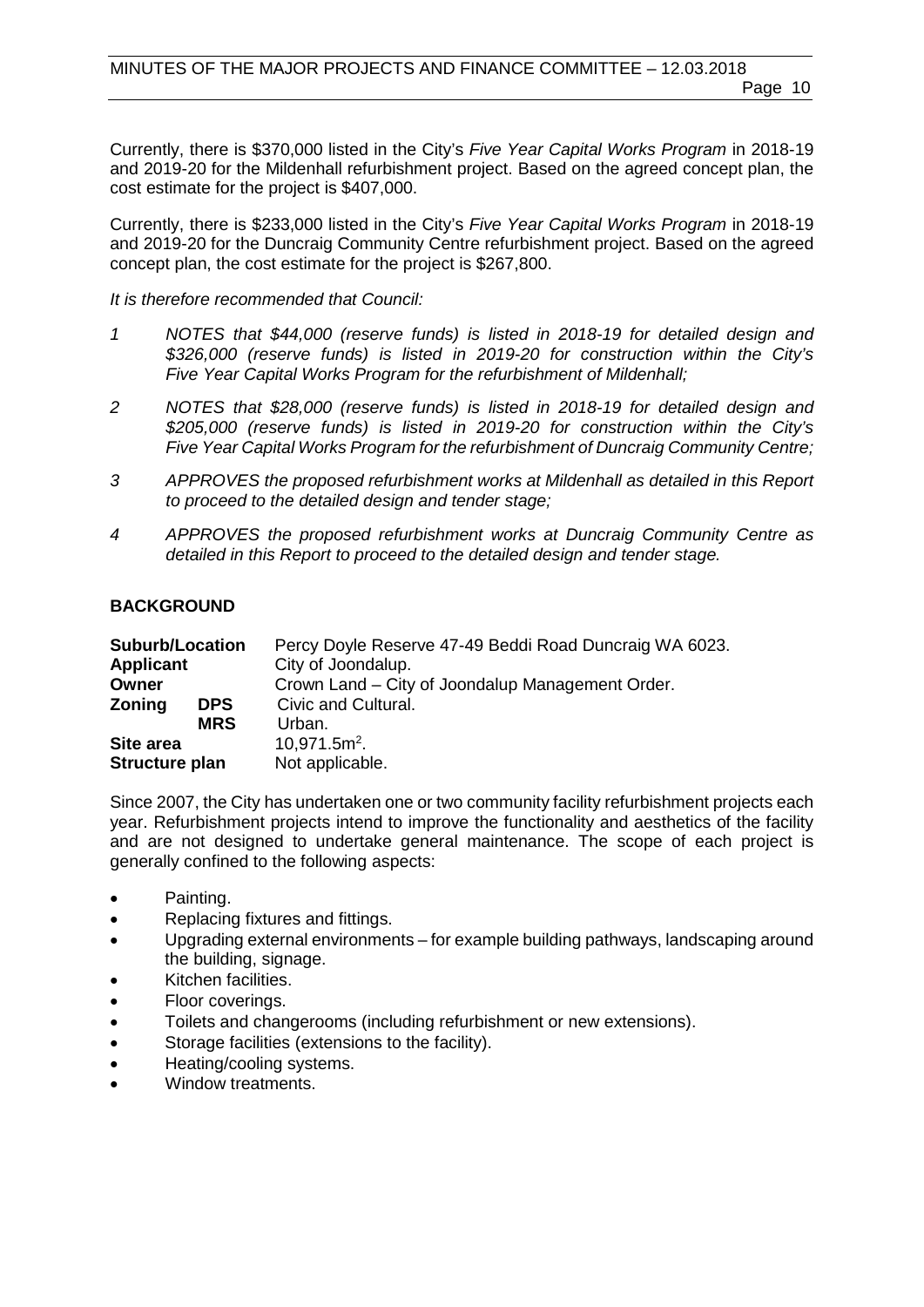Mildenhall and Duncraig Community Centre are located within the Percy Doyle Reserve on Beddi Road, Duncraig (Attachment 1 refers).

At its meeting held on 21 April 2015 (CJ061-04/15 refers), Council agreed to an amended priority list of refurbishment works to community facilities including the facilities at Percy Doyle Reserve due to the delay in the *Percy Doyle Masterplan* project. It was determined to undertake refurbishments at Mildenhall and Duncraig Community Centre to extend the life of the facilities as they have had limited major maintenance over the last few years. The budget figure for the projects was developed by a desktop review and not based on any project scoping, concept plans or cost estimates and did not include an allowance for cost escalation.

#### Mildenhall

Mildenhall was constructed in 1981 and consists of a main hall, four activity rooms, kitchen, toilets, office, hairdresser room, consult room and store rooms (Attachment 2 refers). The facility is used predominantly by the Duncraig Senior Citizens Club (approximately 195 participants). Other regular hirers include the Northern Districts Laurel Club, Sorrento/Duncraig Red Cross, the Pastel Society of WA Incorporated, Shona Dees Dance, Duncraig Group Alcoholics Anonymous and the Undenominational Christians Gospel Service (approximately 296 participants).

The Duncraig Senior Citizens Club has a licence agreement for two of the activity rooms and the office which gives them exclusive use of these areas. The facility design and layout meets the current needs of the user groups, so only critical works are recommended to extend the life of the facility.

Currently, there is \$370,000 listed in the City's *Five Year Capital Works Program* in 2018-19 and 2019-20 for the Mildenhall refurbishment project.

#### Duncraig Community Centre

The Duncraig Community Centre was constructed in 1991 and consists of two halls (can be combined to make one large hall), a meeting room; office, kitchen; toilets and storerooms (Attachment 5 refers). The facility currently has six regular user groups (approximately 700 participants): Duncraig Play Group, Duncraig Girl Guides, Wonderland Early Learning Centre, First Duncraig Scout Group, the Old Apostolic Church and Body Torque Physiotherapy and Pilates.

The facility is heavily utilised by the playgroup and out of school care provider and while the design and layout meets the current needs of the user groups there are some improvements required to extend the life of the facility, for example a kitchen refurbishment.

Currently, there is \$233,000 listed in the City's *Five Year Capital Works Program* in 2018-19 and 2019-20 for the Duncraig Community Centre refurbishment project.

### **DETAILS**

#### Stakeholder consultation

As part of the needs analysis stage of the projects, stakeholder consultation was undertaken with all regular hire groups of both facilities. As part of the consultation, groups were advised that only critical works were proposed for the refurbishments in order to extend the life of the facilities.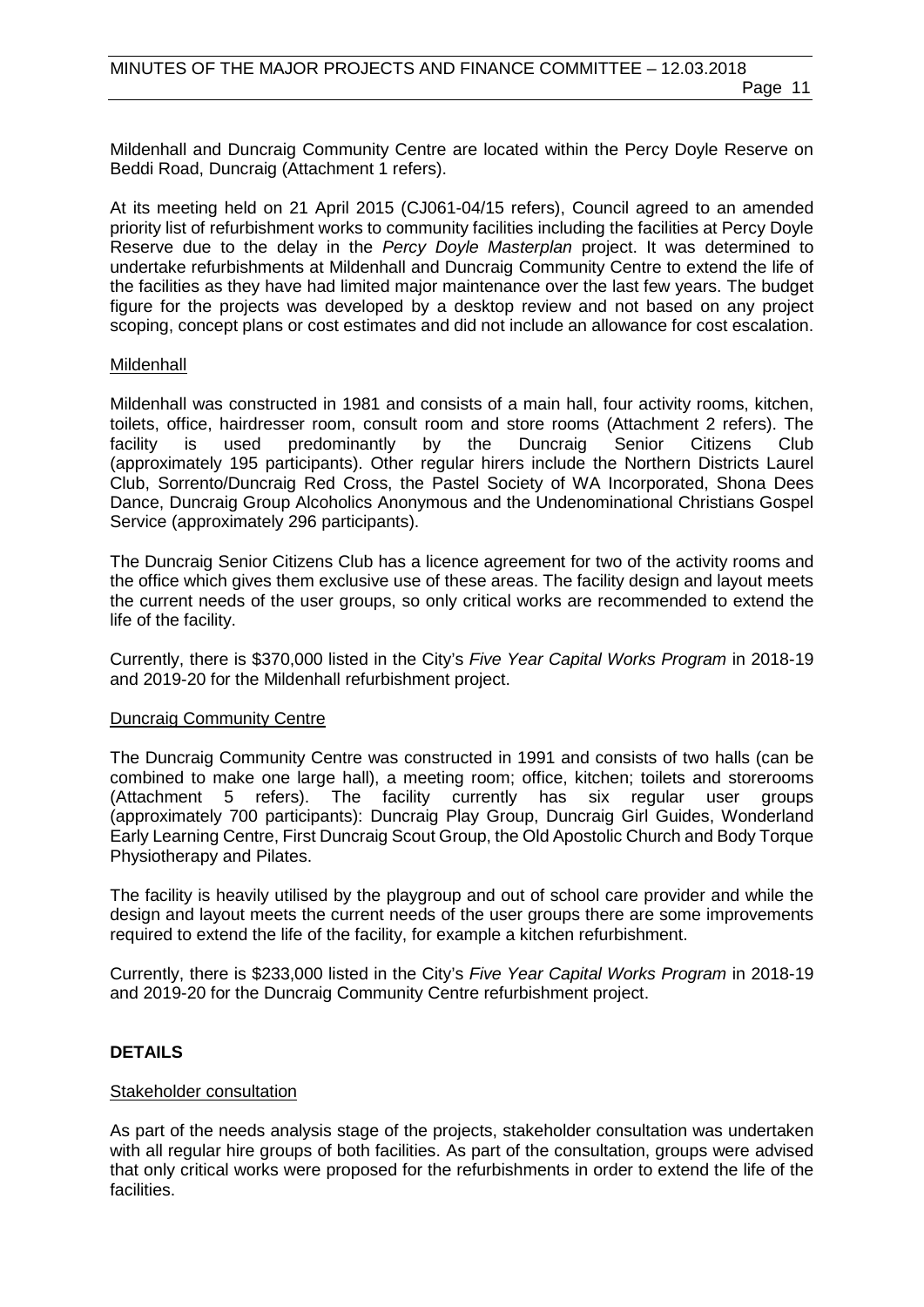All user groups signed the draft concept plans agreeing with all of the proposed works to be considered as part of the projects.

#### Concept plans and capital cost estimates

A scope of works was developed based on addressing critical works to extend the life of both facilities. Facility concept plans were developed based on the scope of works and cost estimates were obtained from an external quantity surveyor.

#### *Mildenhall*

The proposed facility concept plan (Attachment 3 refers) includes: kitchen refurbishment (replace benches/cupboards, new tiling, new flooring, new oven and general refurbishment); replacement of windows in the main hall and activity room two, roof replacement as corrosion is evident and internal painting. A temporary classroom and storage containers have been included in the cost estimate to accommodate the user groups during construction.

The following is a summary of the items and cost estimates (Attachment 4 refers):

| <b>Item</b>                                                  | $Cost($ \$) |
|--------------------------------------------------------------|-------------|
| Roof replacement                                             | 256,800     |
| Main hall / activity room two – highlight window replacement | 57,800      |
| Kitchen refurbishment                                        | 56,000      |
| Repaint internal surfaces                                    | 31,400      |
| <b>Temporary facilities</b>                                  | 5,000       |
| <b>TOTAL</b>                                                 | \$407,000   |

The cost estimate summary table includes preliminaries and small works margin (20%), professional fees in order to undertake detailed design (12%), design contingencies (5%), building contingencies (5%) and cost escalation to June 2019 (4.44%).

All amounts quoted in this report are exclusive of GST.

#### *Duncraig Community Centre*

The proposed facility concept plan (Attachment 6 refers) includes: toilet refurbishments (replace all fixtures and fittings, new tiling); kitchen refurbishment (replace benches/cupboards, new tiling, new flooring, new oven and general refurbishment); replacement of heating/cooling system in the main hall and office, install storage caging, community group store two floor sealing, replacement of ceiling tiles in foyer, rekey facility under the City's master keying system and internal painting. A temporary classroom, office and storage containers have been included in the cost estimate to accommodate the user groups during construction.

The following is a summary of the items and cost estimates (Attachment 7 refers):

| <b>Item</b>                                                   | $Cost($ \$) |
|---------------------------------------------------------------|-------------|
| Main hall - replace heating / cooling system                  | 12,600      |
| Office – replace heating / cooling system                     | 4,700       |
| Toilet / universal access toilet / parents room refurbishment | 112,900     |
| Kitchen refurbishment                                         | 41,200      |
| Foyer - replace ceiling tiles                                 | 12,600      |
| Community group store two - floor sealing                     | 1,600       |
| Internal surfaces - repaint                                   | 21,200      |
| Install storage caging                                        | 2,000       |
| Rekey facility                                                | 12,000      |
| <b>Temporary facilities</b>                                   | 47,000      |
| <b>TOTAL</b>                                                  | \$267,800   |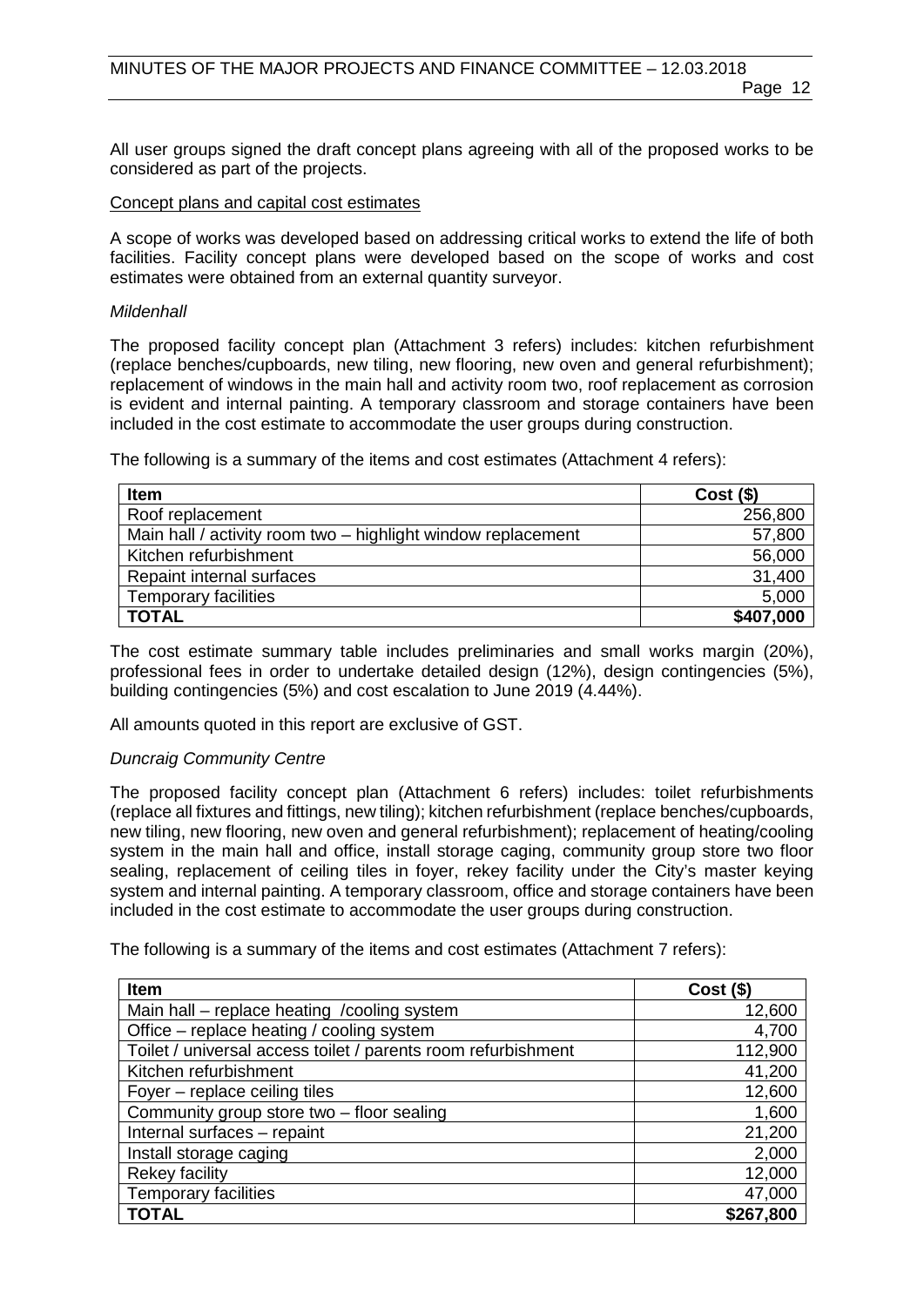The cost estimate summary table includes preliminaries and small works margin (20%), professional fees in order to undertake detailed design (12%), design contingencies (5%), building contingencies (5%) and cost escalation to June 2019 (4.44%).

All amounts quoted in this report are exclusive of GST.

#### **Issues and options considered**

#### Mildenhall

Currently, there is \$44,000 listed in 2018-19 for detailed design and \$326,000 in 2019-20 for construction in the City's *Five Year Capital Works Program* for the Mildenhall refurbishment project.

Based on the agreed concept plan, the estimated capital cost is \$407,000. The cost estimate exceeds the current amount listed by \$37,000. Therefore there are two options for the project:

- 1 leave budget at \$370,000 and tender for all items with the option to remove the internal painting (\$31,400) if necessary
- 2 add \$37,000 additional funds to the project so that all works can be undertaken.

It is recommended to include all the works as part of the tender for the project, given the current building industry climate (Option 1). If the construction tender price is over budget, the internal painting could be removed from the project.

#### Duncraig Community Centre

Currently, there is \$28,000 listed in 2018-19 for detailed design and \$205,000 in 2019-20 for construction in the City's *Five Year Capital Works Program* for the Duncraig Community Centre refurbishment project.

Based on the agreed concept plan, the estimated capital cost is \$267,800. The cost estimate exceeds the current amount listed by \$34,800. Therefore there are two options for the project:

- 1 leave budget at \$233,000 and tender for all items with the option to remove the internal painting (\$21,200) and foyer ceiling tiles (\$12,600) if necessary
- 2 add \$34,800 additional funds to the project so that all works can be undertaken.

It is recommended to include all the works as part of the tender for the project, given the current building industry climate (Option 1). If the construction tender price is over budget, the internal painting and foyer ceiling tiles could be removed from the project.

#### **Legislation / Strategic Community Plan / policy implications**

| Legislation                     | Not applicable.      |  |  |
|---------------------------------|----------------------|--|--|
| <b>Strategic Community Plan</b> |                      |  |  |
| <b>Key theme</b>                | Community Wellbeing. |  |  |
| Objective                       | Quality facilities.  |  |  |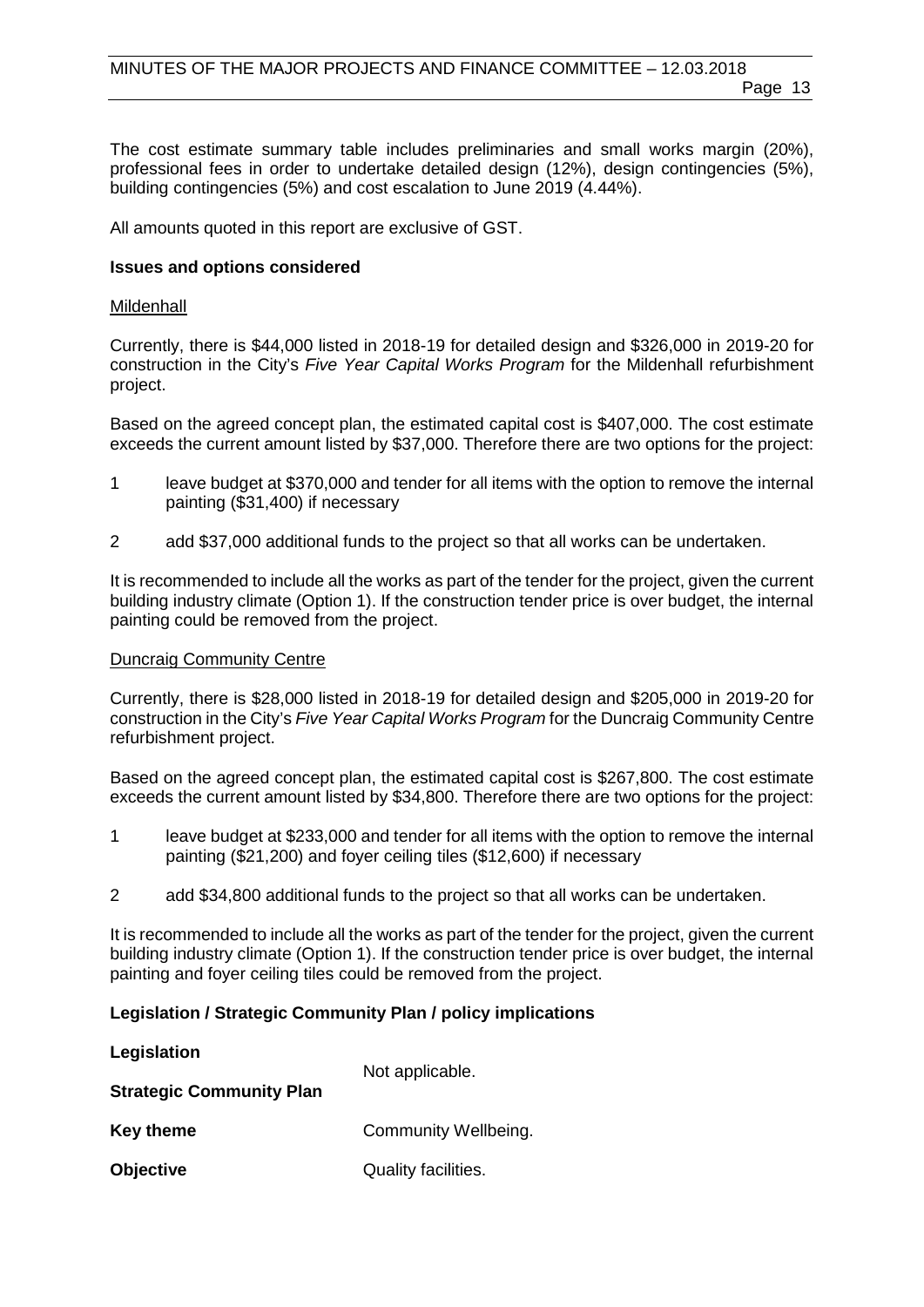#### **Strategic initiative**

- Support a long-term approach to significant facility upgrades and improvements.
- Understand the demographic context of local communities to support effective facility planning.
- Employ facility design principles that will provide for longevity, diversity, inclusiveness appropriate support the decentralising of City Services.

**Policy** *Requests for New or Capital Upgrades to Existing Community Buildings Policy.*

#### **Risk management considerations**

All capital projects bring risks in relation to contingencies and over runs against original design. The capital cost estimates are based on high level concept plans and may differ once further detailed designs are under taken for the project.

#### **Financial / budget implications**

The following is listed within the City's 2018-19 and 2019-20 *Capital Works Program* for the projects.

#### Mildenhall

| Account no.                      | MPP2067.                                               |
|----------------------------------|--------------------------------------------------------|
| <b>Budget Item</b>               | Percy Doyle - Mildenhall refurbishment.                |
| <b>Budget amount</b>             | \$370,000 (\$44,000 2018-19 and \$326,000 \$2019-20).  |
| Amount spent to date             | Nil.                                                   |
| <b>Balance</b>                   | \$370,000.                                             |
| <b>Duncraig Community Centre</b> |                                                        |
| Account no.                      | MPP2068.                                               |
| <b>Budget Item</b>               | Percy Doyle - Duncraig Community Centre refurbishment. |
| <b>Budget amount</b>             | \$233,000 (\$28,000 2018-19 and \$205,000 \$2019-20).  |
| Amount spent to date             | Nil.                                                   |
| <b>Proposed cost</b>             | Nil.                                                   |
| <b>Balance</b>                   | \$233,000.                                             |
| Current financial year impact    |                                                        |

**Annual operating cost** The operating expenses (including depreciation) have been on **including depreciation** average \$97,000 for the past 10 years for Mildenhall, and \$77,000 for Duncraig Community Centre. The likely impacts of the refurbishment works would be similar for both buildings. There will be additional depreciation arising from the refurbishment works, estimated at approximately \$20,000 (5% of the capital costs) per year for each building, a total of \$40,000 per year.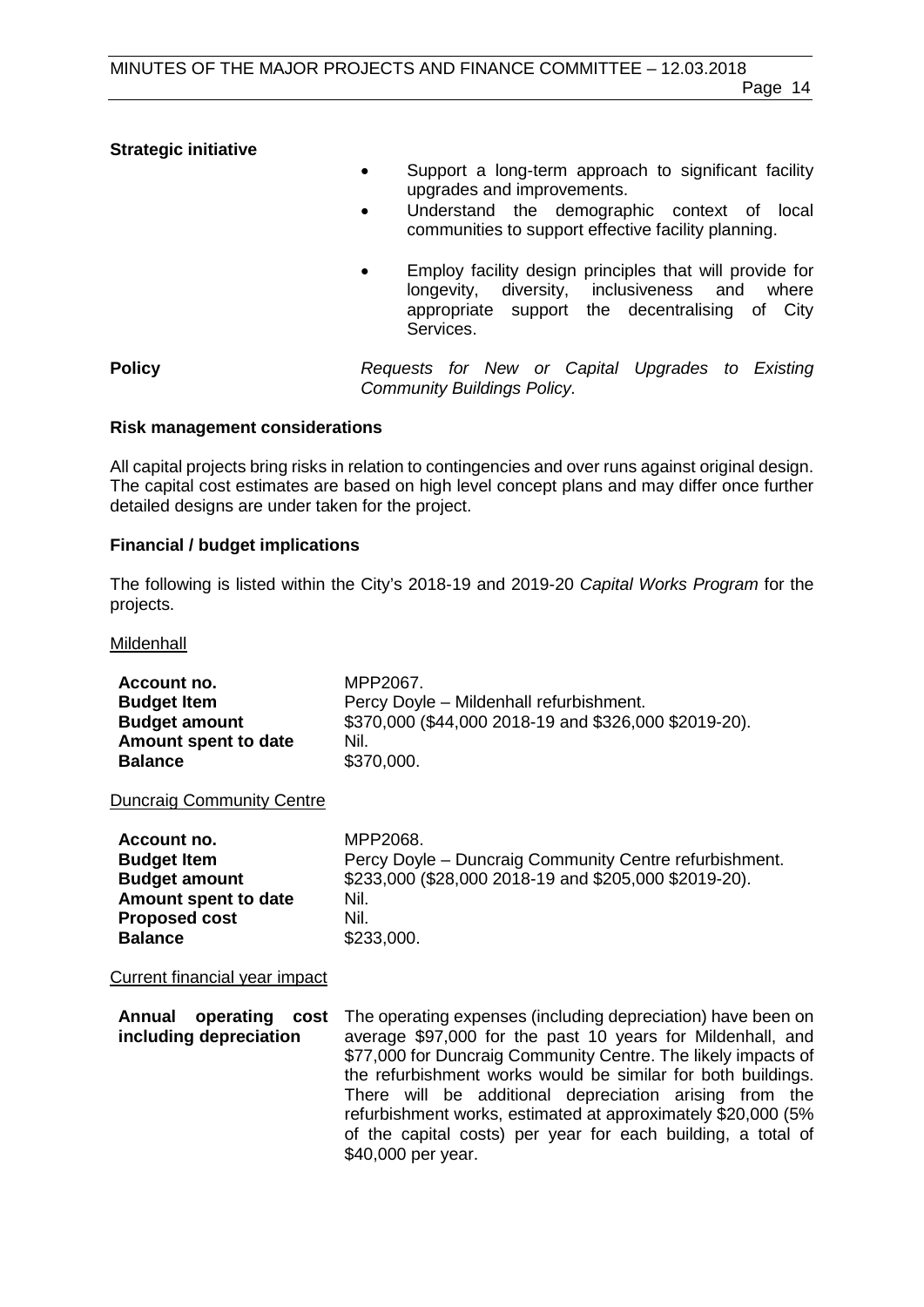There may also be a reduction in reactive maintenance. For Mildenhall the average reactive maintenance over the past eight years has been \$20,000 and at Duncraig Community Centre \$10,000 per year. Therefore there may be a total reduction of at least \$10,000 in both buildings. The net worsening on the operating deficit is estimated at \$30,000 per<br>year (\$40,000 depreciation less \$10,000 reactive depreciation maintenance).

**Annual operating income** The average annual operating income for Mildenhall is \$10,000 over the last four years. There is not expected to be any change in operating income as a result of the refurbishment.

> The average annual operating income for Duncraig Community Centre is \$30,000 over the last four years. There is not expected to be any change in operating income as a result of the refurbishment.

**Write-off** Some of the proposed works (for example the roof at Mildenhall) are not considered at the end of their asset life within the asset register and as a result there is estimated to be a one-off write-off cost of approximately \$150,000 (\$100,000 for Mildenhall and \$50,000 for Duncraig Community Centre). This write-off will have an impact on the City's operating deficit in the year of completion.

**20 Year Strategic Financial Plan impact**  The Adopted *Five Year Capital Works Program* and the draft *20 Year Strategic Financial Plan* have a capital budget of \$370,000 for Mildenhall and \$233,000 for Duncraig Community Centre from the Strategic Asset Management Reserve. If the budgets do increase based on the cost estimates, the additional funds could be met from the Strategic Asset Management Reserve but this may have an impact to other projects and increased borrowings.

> The overall cash impact to the *20 Year Strategic Financial Plan* of the additional capital costs and potential reduction in reactive maintenance is a net benefit of \$150,000.

All amounts quoted in this report are exclusive of GST.

#### **Regional significance**

Not applicable.

#### **Sustainability implications**

#### **Environmental**

All facility refurbishment projects are planned to reduce the impact of the carbon footprint and consider environmental sustainability design features where possible within the project budget.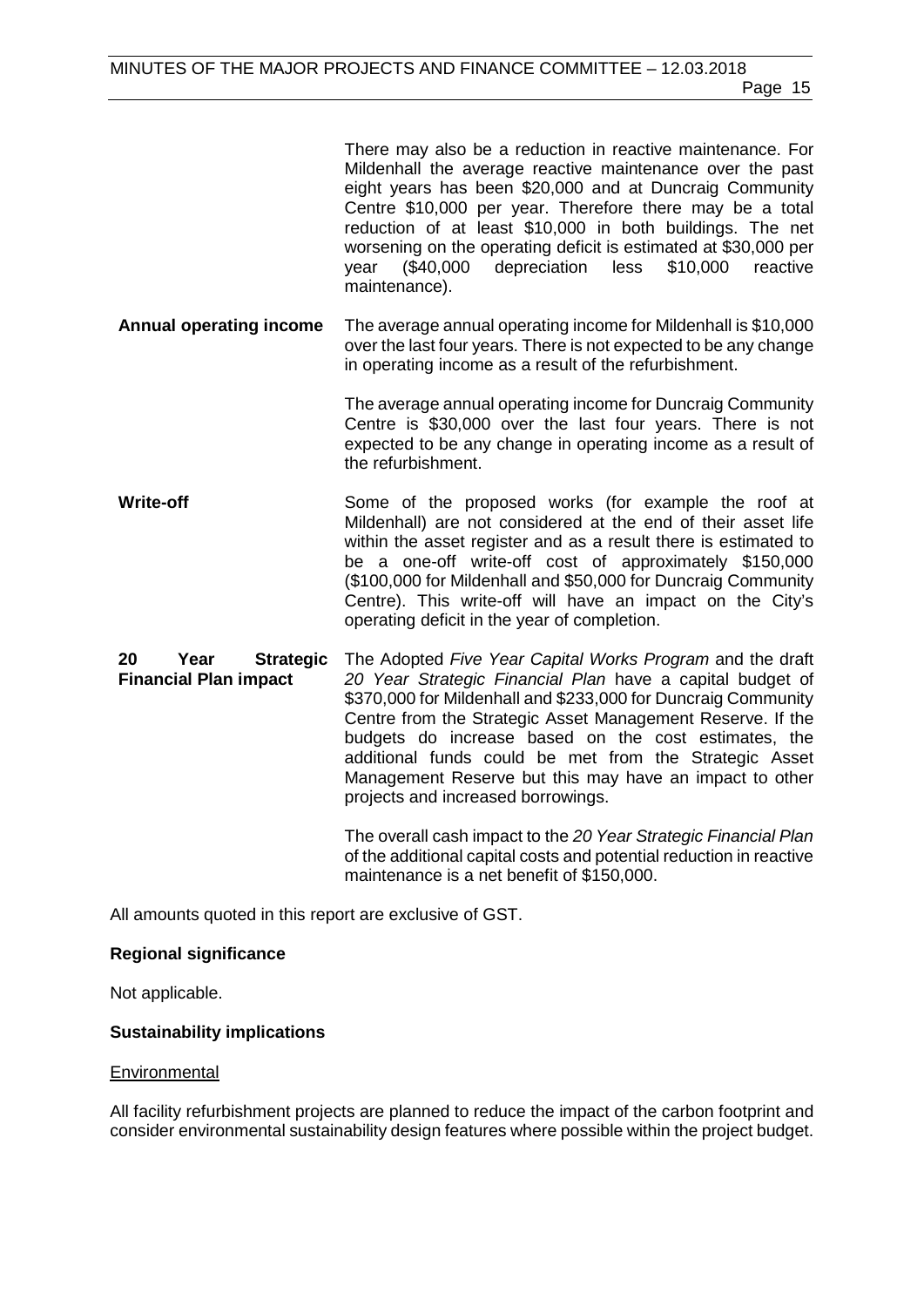#### Social

The project has included consultation with the existing user groups of the facilities to ensure that feedback received represents their needs. Furthermore, refurbishment works consider access and inclusion principles with the aim to enhance the amenity of the public space.

#### Economic

Not applicable.

#### **Consultation**

Consultation was undertaken with all regular hire groups of both facilities during the site and needs analysis and concept design stages in accordance with the City's approved *Community Consultation and Engagement Policy* and *Protocol*.

#### **COMMENT**

Currently, there is \$370,000 listed in the City's *Five Year Capital Works Program* for the Mildenhall refurbishment project. Based on the agreed concept plan, the cost estimate for the project is \$407,000.

The cost estimate exceeds the current amount listed by \$37,000. It is recommended to include all the works as part of the tender for the project, given the current building industry climate. If the construction tender price is over budget, the internal painting could be removed from the project.

Currently, there is \$233,000 listed in the City's *Five Year Capital Works Program* for the Duncraig Community Centre refurbishment project. Based on the agreed concept plan, the cost estimate for the project is \$267,800.

It is recommended the \$34,800 is added to the budget so that all works can be undertaken as part of the project.

The cost estimate exceeds the current amount listed by \$34,800. It is recommended to include all the works as part of the tender for the project, given the current building industry climate. If the construction tender price is over budget, the internal painting and foyer ceiling tiles could be removed from the project.

The cost estimates for both projects are based on high level concept plans and tender prices may differ following the detailed design stage.

In order to complete construction on these projects in 2019-20, detailed design will need to occur in 2018-19. Currently, there is \$44,000 for the Mildenhall refurbishment project and \$28,000 for the Duncraig Community Centre refurbishment project listed in 2018-19 for detailed design in the City's *Five Year Capital Works Program.*

#### **VOTING REQUIREMENTS**

Simple Majority.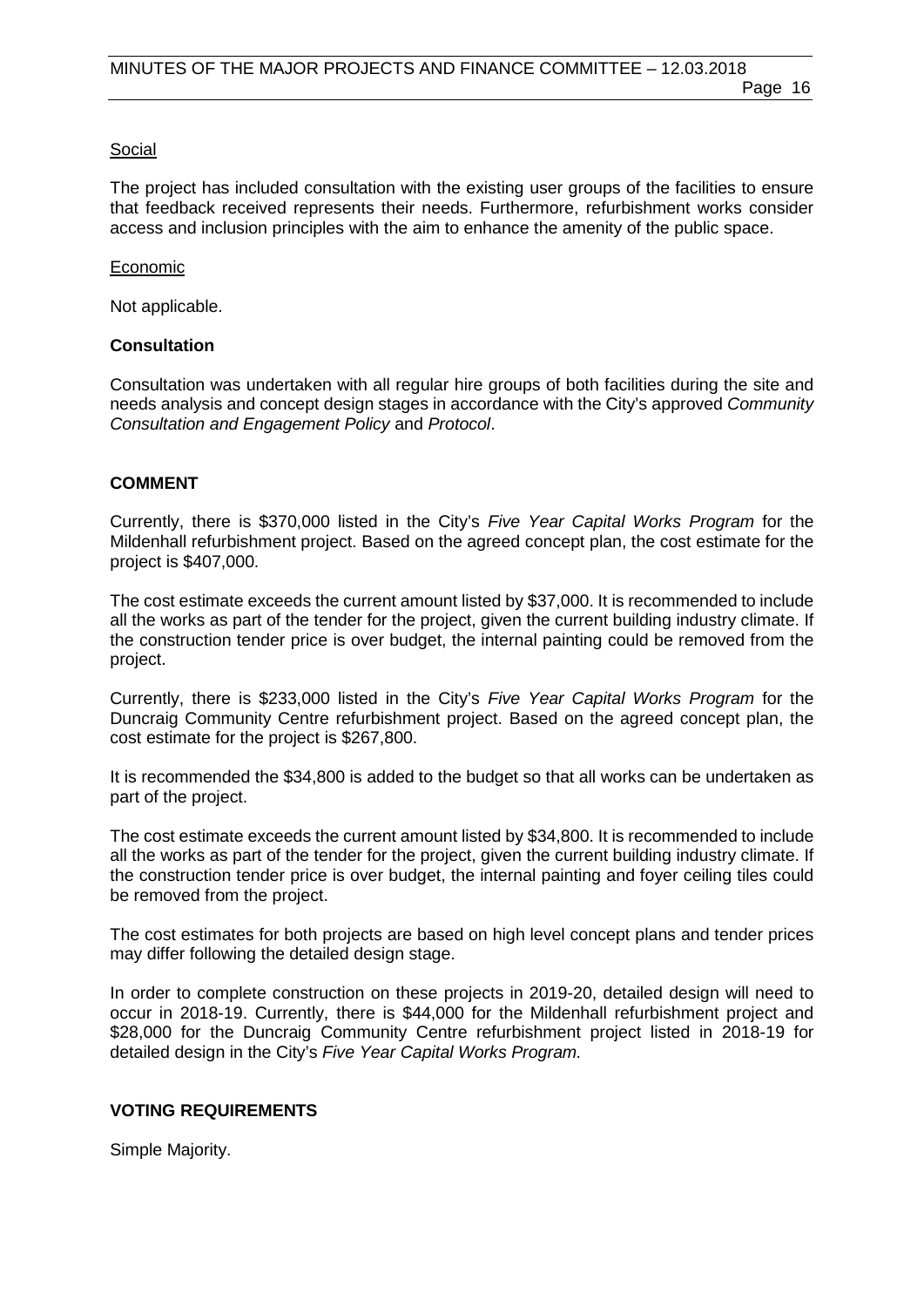Page 17

*The Senior Projects Officer entered the room at 6.35pm.*

# **MOVED Cr Fishwick, SECONDED Cr Chester that Council:**

- **1 NOTES that \$44,000 (reserve funds) is listed in 2018-19 for detailed design and \$326,000 (reserve funds) is listed in 2019-20 for construction within the City's**  *Five Year Capital Works Program* **for the refurbishment of Mildenhall;**
- **2 NOTES that \$28,000 (reserve funds) is listed in 2018-19 for detailed design and \$205,000 (reserve funds) is listed in 2019-20 for construction within the City's**  *Five Year Capital Works Program* **for the refurbishment of Duncraig Community Centre;**
- **3 APPROVES the proposed refurbishment works at Mildenhall as detailed in this Report to proceed to the detailed design and tender stage;**
- **4 APPROVES the proposed refurbishment works at Duncraig Community Centre as detailed in this Report to proceed to the detailed design and tender stage.**

# **The Motion was Put and CARRIED (7/0)**

**In favour of the Motion:** Mayor Jacob, Crs Chester, Fishwick, Hamilton-Prime, Hollywood, Poliwka and Taylor.

*Appendix 1 refers*

*To access this attachment on electronic document, click he[re:Attach1agnMPF180312.pdf](http://www.joondalup.wa.gov.au/files/committees/MPFI/2018/Attach1agnMPF180312.pdf)*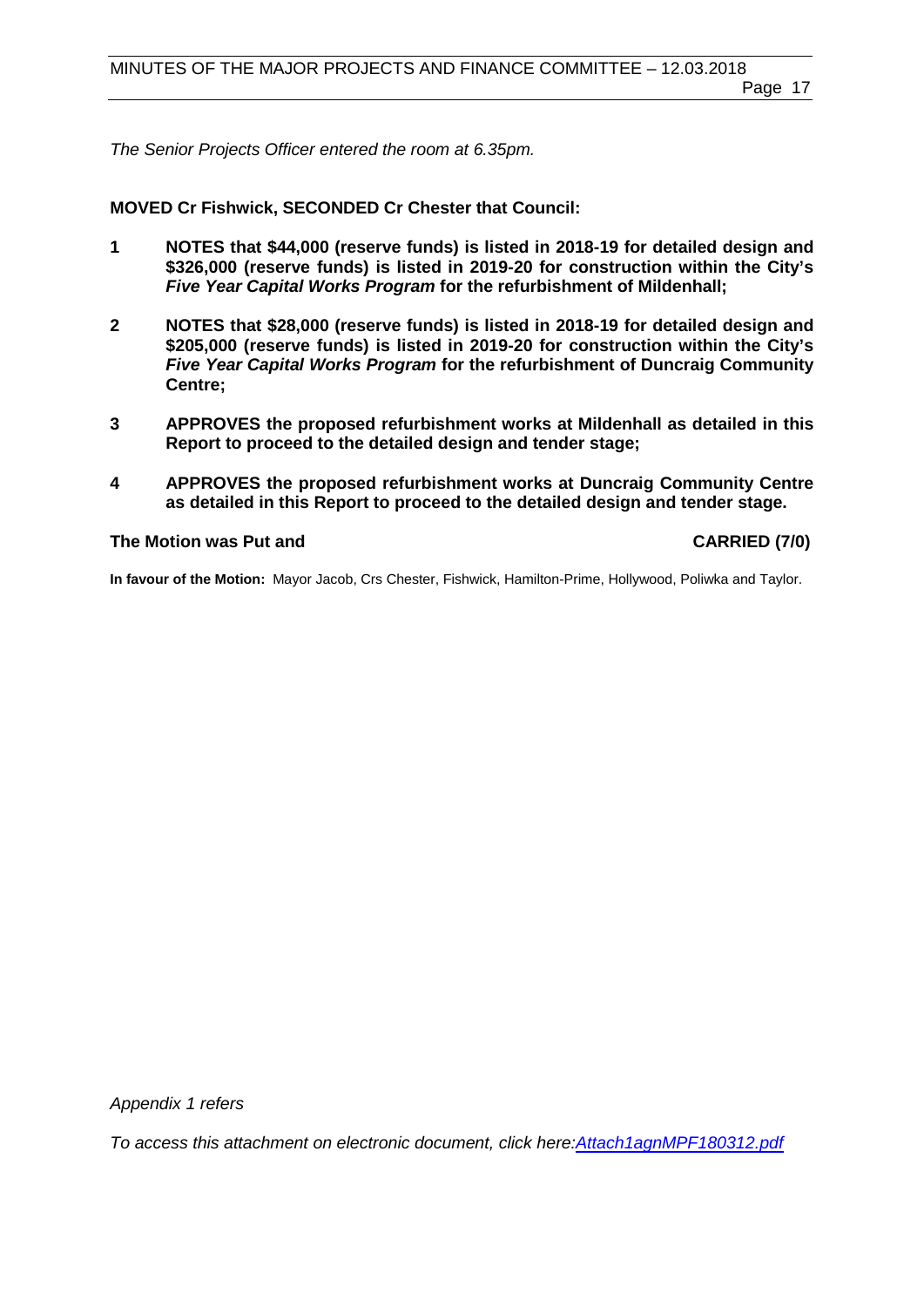# <span id="page-17-0"></span>**ITEM 2 CRAIGIE LEISURE CENTRE REFURBISHMENT PROJECT**

| <b>WARD</b>                           | Central                                                                      |                                                                                                                                                                                           |                       |
|---------------------------------------|------------------------------------------------------------------------------|-------------------------------------------------------------------------------------------------------------------------------------------------------------------------------------------|-----------------------|
| <b>RESPONSIBLE</b><br><b>DIRECTOR</b> | Mr Mike Tidy<br><b>Corporate Services</b>                                    |                                                                                                                                                                                           |                       |
| <b>FILE NUMBER</b>                    | 103863, 101515                                                               |                                                                                                                                                                                           |                       |
| <b>ATTACHMENTS</b>                    | Attachment 1<br>Attachment 2<br>Attachment 3<br>Attachment 4<br>Attachment 5 | Craigie Leisure Centre aerial map<br>Craigie<br>Leisure Centre<br>(existing)<br>Craigie Leisure Centre proposed site plan<br>Craigie Leisure Centre<br>floorplan<br>Capital cost estimate | floorplan<br>proposed |
| <b>AUTHORITY / DISCRETION</b>         | amending budgets.                                                            | Executive - The substantial direction setting and oversight<br>role of Council, such as adopting plans and reports,<br>accepting tenders, directing operations, setting and               |                       |

#### **PURPOSE**

For Council to consider the concept plans and estimated capital costs for the proposed refurbishment of Craigie Leisure Centre.

#### **EXECUTIVE SUMMARY**

In 2015, the City engaged a consultant to conduct an operational review of Craigie Leisure Centre to identify opportunities for income growth, particularly in the health and fitness area. A recommendation from this review was that a needs and feasibility study be conducted to consider a possible redevelopment and masterplan of the facility, including financial projections, to ensure the facility meets future community requirements and maximises income growth potential. The study was completed in mid-2016.

Following the needs and feasibility study and consideration of the financial projections in December 2016, a consultant was engaged to develop concept plans and a cost estimate.

The proposed concept plans include the following works:

- Larger gym, crèche, group fitness and cycle room areas and provision of a toilet / change room area with a building extension and reallocation of areas within the existing building footprint.
- New dedicated outdoor fitness training area.
- Realignment of the entrance area including cafe and reception desk to provide outdoor eating area and resolve noise / acoustic issues.
- Refurbishment of existing change rooms (dry side only).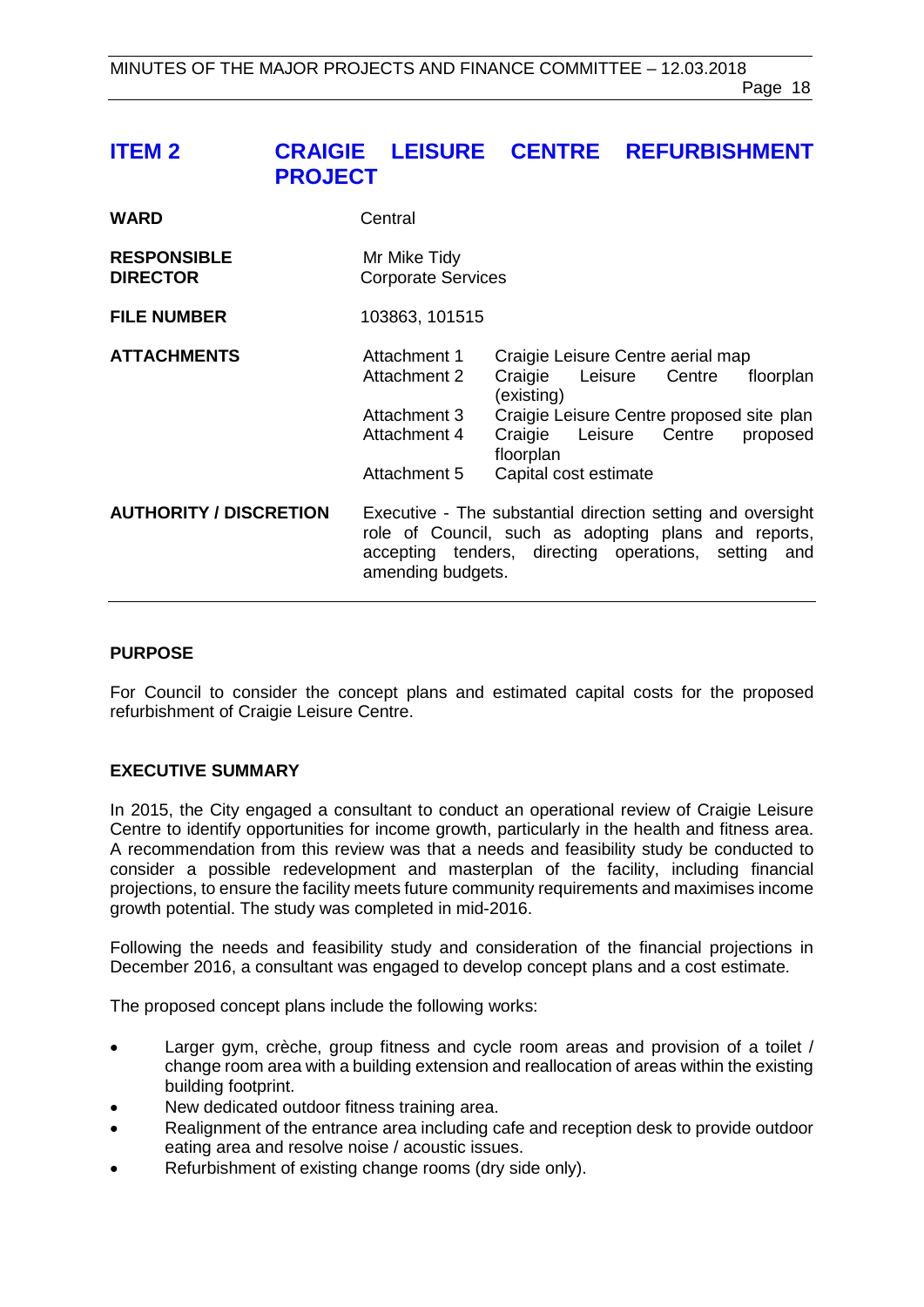- Conversion of the second level (mezzanine) area to usable space (for example office space and fitness room).
- Explore opportunities to include area for complimentary health commercial services (for example physiotherapy, massage, chiropractic and nutrition).
- Additional overflow car parking area.
- New outdoor rectangle playing surface with floodlighting for night use.

The total estimated cost for the proposed refurbishment works is \$7,584,000. Currently listed in the City's *Five Year Capital Works Program* for the refurbishment project is \$2,382,000 across 2017-18, 2018-19 and 2019-20. Based on the cost estimate, there is a shortfall of \$5,202,000 for the entire project. The needs and feasibility study identified that phasing the refurbishment works would enable costs to be spread over several years to minimise direct impact on the City's resources.

It is recommended that refurbishment and extension of the gymnasium, group fitness and indoor cycling areas (phase one) is undertaken at an estimate of \$2,726,000. This would require the City to allocate an additional \$344,000 to the project, however would provide opportunities for greater participation and income growth.

*It is therefore recommended that Council:*

- *1 NOTES the following amounts are currently listed within the City's Five Year Capital Works Program for the Craigie Leisure Centre refurbishment project:*
	- *1.1 \$250,000 (municipal funds) in 2017-18 for detailed design of the refurbishment project;*
	- *1.2 \$1,132,000 (municipal funds) in 2018-19 for construction of the refurbishment project;*
	- *1.3 \$1,000,000 (municipal funds) in 2019-20 for construction of the refurbishment project;*
- *2 APPROVES phase one of the proposed refurbishment project including gymnasium extension, new group fitness and indoor cycling areas at Craigie Leisure Centre as detailed in this Report at a project cost estimate of \$2,726,000 to proceed to the detailed design and tender stage;*
- *3 NOTES the budget saving of \$553,000 (reserve funds), for the refurbishment of Duncraig Leisure Centre in 2018-19 of the City's Five Year Capital Works Program as identified in Part 5 of Report CJ142-08/17;*
- *4 As noted in Part 3 above, LISTS FOR CONSIDERATION applying the budget saving of \$553,000 (reserve funds), to the refurbishment of Craigie Leisure Centre in 2018-19 of the City's Five Year Capital Works Program;*
- *5 Subject to approval of Part 2 above, NOTES that the remaining proposed redevelopment phases will be considered as part of the next annual 20 Year Strategic Financial Plan review in 2018.*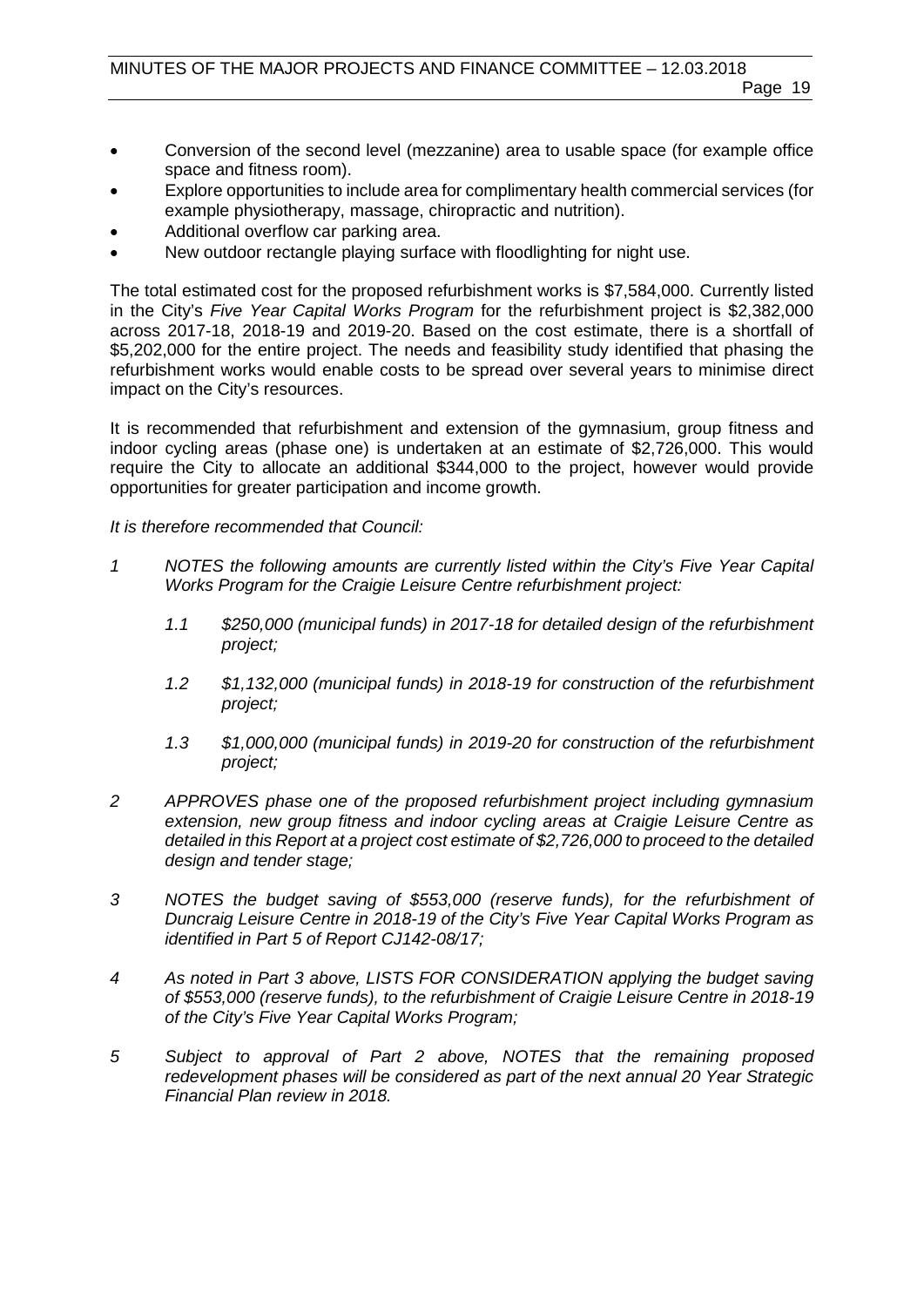# **BACKGROUND**

| <b>Suburb/Location</b>      | Craigie Leisure Centre, 751 Whitfords Avenue, Craigie, WA, 6025. |
|-----------------------------|------------------------------------------------------------------|
| <b>Applicant</b>            | City of Joondalup.                                               |
| Owner                       | Crown Land – City of Joondalup Management Order.                 |
| <b>Zoning</b><br><b>MRS</b> | Parks & Recreation.                                              |
| Site area                   | $50,941m^2$ .                                                    |
|                             | Bush Forever.                                                    |
| Structure plan              | Not applicable.                                                  |

Craigie Leisure Centre is located on Whitfords Avenue, Craigie (Attachment 1 refers) and was constructed in 1988. The indoor stadium facilities and fitness components were added to the aquatic areas in 1992. Additional improvements and extensions to the health and fitness areas were undertaken in 1995-96. In 2006, the facility was redeveloped with an indoor 25 metre lap pool; indoor leisure pool; spa, sauna, steam room; gym; group fitness room; crèche; cycling room; function room; offices; toilets and change rooms; cafe; merchandise shop and four sports courts. In February 2010, a second phase of the redevelopment was opened which included an outdoor 50 metre lap pool; zero depth water playground and meeting room (Attachment 2 refers). The centre has approximately 3,500 members and had approximately 1,300,000 visitors in 2016-17.

In February 2015, the City engaged a consultant to undertake an operational review of the health and fitness operations at the City's leisure centres (Craigie, Heathridge and Duncraig) in response to a shortfall of projected income during the 2014-15 budget review process. One of the outcomes of the review included considering a facility redevelopment to capitalise on industry trends and maximise income opportunities as the existing facility does not meet the growing needs of the local community and the significant changes within the health and fitness industry.

Following the operational review, an action plan was developed and a number of the recommendations were agreed to be implemented, one of which was to undertake a needs and feasibility study including consideration of a long-term masterplan for Craigie Leisure Centre.

Based on the recommendations from the operational review undertaken in 2015, items that were proposed as part of the refurbishment project included the following:

- Larger gym, crèche, group fitness and cycle room areas and provision of a toilet / change room area either through building extension or reallocation of areas within the existing building footprint.
- New dedicated outdoor fitness training area.
- Realignment of the entrance area including cafe and reception desk to provide outdoor eating area and resolve noise / acoustic issues.
- Refurbishment of existing change rooms (dry side only).
- Conversion of the second level (mezzanine) area to usable space (for example office space and fitness room).
- Explore opportunities to include area for complimentary health commercial services (for example physiotherapy, massage, chiropractic and nutrition).
- Additional overflow car parking area.
- New outdoor rectangle playing surface with floodlighting for night use.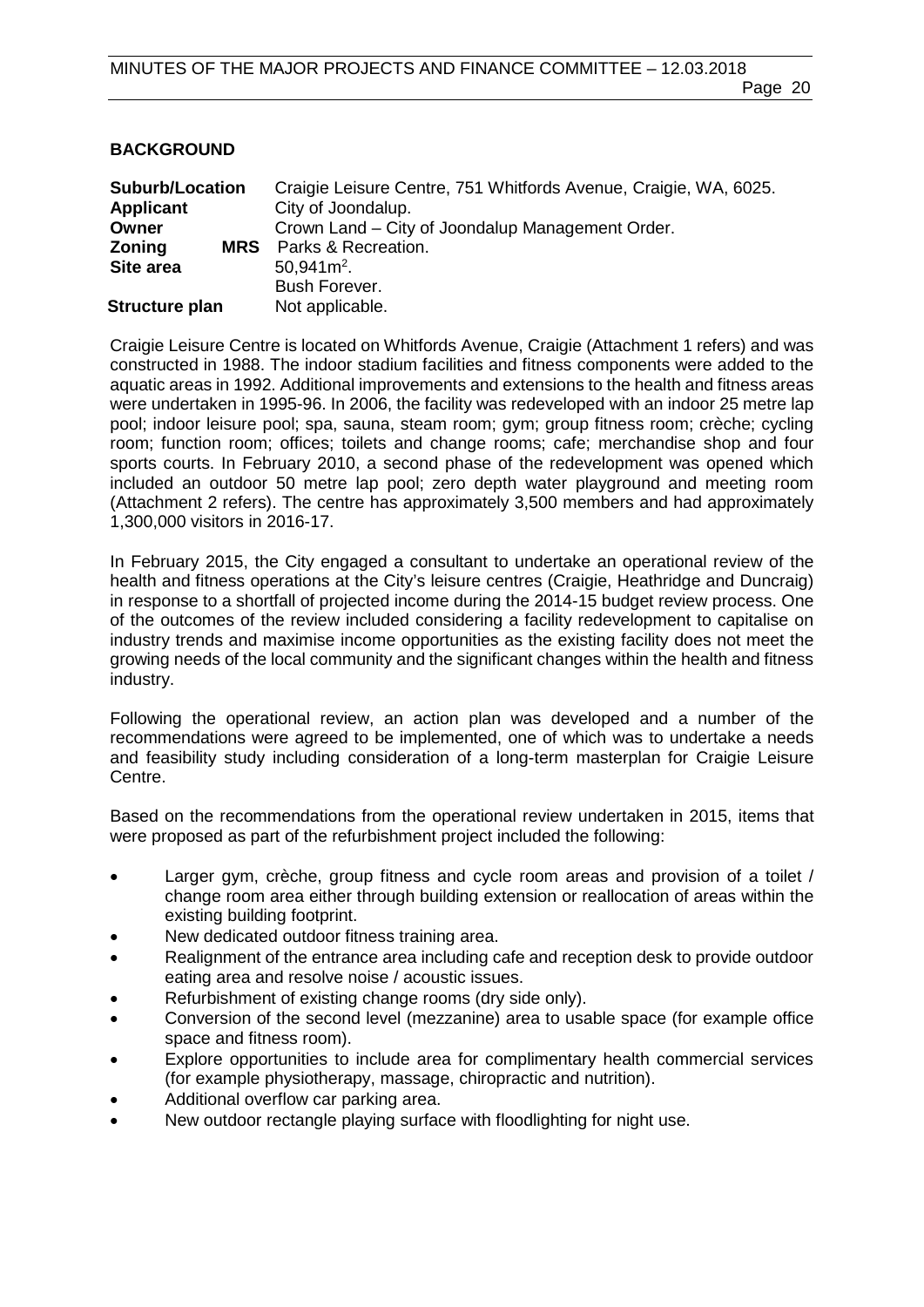## **DETAILS**

#### Needs and feasibility study

In August 2015, the City engaged a consultant to undertake a needs and feasibility study that would then be used to develop concept plans and capital cost estimates for the project. Due to the operational review recommending the City consider a long-term masterplan for Craigie Leisure Centre, it was determined that the needs and feasibility study should consider both refurbishment and redevelopment works that could be undertaken and provide staging options for the project.

The study was completed in mid 2016 and the findings in summary were as follows:

- An assessment of benchmarked facilities indicated that the majority which have been redeveloped ad-hoc since they were initially constructed have experienced problems associated with merging new infrastructure within and / or as an extension to the existing infrastructure.
- The focus of any redevelopment should be to the group fitness, gym and enhanced member services areas as they are the main income drivers. Such facilities need to be located in areas which provide good natural lighting, social opportunities, effective programming and have good levels of supervision and security.
- Craigie Leisure Centre performs at an extremely high level with customer throughput and cost recovery being well above the industry average.
- The cost of labour against total expenditure indicates that the centre is run extremely efficiently.
- A number of the main income generators or potential income generators are operating at or near capacity. In particular health and fitness membership has the potential to grow but is limited by current available space in the gym and limited membership services.
- While competitors exist in the five kilometre catchment of the facility, the centre offers a unique service to the local community. To ensure the centre continues to keep pace with competition and maintain its performance standards, additional investment will be required to address current selected performance inconsistencies.

#### Concept designs

The City engaged a consultant to develop concept plans (Attachments 3 and 4 refer) for the proposed refurbishment works at Craigie Leisure Centre based on the outcomes and recommendations of the needs and feasibility study.

The gym and group fitness activities are the main areas which have been experiencing the most significant challenges in respect to membership retention, income generation and meeting client needs. The gym is recognised as not being of an adequate size to target a wider membership base and while there are a variety of training stations and equipment, the space is cramped and has limited associated matting / areas. The concept design proposes a gym extension of approximately  $840m^2$  (currently  $460m^2$ ) including an outdoor training area, new offices, storage and toilets/change rooms.

To allow the gym to be extended and increase the capacity of group fitness and indoor cycling classes, these areas (group fitness and cycle room) are proposed to be relocated and increased in size to approximately  $765m^2$  (currently  $554m^2$ ). The combining of the gym extension, group fitness and indoor cycling room phases is required as the gym cannot be extended without the group fitness area being relocated.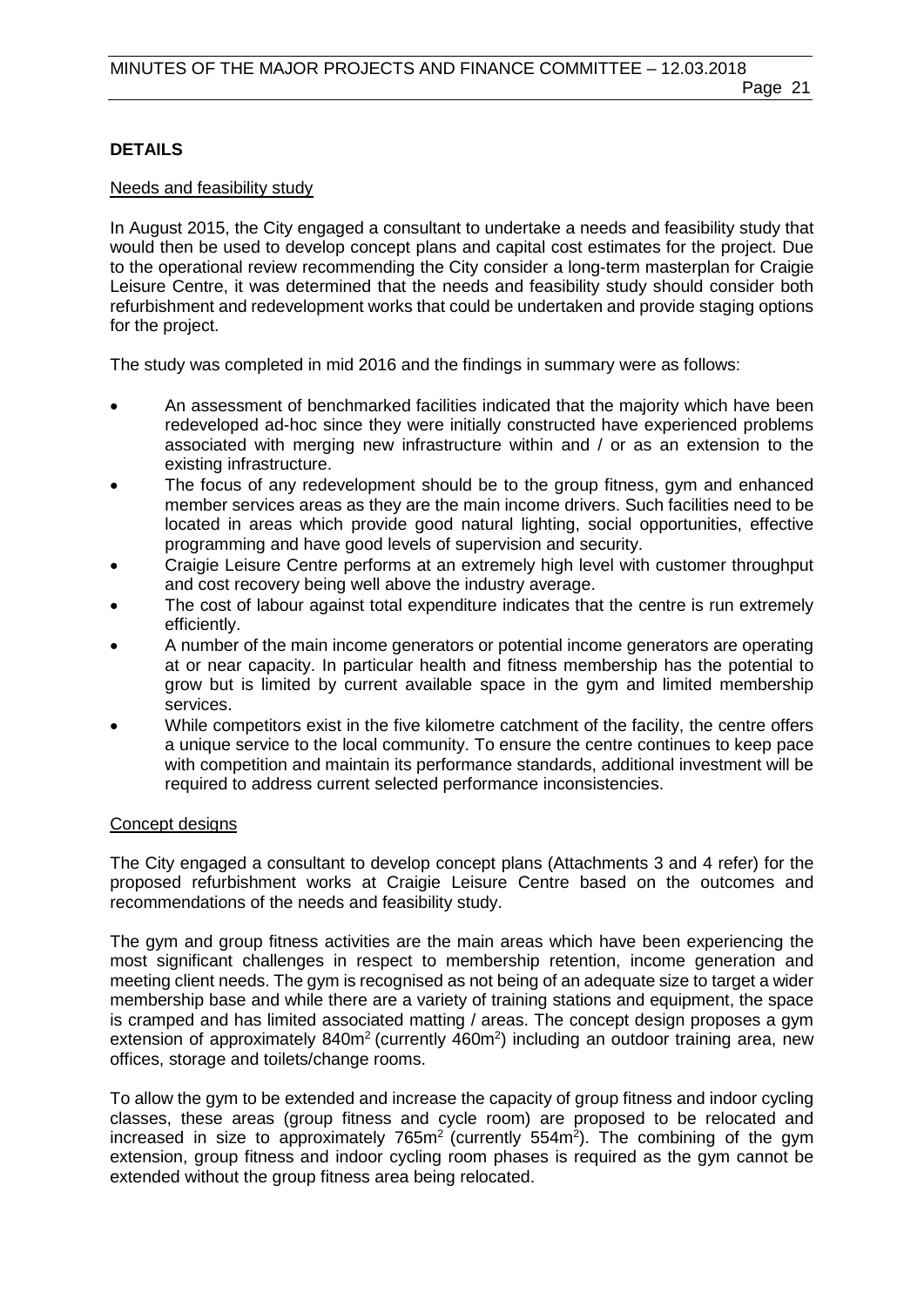The existing entrance area has been identified as an issue due to sound echo from the café. The café is therefore proposed to be relocated to a new alfresco area.

The existing reception area has limited visibility and supervision of all customer entry and exit points. The provision of a new central reception area where access to wet and dry activities can be appropriately controlled and a new office area of approximately  $244m<sup>2</sup>$  in the mezzanine is proposed in the concept design. Relocating the office area to the second level mezzanine allows the existing office areas to be utilised for complementary health commercial services (for example physiotherapy). An extended and refurbished retail area is also proposed.

The existing change rooms (adjacent to the sports courts) are proposed to be refurbished to ensure service levels are improved, particularly for group fitness / indoor cycling patrons.

The existing car park sufficiently serves the general day-to-day operations but is not sufficient to cater for use during peak time activities. It is proposed to formalise the existing over-flow car parking area to create an additional 138 bays on the site.

A new outdoor rectangle playing surface with floodlighting (1,360m2 ) is proposed as part of the concept design. The advantage of a synthetic surface is that while the construction cost is higher than grass, the potential for income generation is much greater and usage can be maximised without the wear and tear issues of grass.

#### Estimated capital costs

An external quantity surveyor (QS) has provided a capital cost estimate (Attachment 5 refers) based on the concept plans for the refurbishment project. A summary of the total project cost has been provided in the table below for each component.

|   | <b>Component</b>                                       | <b>Estimated capital</b> |  |
|---|--------------------------------------------------------|--------------------------|--|
|   |                                                        | cost                     |  |
|   | Gym extension and toilets / change rooms               | \$2,350,000              |  |
| 2 | Group fitness and cycle rooms                          | \$376,000                |  |
| 3 | Crèche, reception, retail and café alfresco area       | \$1,360,000              |  |
| 4 | Additional car park (138 bays)                         | \$355,000                |  |
| 5 | Outdoor floodlit rectangle playing surface (synthetic) | \$351,000                |  |
| 6 | Change room refurbishment                              | \$1,340,000              |  |
| 7 | Mezzanine office conversion                            | \$1,070,000              |  |
| 8 | Complementary health commercial services area          | \$382,000                |  |
|   | TOTAL                                                  | \$7,584,000              |  |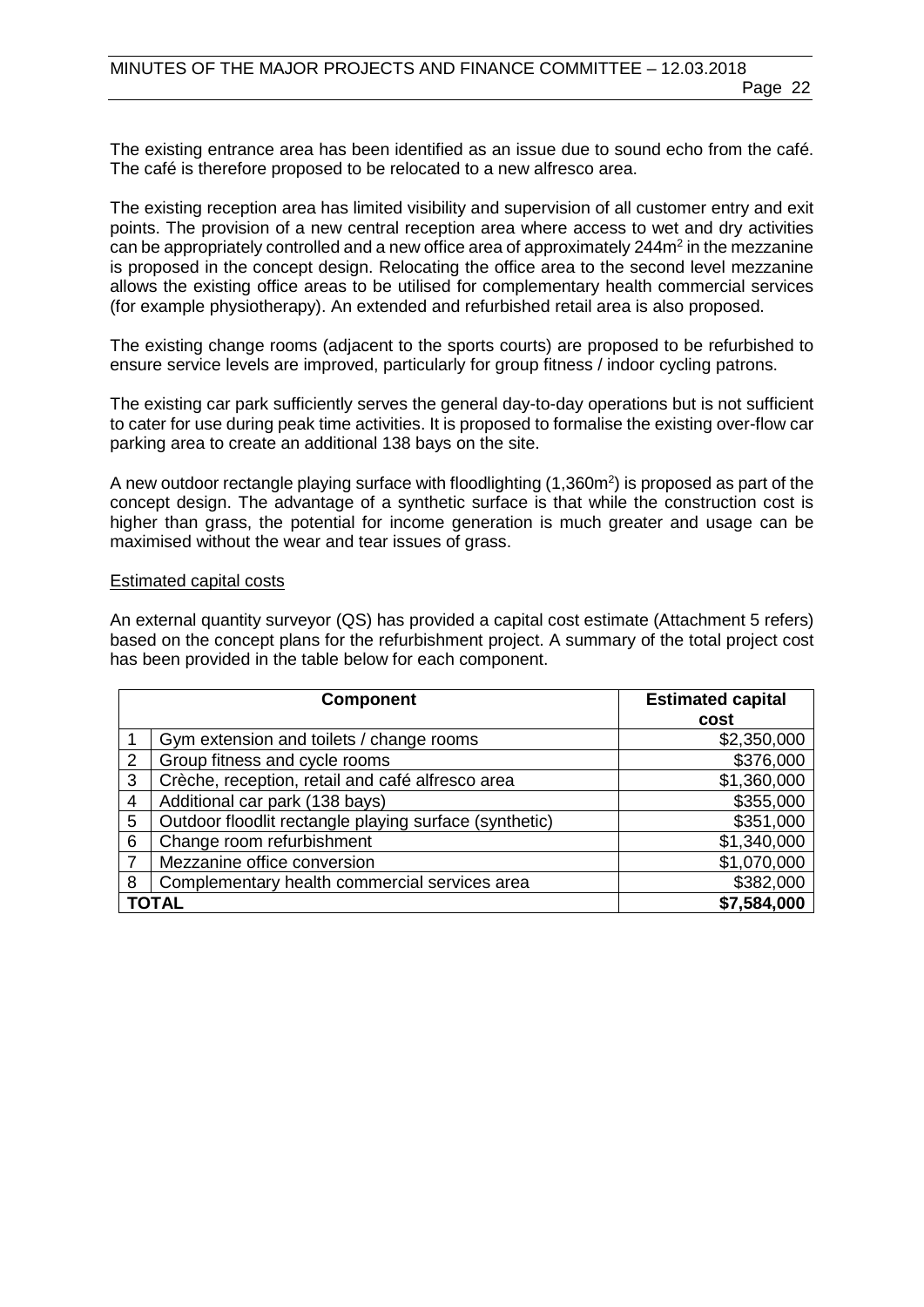#### Financial projections

As part of the financial projections model undertaken as part of the needs and feasibility study, payback years for the project have been developed, as shown in the following table.

|                         | <b>Component</b>                                          | <b>Estimated</b><br>additional<br>income<br>(per<br>annum) | <b>Estimated</b><br>capital<br>cost | <b>Proposed</b><br>construction<br>year | <b>Estimated</b><br>payback<br>year |
|-------------------------|-----------------------------------------------------------|------------------------------------------------------------|-------------------------------------|-----------------------------------------|-------------------------------------|
| 1                       | Gym extension and toilets /<br>change rooms               | \$541,000                                                  | \$2,350,000                         | 2018-19                                 | 2025-26                             |
| $\overline{2}$          | Group fitness and cycle<br>rooms                          | \$144,000                                                  | \$376,000                           |                                         | 2022-23                             |
| 3                       | Crèche, reception, retail<br>and café alfresco area       | N/A                                                        | \$1,360,000                         | 2020-21                                 | N/A                                 |
| $\overline{\mathbf{4}}$ | Additional car park (138<br>bays)                         | N/A                                                        | \$355,000                           | 2023-24                                 | N/A                                 |
| 5                       | Outdoor floodlit rectangle<br>playing surface (synthetic) | \$339,000                                                  | \$351,000                           | 2022-23                                 | 2024-25                             |
| 6                       | Change room<br>refurbishment                              | N/A                                                        | \$1,340,000                         |                                         | N/A                                 |
| $\overline{7}$          | Mezzanine office<br>conversion                            | N/A                                                        | \$1,070,000                         | 2021-22                                 | N/A                                 |
| 8                       | Complementary health<br>commercial services area          | \$50,000                                                   | \$382,000                           |                                         | 2028-29                             |
|                         | <b>TOTAL</b>                                              | \$1,074,000                                                | \$7,584,000                         |                                         |                                     |

The estimated payback year for the entire project is estimated as 2030-31. The estimates include preliminaries, design contingency, contract contingency, furniture and fittings, professional fees, public art and environmentally sustainable design allowance. GST and cost escalation are not included.

The needs and feasibility study identified that phasing the project would enable costs to be spread over several years to minimise direct impact on the City's resources. If this approach was adopted, it is suggested that the main income producing areas are conducted as phase one, specifically gym, group fitness and cycling room areas. The total cost of these areas is \$2,726,000, which is \$344,000 over the existing budget allocation for the project. The estimated additional annual income for the group fitness and cycle rooms is \$144,000, with an estimated payback year of 2022-23 and the estimated additional annual income for the gym extension is \$541,000, with an estimated payback year of 2025-26.

#### **Issues and options considered**

There are three main options for the Craigie Leisure Centre refurbishment project as follows:

1 Not undertake any refurbishment works and identify the \$2,382,000 budget as savings. This is not recommended as the 'dry side' of the facility is at least 12 years old (some areas 20 plus years old) and the patronage has grown significantly in that time such that the health and fitness areas are at capacity. There is limited potential for income growth (other than annual fee increases) if the facility is not expanded to accommodate increased demand.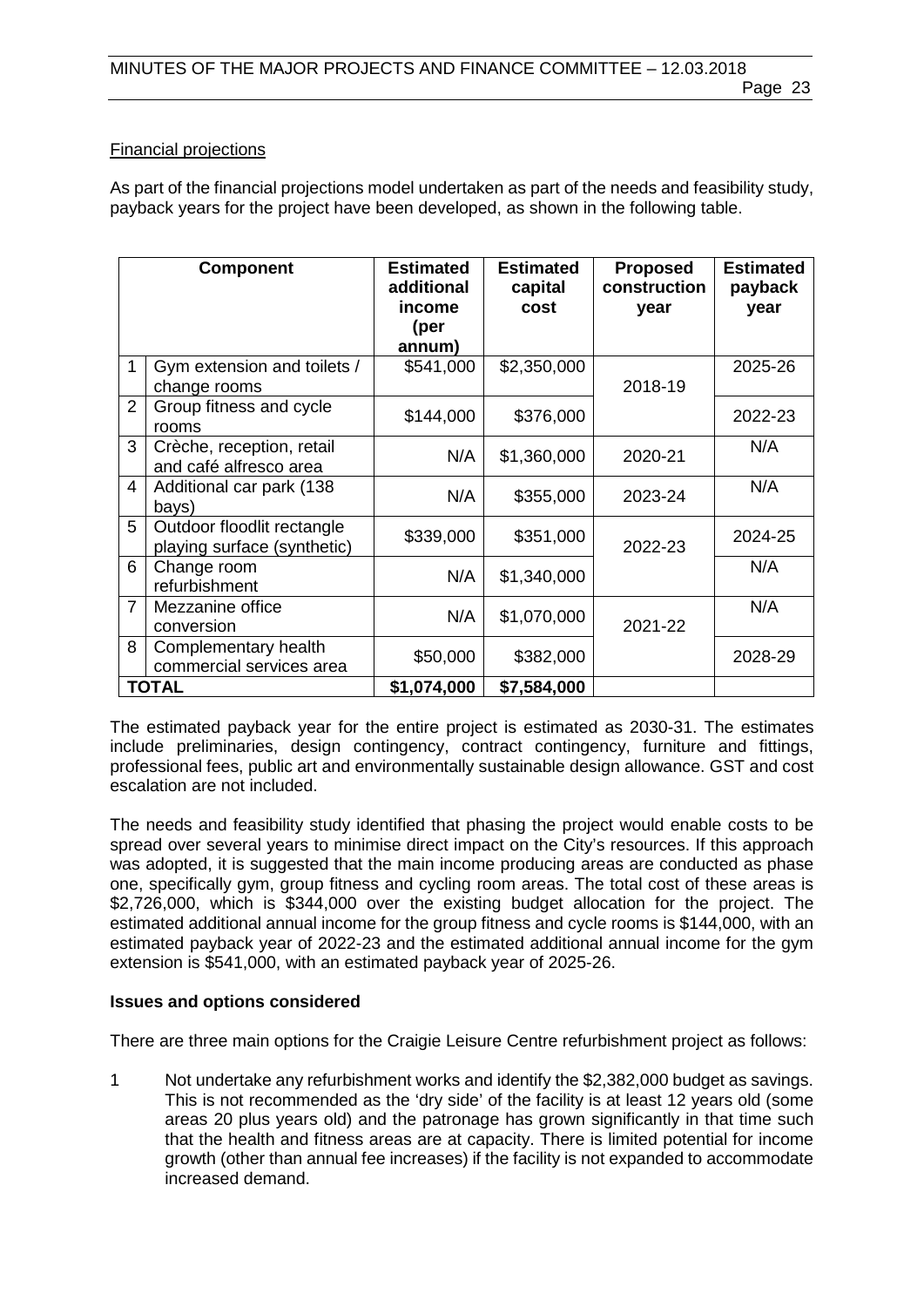- 2 Undertake a refurbishment of the gym, group fitness and cycling areas only. This would require the City to allocate approximately \$344,000 of additional funds to the project (or reduce the scope of the design) and would provide some opportunities for greater participation and income growth.
- 3 Plan to undertake all the proposed works. This could be done in a phased approach over several years to minimise the cost impact in a small period. Additional funds of approximately \$5,202,000 (not including escalation costs) would be required to undertake the entire project based on the recent concept design and cost estimate. The benefit of doing the entire project would be to maximise income and participation growth options, as well as upgrade old areas of the facility and accommodate staff.

If Option two or three is supported the next step would be to undertake detailed designs and develop tender documentation.

#### **Legislation / Strategic Community Plan / policy implications**

| Legislation                     | Not applicable.                                                                                                                                                                                                                                                                                                                                                                                            |  |  |
|---------------------------------|------------------------------------------------------------------------------------------------------------------------------------------------------------------------------------------------------------------------------------------------------------------------------------------------------------------------------------------------------------------------------------------------------------|--|--|
| <b>Strategic Community Plan</b> |                                                                                                                                                                                                                                                                                                                                                                                                            |  |  |
| Key theme                       | Community Wellbeing.                                                                                                                                                                                                                                                                                                                                                                                       |  |  |
| <b>Objective</b>                | Quality facilities.                                                                                                                                                                                                                                                                                                                                                                                        |  |  |
| <b>Strategic initiative</b>     | Support a long-term approach to significant facility<br>$\bullet$<br>upgrades and improvements.<br>Understand the demographic context of<br>local<br>$\bullet$<br>communities to support effective facility planning.<br>Employ facility design principles that will provide for<br>$\bullet$<br>longevity, diversity, inclusiveness and where appropriate<br>support the decentralising of City Services. |  |  |
| Key theme                       | Financial Sustainability.                                                                                                                                                                                                                                                                                                                                                                                  |  |  |
| <b>Objective</b>                | To conduct business in a financially sustainable manner.                                                                                                                                                                                                                                                                                                                                                   |  |  |
| <b>Strategic initiative</b>     | Manage liabilities and assets through a planned, long-term<br>approach.                                                                                                                                                                                                                                                                                                                                    |  |  |
| <b>Policy</b>                   | Requests for New or Capital Upgrades to Existing Buildings<br>Policy.                                                                                                                                                                                                                                                                                                                                      |  |  |

It is noted that the operation of the City's leisure centres is referred to in the City's Strategic Position Statements:

*"Leisure centre operations overall should aim to be self-sufficient and meet all operating costs."*

It is suggested that the proposed refurbishment works will assist the City to continue to achieve this.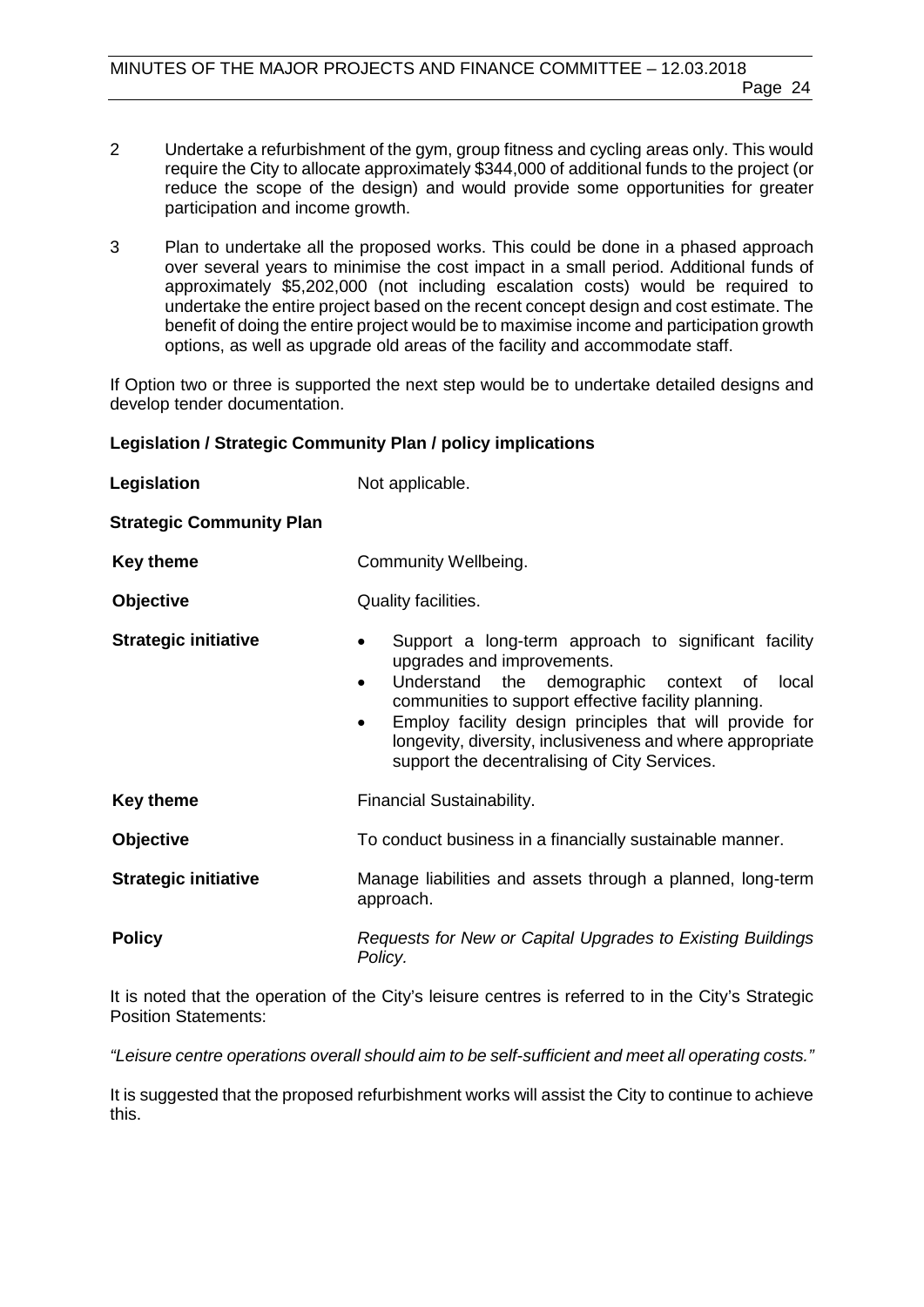#### **Risk management considerations**

All capital projects bring risks in relation to contingencies and over runs against original design. The capital cost estimates are based on high level concept plans and may differ once further detailed designs are undertaken for the projects.

There is a risk that the anticipated increase in operating income does not fully materialise due to any number of factors (economic, social, trends) and therefore the project payback period may be longer.

#### **Financial / budget implications**

The following amounts are currently listed within the City's *Five Year Capital Works Program* in relation to the Craigie Leisure Centre refurbishment project (MPP2050):

- \$250,000 (municipal funds) in 2017-18 for detailed design of the refurbishment project.
- \$1,132,000 (municipal funds) in 2018-19 for construction of the refurbishment project.
- \$1,000,000 (municipal funds) in 2019-20 for construction of the refurbishment project.

Based on the concept designs and cost estimate, if the City was to proceed with the proposed refurbishment works it would need to consider additional budget allocations.

At its meeting held on 15 August 2017 (CJ142-08/17 refers), Council noted a budget saving of \$553,000 (reserve funds) for the refurbishment of the Duncraig Leisure Centre. It is suggested that this budget saving be allocated to the Craigie Refurbishment project.

Current financial year impact

Not applicable.

#### Future financial year impact - all proposed works

**Annual operating cost** The additional infrastructure would require additional staff costs and additional maintenance / utility costs to operate. If all elements of the project were implemented there would be new operational costs of approximately \$400,000 per year. **Estimated annual income** The additional infrastructure is estimated to provide additional income of approximately \$1.1 million per year, therefore providing an operating surplus of \$700,000 per year. **Capital replacement** Based on the City's *Building Asset Management Plan* it is estimated that 3% of the capital costs would require replacement after 16 years, at a cost of approximately \$227,520. **20 Year Strategic Financial Plan impact** The *20 Year Strategic Financial Plan* has capital costs of \$2,382,000 included at this stage, with no estimates included for operational benefits or capital replacement. If the project proceeds with all of the proposed works at a total capital cost of \$7,584,000, and an operational surplus of \$700,000 per year, the impacts are as follows: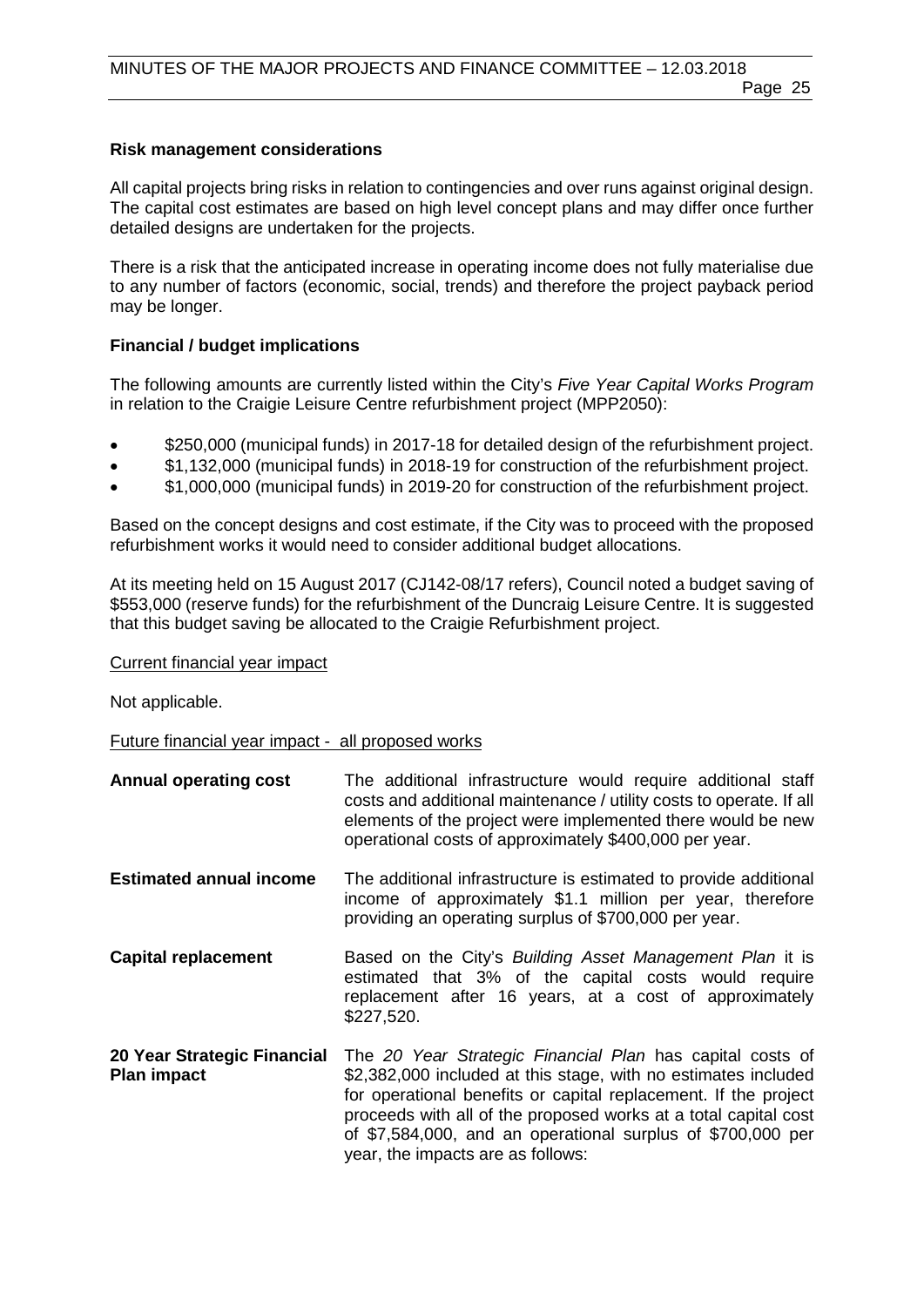- Funding: The model has assessed the optimum method of funding the \$7,584,000, dependent on the proposed phasing, availability of reserves and the requirements of other projects. The model has indicated that the project may be wholly funded from the Strategic Asset Management Reserve, but would result in \$4 million of additional borrowings for other projects, due to the timing of other projects / availability of reserves.
- Debt Ratios: The City is already planning to borrow significantly over the next few years, which is putting the debt ratios close to the acceptable threshold. The additional \$4 million borrowings required if all the proposed works are undertaken would not breach the thresholds.
- Cash Impact: By 2035-36 the City's *20 Year Strategic Financial Plan* would have an overall cash benefit of \$11 million compared to the adopted plan. Despite the increased capital expenditure and borrowings, the operational savings would eventually result in an overall benefit. While the project in its entirety would appear to provide an overall benefit to the City's *20 Year Strategic Financial Plan,* the operational estimates are high level only at this stage.

Future financial year impact - phase one only (gymnasium extension, new group fitness and indoor cycling areas)

- **Annual operating cost** The additional infrastructure would require additional staff costs and additional maintenance / utility costs to operate. If phase one of the project was implemented there would be new operational costs of approximately \$284,000 per year. **Estimated annual income** The additional infrastructure is estimated to provide additional income of approximately \$683,000 per year, therefore providing an operating surplus of \$399,000 per year which would provide a payback within eight years to the capital investment. **Capital replacement** Based on the City's *Building Asset Management Plan* it is estimated that 3% of the capital costs would require replacement after 16 years, at a cost of approximately \$82,000. **20 Year Strategic Financial Plan impact** The *20 Year Strategic Financial Plan* has capital costs of \$2,382,000 included at this stage, with no estimates included
- for operational benefits or capital replacement. If the project proceeds with phase one of the proposed works at a capital cost of \$2,726,000 and an operational surplus of \$399,000 per year, it would provide a total benefit (including escalation) to the *20 Year Strategic Financial Plan*, up to 2035-36, of \$12.9 million.

All amounts quoted in this report are exclusive of GST.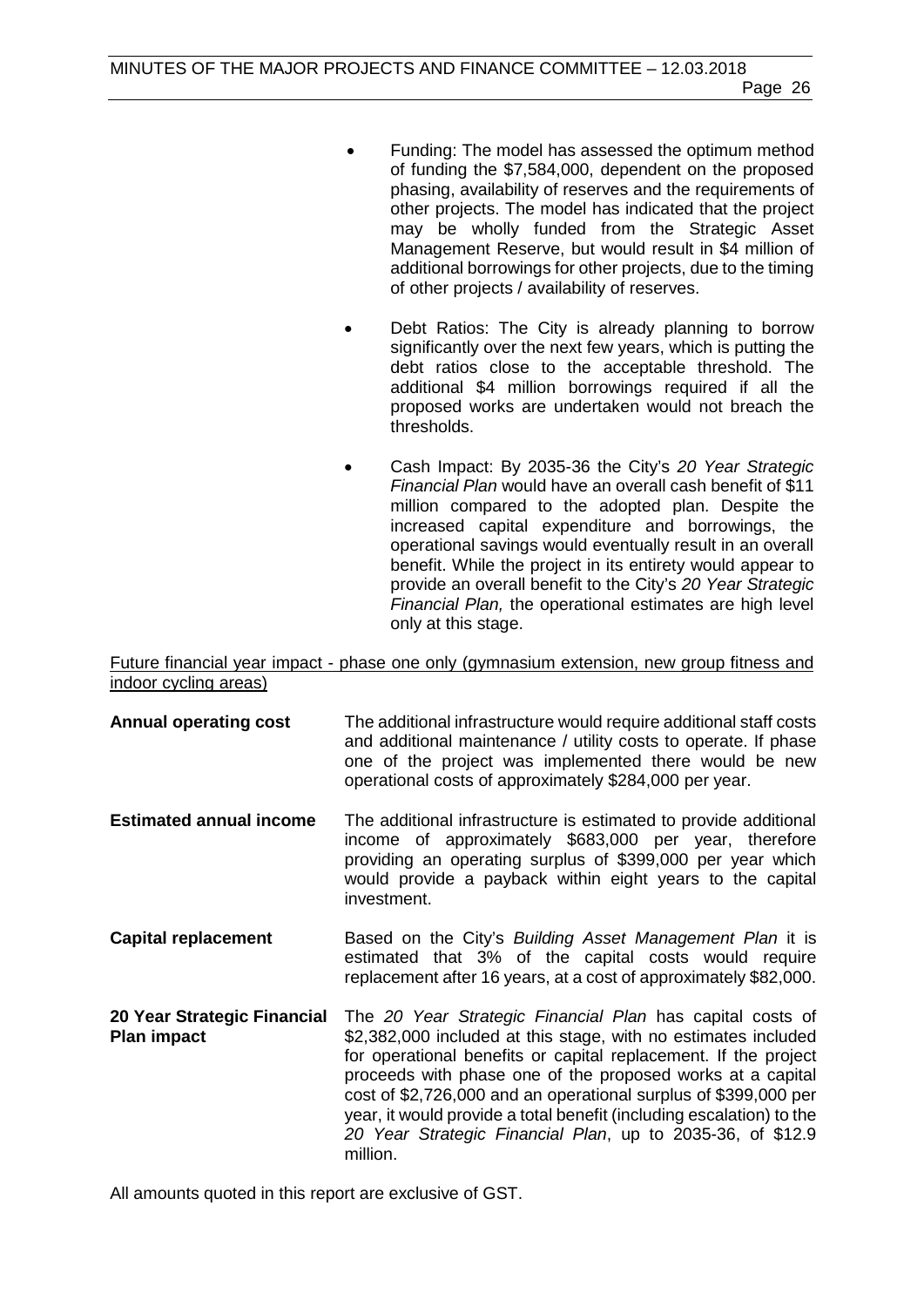### **Regional significance**

Not applicable.

#### **Sustainability implications**

#### **Environmental**

All facility refurbishment projects are planned to reduce the impact of the carbon footprint and consider environmental sustainability design features where possible within the project budget.

#### Social

The project has included consultation with the existing customers, members and user groups of Craigie Leisure Centre to ensure that the proposed work addresses their needs. Furthermore, refurbishment works consider access and inclusion principles with the aim to enhance the amenity of the public space.

#### **Economic**

Not applicable.

#### **Consultation**

Consultation for the project was conducted in accordance with the City's approved *Community Consultation and Engagement Policy* and *Protocol.*

The City undertook consultation with customers, members and user groups of Craigie Leisure Centre from 13 July to 10 August 2015 and received a total of 159 valid responses. Approximately 87% of respondents were members of the centre.

Respondents were asked to specify their level of satisfaction with various components within different areas of the centre that are proposed to be refurbished. The following table is a summary of the results.

| <b>Components</b>                                                                                                                                                                 | <b>Very</b><br>satisfied/<br>satisfied | Okay   | Dissatisfied/<br>very<br>dissatisfied | <b>Not</b><br>applicable |
|-----------------------------------------------------------------------------------------------------------------------------------------------------------------------------------|----------------------------------------|--------|---------------------------------------|--------------------------|
| Gym (including entry, opening hours,<br>size,<br>layout, floor coverings,<br>temperature control, toilets, storage for<br>valuables, entertainment, location of<br>change rooms). | 42.45%                                 | 29.12% | 11.76%                                | 16.67%                   |
| Crèche (including entry, size, layout,<br>availability of spaces).                                                                                                                | 8.65%                                  | 4.25%  | 0.31%                                 | 86.79%                   |
| Group fitness (studio room) (including<br>entry, size, layout, floor coverings,<br>temperature control, toilets).                                                                 | 32.29%                                 | 22.43% | 6.92%                                 | 38.36%                   |
| Group fitness (meeting room) (including<br>entry, size, layout, floor coverings,<br>temperature control, toilets).                                                                | 18.13%                                 | 13.73% | 2.20%                                 | 65.93%                   |
| Indoor cycle room (including size, floor<br>coverings, temperature control).                                                                                                      | 10.27%                                 | 7.55%  | 5.03%                                 | 77.15%                   |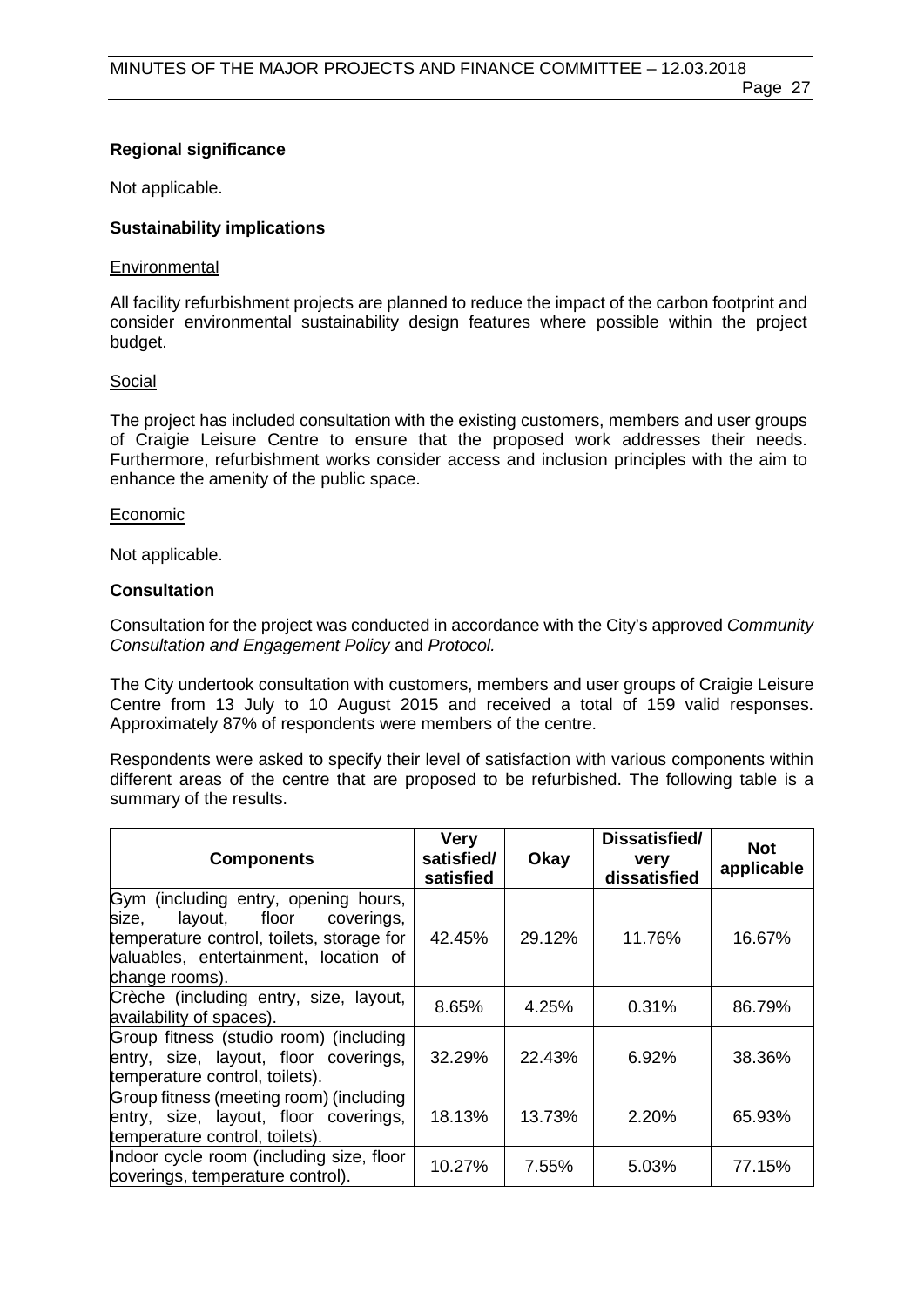| <b>Components</b>                                                                                                 | <b>Very</b><br>satisfied/<br>satisfied | Okay   | Dissatisfied/<br><b>very</b><br>dissatisfied | <b>Not</b><br>applicable |
|-------------------------------------------------------------------------------------------------------------------|----------------------------------------|--------|----------------------------------------------|--------------------------|
| Café (including eating area, comfort, I<br>temperature control, atmosphere)                                       | 35.69%                                 | 29.09% | 8.96%                                        | 26.26%                   |
| Main reception area (including layout,<br>retail area, atmosphere, access gates,<br>transaction processing time). | 52.70%                                 | 33.58% | 2.89%                                        | 10.82%                   |

Of note, the results showed that 26.42% of respondents were dissatisfied / very dissatisfied with the toilets in the gym and 23.27% of respondents were dissatisfied / very dissatisfied with the location of the change rooms in the gym. The results also showed that 16.96% of respondents were dissatisfied / very dissatisfied with the toilets in the group fitness (studio room) and that 11.32% of respondents were dissatisfied / very dissatisfied with the size of the indoor cycle room.

Respondents were also asked to indicate their level of support for a new dedicated indoor / outdoor fitness training area and new complementary health commercial services. The following is a summary of the results:

- Indoor / outdoor fitness training area 73.58% strongly support / support; 25.16% unsure; 1.26% oppose / strongly oppose.
- Complementary health commercial services: 64.15% strongly support / support; 27.04% unsure; 8.81% oppose / strongly oppose.

Under the City's adopted masterplan process, refurbishment projects may undertake a second round of consultation to seek comment on the proposed concept plans (if required). At this stage, it is not proposed to undertake a second round of consultation. Customers, members and user groups will be notified if the project is approved to proceed to construction.

#### **COMMENT**

The City, through its management of Craigie Leisure Centre, is recognised as an industry leader in the provision of community leisure and aquatic facilities and services. The operating surplus that the Centre achieves each year is well above the industry average. However, the facility has faced some challenges in recent times due to the competitive health and fitness market with the onset of 24 hour gyms and other small operators. To remain competitive and continue to drive financial performance it is recommended that the City consider refurbishment options that maximise opportunities for income growth. The needs and feasibility study and developed concept plans support this.

The size of the existing gymnasium (460m<sup>2</sup>) was considered above average when it was constructed in 2005, however the facility now operates at capacity with a membership cap of 3,700. For the City to continue to drive revenue growth in the health and fitness area (which provides the highest margin for surplus generation within the whole centre), an expansion of the health and fitness facilities is required.

It is recommended that refurbishment and extension of the gymnasium, group fitness and indoor cycling areas (phase one) is undertaken at an estimate of \$2,726,000. This would require the City to allocate an additional \$344,000 to the project however would provide opportunities for greater participation and income growth. The estimated additional annual income for the group fitness and cycle rooms is \$144,000, with an estimated payback year of 2022-23 and the estimated additional annual income for the gym extension is \$541,000, with an estimated payback year of 2025-26.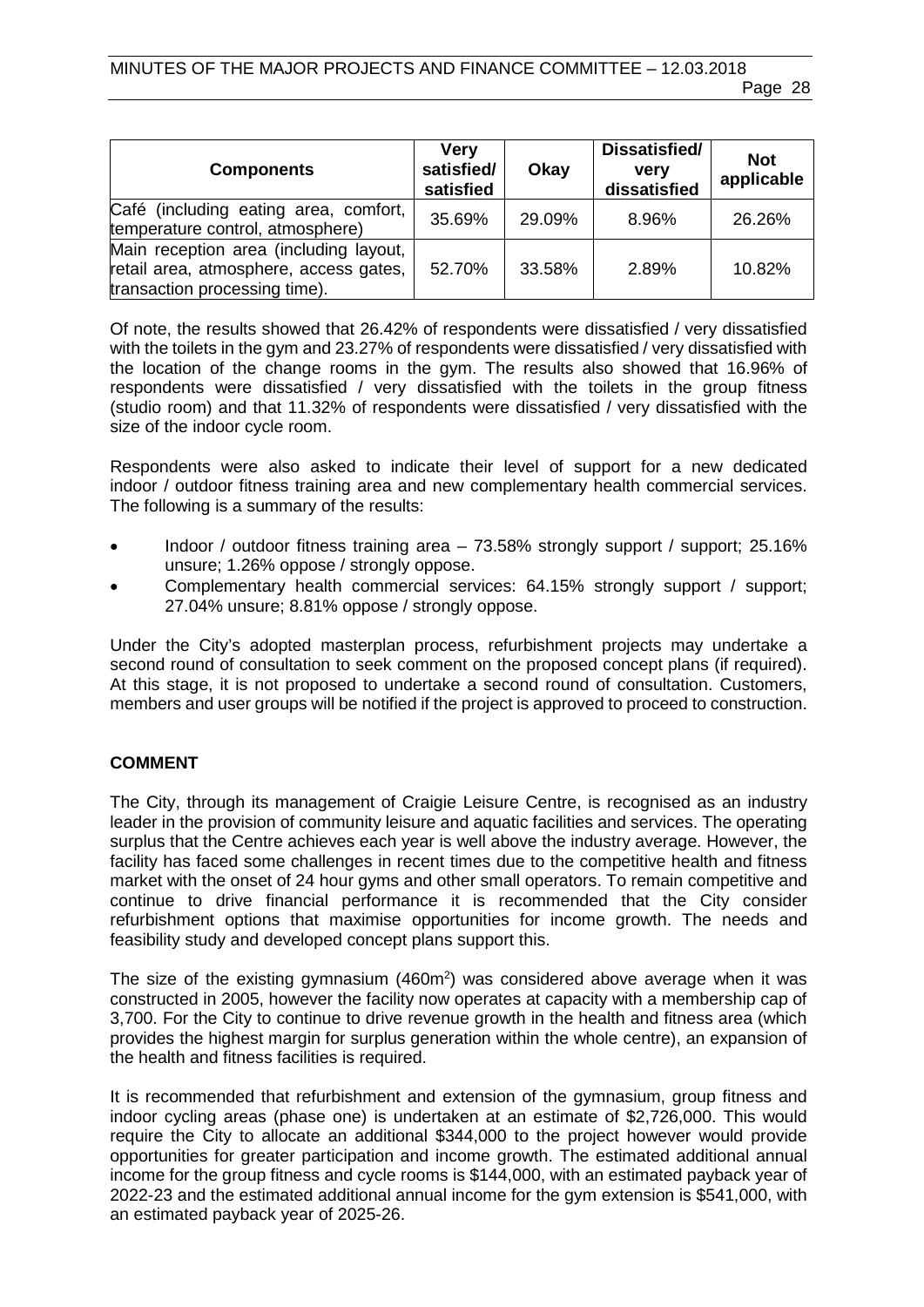If the refurbishment and extension of the gymnasium, group fitness and indoor cycling areas is progressed as recommended, the remaining proposed redevelopment phases will be considered as part of the next annual *20 Year Strategic Financial Plan* review in 2018.

#### **VOTING REQUIREMENTS**

Simple Majority.

**MOVED Cr Fishwick, SECONDED Cr Hamilton-Prime that Council:** 

- **1 NOTES the following amounts are currently listed within the City's** *Five Year Capital Works Program* **for the Craigie Leisure Centre refurbishment project:**
	- **1.1 \$250,000 (municipal funds) in 2017-18 for detailed design of the refurbishment project;**
	- **1.2 \$1,132,000 (municipal funds) in 2018-19 for construction of the refurbishment project;**
	- **1.3 \$1,000,000 (municipal funds) in 2019-20 for construction of the refurbishment project;**
- **2 APPROVES phase one of the proposed refurbishment project including gymnasium extension, new group fitness and indoor cycling areas at Craigie Leisure Centre as detailed in this Report at a project cost estimate of \$2,726,000 to proceed to the detailed design and tender stage;**
- **3 NOTES the budget saving of \$553,000 (reserve funds), for the refurbishment of Duncraig Leisure Centre in 2018-19 of the City's** *Five Year Capital Works Program* **as identified in Part 5 of Report CJ142-08/17;**
- **4 As noted in Part 3 above, LISTS FOR CONSIDERATION applying the budget saving of \$553,000 (reserve funds), to the refurbishment of Craigie Leisure Centre in 2018-19 of the City's** *Five Year Capital Works Program***;**
- **5 Subject to approval of Part 2 above, NOTES that the remaining proposed redevelopment phases will be considered as part of the next annual** *20 Year Strategic Financial Plan* **review in 2018.**

#### **The Motion was Put and CARRIED (7/0)**

**In favour of the Motion:** Mayor Jacob, Crs Chester, Fishwick, Hamilton-Prime, Hollywood, Poliwka and Taylor.

#### *Appendix 2 refers*

*To access this attachment on electronic document, click here[: Attach2agnMPF180312.pdf](http://www.joondalup.wa.gov.au/files/committees/MPFI/2018/Attach2agnMPF180312.pdf)*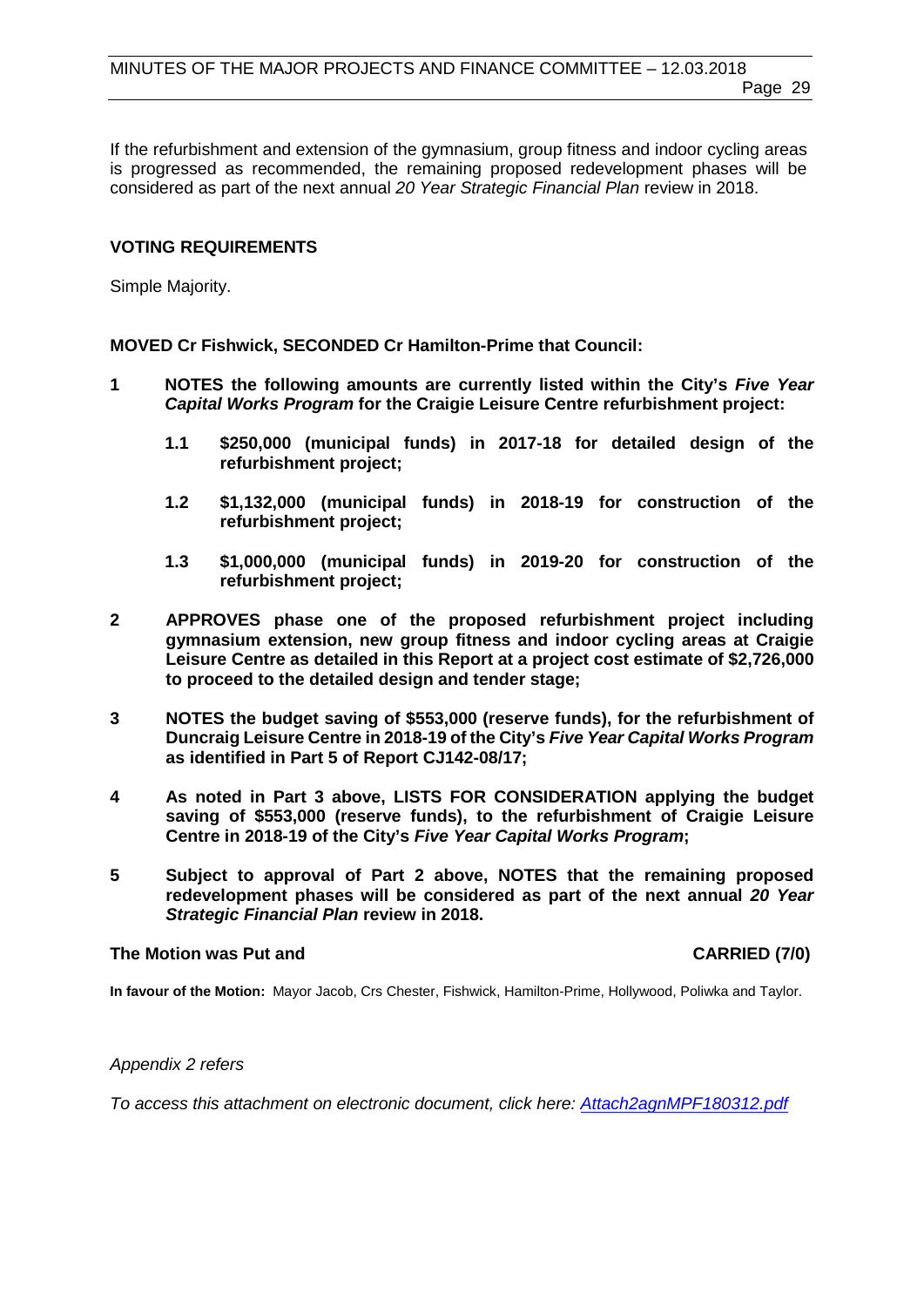# <span id="page-29-0"></span>**ITEM 3 STATUS REPORT ON CITY FREEHOLD PROPERTIES PROPOSED FOR DISPOSAL AND A PROPOSED CROWN LAND ACQUISITION**

| <b>WARD</b>                           | All                                                          |                                                                                                                                                                              |  |
|---------------------------------------|--------------------------------------------------------------|------------------------------------------------------------------------------------------------------------------------------------------------------------------------------|--|
| <b>RESPONSIBLE</b><br><b>DIRECTOR</b> | Mr Garry Hunt<br>Office of the CEO                           |                                                                                                                                                                              |  |
| <b>FILE NUMBER</b>                    | 63627, 101515                                                |                                                                                                                                                                              |  |
| <b>ATTACHMENTS</b>                    | Attachment 1<br>Attachment 2<br>Attachment 3<br>Attachment 4 | Lot 2 (20) Kanangra Crescent, Greenwood<br>Lot 803 (15) Burlos Court, Joondalup<br>Lot 1001 (14) Camberwarra Drive, Craigie<br>Lot 12223 (12) Blackwattle Parade,<br>Padbury |  |
| <b>AUTHORITY / DISCRETION</b>         | Council (that is for 'noting').                              | Information - includes items provided to Council for<br>information purposes only that do not require a decision of                                                          |  |

#### **PURPOSE**

For the Major Projects and Finance Committee to note the progress towards the disposal of a number of City owned freehold properties and the proposed acquisition of a Crown land community purpose reserve.

#### **EXECUTIVE SUMMARY**

The City's freehold land disposal project initially included 14 sites with two sites being withdrawn from consideration. Ten sites have now been sold with Table 1 below indicating the sales proceeds achieved to-date. Sites remaining to be sold are Lot 2 (20) Kanangra Crescent, Greenwood (Attachment 1 refers) and Lot 803 (15) Burlos Court, Joondalup (Attachment 2 refers).

At the former Finance Committee meeting held on 7 August 2017, it was noted that the Chief Executive Officer proposed to commence actions to take Lot 1001 (14) Camberwarra Drive, Craigie (Attachment 3 refers) and Lot 803 (15) Burlos Court, Joondalup to auction.

In the interim, the City was approached by Patricia Giles Centre Incorporated (PGC) which is a not-for-profit organisation adjacent to Lot 803 (15) Burlos Court, Joondalup requesting that the City defer the sale of Lot 803 to allow the time for the PGC to present the City with a business case for the site's purchase. The Finance Committee noted this deferment at its meeting held on 2 October 2017 and further noted that actions had commenced to take Lot 1001 (14) Camberwarra Drive, Craigie to auction. Lot 1001 sold at auction on 29 November 2017 above its reserve – Table 1 refers.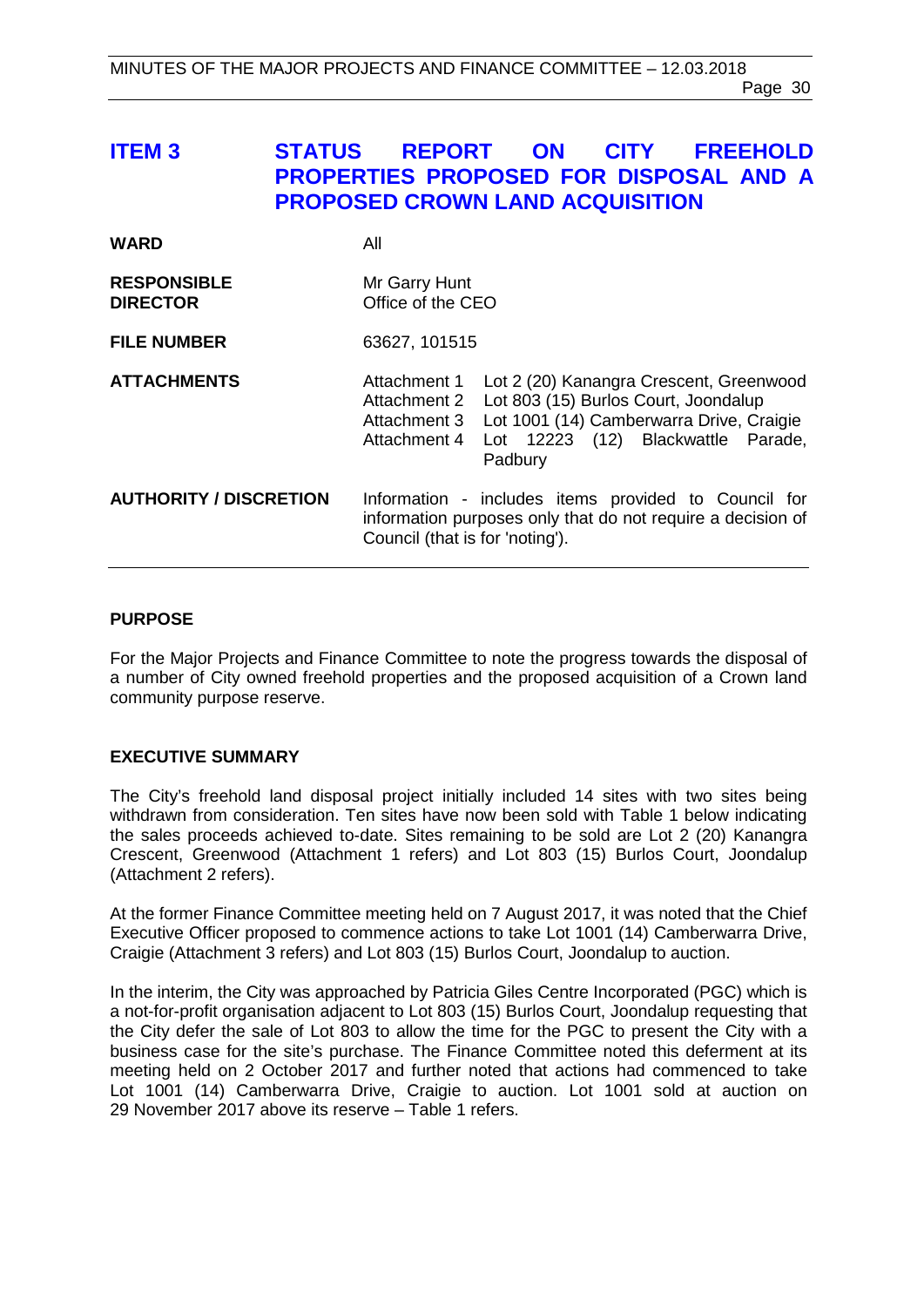During January 2018, the PGC has provided an update to the City concerning its proposed business case stating that after acquiring valuation advice, undertaking a high-level feasibility study and investigating various development options and partnerships with other organisations, it was unable to present a business case for the site's purchase. The PGC further stated that if there was any opportunity to continue to pursue this interest with Council's support, it would be greatly appreciated.

As the PGC has advised that it does not have the funds for the purchase of Lot 803 (15) Burlos Court, and as it seems unlikely that PGC are able to form a partnership with any other organisation, it is proposed that Lot 803 is now in a position to be sold and can be considered for auction with Lot 2 (20) Kanangra Crescent, Greenwood.

Concerning Lot 12223 (12) Blackwattle Parade, Padbury (Attachment 4 refers) the Department of Planning, Lands and Heritage (DPLH; formerly the Department of Planning and the Department of Lands) was contacted regarding the contract of sale for the site's acquisition. It advised that prior to providing a contract to the City, the matter of the access easement that is necessary on Lot 12223 first needs to be registered.

Table 2 of this Report provides a summarised account of the progress towards the disposal of the remaining freehold sites and the acquisition of Lot 12223 (12) Blackwattle Parade, Padbury.

*It is therefore recommended that the Major Projects and Finance Committee:*

- *1 NOTES that preparations have commenced to take Lot 803 (15) Burlos Court, Joondalup and Lot 2 (20) Kanangra Crescent, Greenwood to auction;*
- *2 NOTES the sale of Lot 1001 (14) Camberwarra Drive, Craigie on 29 November 2017 for an amount of \$990,000 exclusive of GST under the margin scheme;*
- *3 NOTES a further status report on the progress of the City's proposed disposal of freehold land and proposed acquisition of a Crown land site will be submitted to the Major Projects and Finance Committee meeting to be held on 4 May 2018.*

#### **BACKGROUND**

The City's freehold land disposal project initially included 14 sites. Lot 181 (4) Rowan Place, Mullaloo (CJ096-05/12 refers) and Lot 971 (52) Creaney Drive, Kingsley (CJ103-06/14 refers) were withdrawn from sale. The total value of the two being in the vicinity of \$4.5 million.

Table 1 indicates the 10 sites that have sold to-date.

Except for the site that was sold to Masonic Care WA in Kingsley, Council approved the sale of these properties for the development of 'Aged and Dependent Persons' Dwellings' – or unit developments for people over 55 years of age.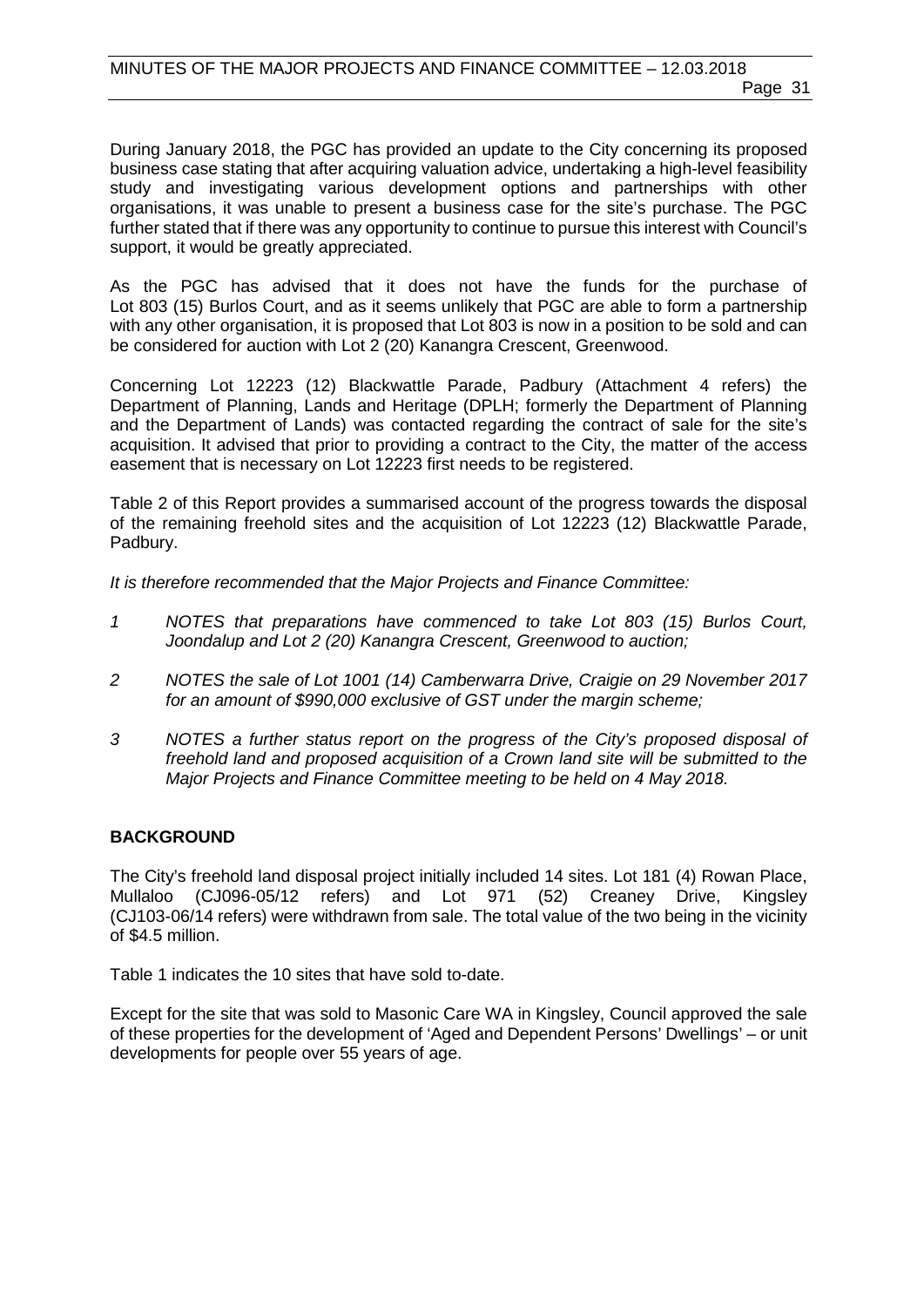#### **Table 1 (GST exclusive)**

| <b>Property</b>                                 | <b>Date Sold</b>  | <b>Sale Price</b> |
|-------------------------------------------------|-------------------|-------------------|
| Lot 200 (18) Quilter Drive, Duncraig.           | March 2013        | \$1,350,000       |
| Lot 766 (167) Dampier Avenue, Kallaroo.         | March 2013        | \$1,055,000       |
| Lot 147 (25) Millport Drive, Warwick.           | March 2013        | \$1,340,000       |
| Lot 613 (11) Pacific Way, Beldon.               | <b>March 2013</b> | 700,000<br>S      |
| Lot 671 (178) Camberwarra Drive, Craigie.       | <b>March 2013</b> | 828,000<br>\$.    |
| Part Lot 702 (11) Moolanda Boulevard, Kingsley. | August 2015       | \$1,050,000       |
| Lot 745 (103) Caridean Street, Heathridge.      | December 2015     | \$874,000         |
| Lot 23 (77) Gibson Avenue, Padbury              | December 2016     | \$1,800,000       |
| Lot 900 (57) Marri Road, Duncraig               | <b>July 2017</b>  | \$1,030,000       |
| Lot 1001 (14) Camberwarra Drive, Craigie        | December 2017     | 990,000           |
|                                                 | <b>TOTAL</b>      | \$11,017,000      |

At its meeting held on 13 December 2016 (CJ234-12/16 refers) Council resolved in part that it:

- *"1 NOTES the status report on the progress of the City's proposed disposal of five freehold land sites;*
- *2 NOTES that Council authorised the Chief Executive Officer to dispose of Lot 803 (15) Burlos Court, Joondalup by public auction or private treaty, at its meeting held on 18 October 2016 (CJ167-10/16 refers);*
- *4 AUTHORISES the Chief Executive Officer to dispose of the following sites by public auction:* 
	- *4.1 Lot 2 (20) Kanangra Crescent, Greenwood;*
	- *4.2 Lot 900 (57) Marri Road, Duncraig;*
	- *4.3 Lot 1001 (14) Camberwarra Drive, Craigie;*
- *5 NOTES that a further status report on the progress of the City's proposed disposal of freehold land and proposed acquisition of a Crown land site will be submitted to a Finance Committee meeting in 2017, at a date to be determined."*

#### **DETAILS**

#### **Table 2**

| <b>Property Address</b>                                                | <b>Land Disposals - Current Status</b>                                                                                                                                                                                                                                                                      |
|------------------------------------------------------------------------|-------------------------------------------------------------------------------------------------------------------------------------------------------------------------------------------------------------------------------------------------------------------------------------------------------------|
| Lot 2 (20) Kanangra<br>Crescent, Greenwood.<br>Land Area: $3,005m^2$ . | This site is ready for disposal, is zoned Residential with a<br>restricted use to 'Aged or Dependent Persons' Dwellings'<br>and it has a density code of R40. At its meeting held on<br>13 December 2016, Council authorised the CEO to dispose<br>of this property by public auction (CJ234-12/16 refers). |
| Attachment 1 refers.                                                   |                                                                                                                                                                                                                                                                                                             |
|                                                                        | Preparations have commenced to take this property to                                                                                                                                                                                                                                                        |
|                                                                        | auction in mid-April 2018, in addition<br>tο                                                                                                                                                                                                                                                                |
|                                                                        | Lot 803 (15) Burlos Court, Joondalup.                                                                                                                                                                                                                                                                       |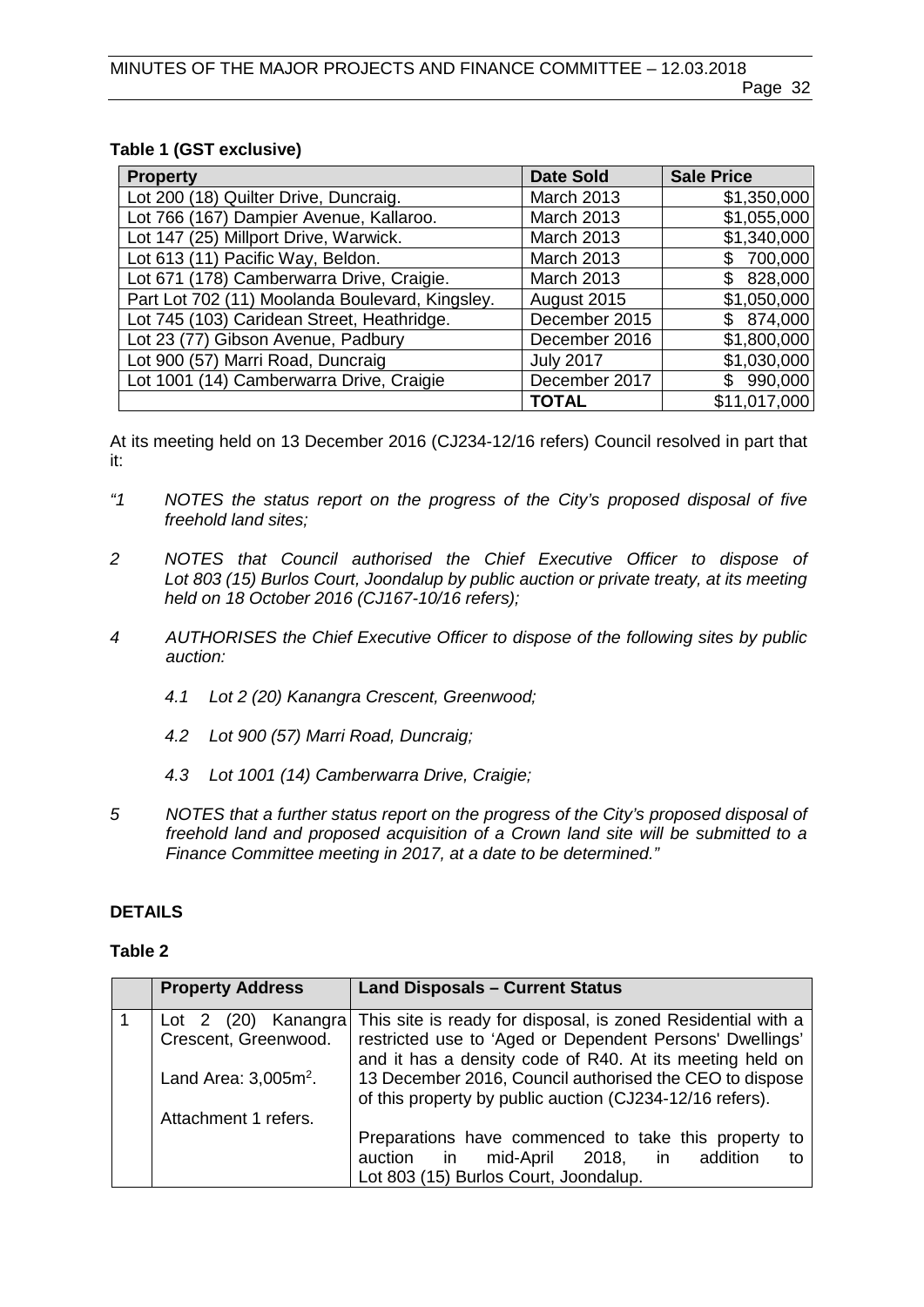|                | <b>Property Address</b>                                  | <b>Land Disposals - Current Status</b>                                                                                                                                                                                                                                                                                                                                                                                                                                                                                                                                                                                                                                   |
|----------------|----------------------------------------------------------|--------------------------------------------------------------------------------------------------------------------------------------------------------------------------------------------------------------------------------------------------------------------------------------------------------------------------------------------------------------------------------------------------------------------------------------------------------------------------------------------------------------------------------------------------------------------------------------------------------------------------------------------------------------------------|
| $\overline{2}$ | <b>Burlos</b><br>Lot 803 (15)<br>Court, Joondalup.       | This site is zoned Residential with a restricted use to 'Aged<br>or Dependent Persons' Dwellings' and it has a density code<br>of R60.                                                                                                                                                                                                                                                                                                                                                                                                                                                                                                                                   |
|                | Land Area: $4,410m^2$ .                                  |                                                                                                                                                                                                                                                                                                                                                                                                                                                                                                                                                                                                                                                                          |
|                | Attachment 2 refers.                                     | Council declined all tenders received for the sale of<br>Lot 803 (15) Burlos Court, Joondalup at its meeting held on<br>18 October 2016 (CJ167-10/16 refers) and authorised the<br>CEO to dispose of the property by public auction, or private<br>treaty. Taking the site to auction was planned to be during<br>November 2017, however, the former Finance Committee<br>noted the deferment of the auction for this site at its meeting<br>held on 2 October 2017 allowing the adjacent not-for-profit<br>PGC the time to prepare a business case to acquire the site.                                                                                                 |
|                |                                                          | Advice received from the PGC on 25 January 2018, was<br>that it was unable to provide a business base in support of<br>its purchase of the site. The PGC advised that after<br>undertaking investigations, it has experienced difficulties in<br>proving to potential partners and developers the likely return<br>on investment. Taking advantage of the R60 density code<br>to create multiple dwellings appeared to be cost-prohibitive<br>due to the overall cost of development. The Department of<br>Housing had indicated that it may assist with the<br>development of the Lot 803 if it was acquired, but it could<br>not assist with the purchase of the site. |
|                |                                                          | The PGC advised that it had identified a housing crisis for<br>women over age 55 who become homeless, often as a<br>consequence of family and domestic violence and it is a<br>growing trend of this demographic in the Joondalup area.                                                                                                                                                                                                                                                                                                                                                                                                                                  |
|                |                                                          | The PGC concluded if there was any opportunity for the<br>PGC to continue to pursue this interest with Council's<br>support, it would be greatly appreciated                                                                                                                                                                                                                                                                                                                                                                                                                                                                                                             |
|                |                                                          | absence of a business<br>or offer for<br>the<br>case<br>In.<br>Lot 803 (15) Burlos Court, Joondalup from the PGC, the site<br>is now available for sale.                                                                                                                                                                                                                                                                                                                                                                                                                                                                                                                 |
| 3              | 1001<br>Lot<br>(14)<br>Camberwarra<br>Drive,<br>Craigie. | This property sold for \$990,000 exclusive of GST under the<br>margin scheme on 29 November 2017 and settled on<br>29 January 2018.                                                                                                                                                                                                                                                                                                                                                                                                                                                                                                                                      |
|                | Land Area: $2,055m^2$                                    |                                                                                                                                                                                                                                                                                                                                                                                                                                                                                                                                                                                                                                                                          |
|                | Attachment 3 refers                                      |                                                                                                                                                                                                                                                                                                                                                                                                                                                                                                                                                                                                                                                                          |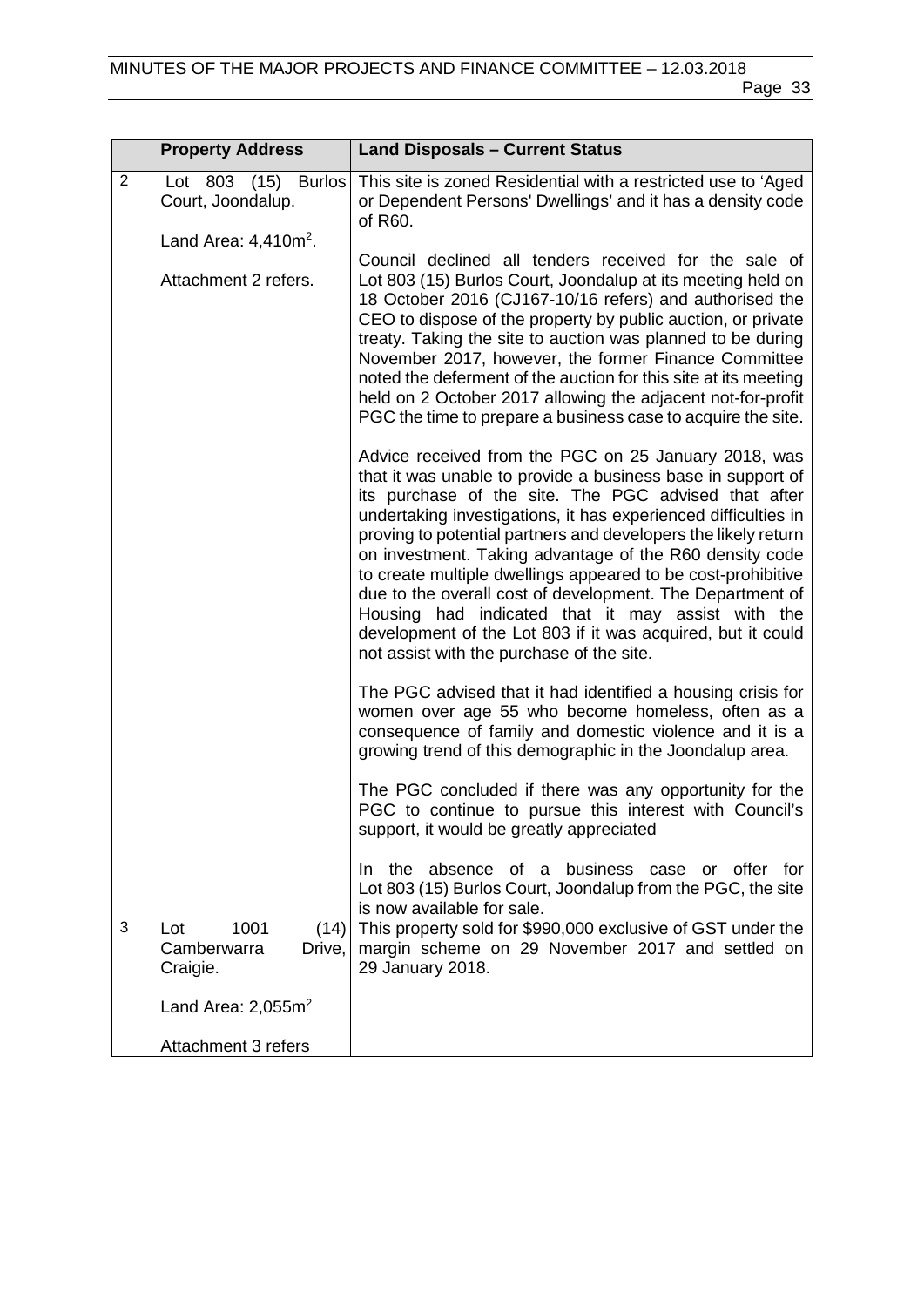|              |                                                                                           | <b>Acquisition - Current Status</b>                                                                                                                                                                                                                                                                                                                                                                                                                                                                                                                                                    |
|--------------|-------------------------------------------------------------------------------------------|----------------------------------------------------------------------------------------------------------------------------------------------------------------------------------------------------------------------------------------------------------------------------------------------------------------------------------------------------------------------------------------------------------------------------------------------------------------------------------------------------------------------------------------------------------------------------------------|
| $\mathbf{1}$ | (12)<br>12223<br>Lot<br><b>Blackwattle</b><br>Parade,<br>Padbury<br>Land Area: $3,332m^2$ | At its meeting held on 24 June 2014 (CJ104-06/14 refers),<br>Council accepted in-principle the DPLH's concessional<br>purchase price of \$88,000 (exclusive of GST) subject to the<br>outcome of a 30-day public advertising period. The DPLH<br>advised the City during May 2016 that the Minister for                                                                                                                                                                                                                                                                                |
|              | Attachment 4 refers                                                                       | Planning, Lands and Heritage (former Minister for Lands)<br>had approved this acquisition.                                                                                                                                                                                                                                                                                                                                                                                                                                                                                             |
|              |                                                                                           | During this acquisition process, on the advice of DPLH -<br>Lands, conditional support was sought and provided by<br>DPLH - Planning. One of the conditions being that the<br>future sale proceeds from this site are spent on community<br>projects in line with the definition of "Community Purposes"<br>under DPS2.                                                                                                                                                                                                                                                                |
|              |                                                                                           | The City's community consultation regarding this matter not<br>only dealt with the proposed acquisition of the site, but the<br>consideration of three capital improvement projects for the<br>area. One of these options was Council's preferred project<br>of the installation of traffic lights at the intersection of Walter<br>Padbury Boulevard and Hepburn Avenue, Padbury.                                                                                                                                                                                                     |
|              |                                                                                           | Advice from DPLH is that projects connected with parking,<br>traffic and pedestrian issues were not considered to fall<br>within the definition of "Community Purposes" under DPS2.                                                                                                                                                                                                                                                                                                                                                                                                    |
|              |                                                                                           | On acquisition of the site, and in accordance with Council's<br>resolution at its meeting held on 24 June<br>2014<br>(CJ104-06/14 refers), the City will seek clarification from the<br>Minister for Planning, Lands and Heritage regarding the<br>conditions provided to the City on how the disposal<br>proceeds should be utilised.                                                                                                                                                                                                                                                 |
|              |                                                                                           | At its meeting held on 19 May 2015 (CJ082-05/15 refers),<br>Council requested that an advocacy plan be developed.<br>The purpose of the plan was to gain support from the<br>relevant State Government departments to enable the<br>future sale proceeds for this site be utilised on the<br>community's and Council's preferred project which is to<br>install traffic lights at the intersection of Walter Padbury<br>Boulevard and Hepburn Avenue, Padbury. This advocacy<br>plan has been developed and will be implemented<br>subsequent to the transfer of the site to the City. |
|              |                                                                                           | Ministerial approval was provided to Amendment No. 87 on<br>21 December 2017 to rezone Lot 12223 from 'Civic and<br>Cultural' to 'Commercial.' The gazettal date being<br>12 January 2018.                                                                                                                                                                                                                                                                                                                                                                                             |
|              |                                                                                           | Concerning the contract of sale, the DPLH advised on<br>5 February 2018 that it had been redrafted, condition free<br>pending the registration of the required access easement<br>on Lot 12223. Once the easement is registered, the DPLH<br>will then proceed with the contract for execution.                                                                                                                                                                                                                                                                                        |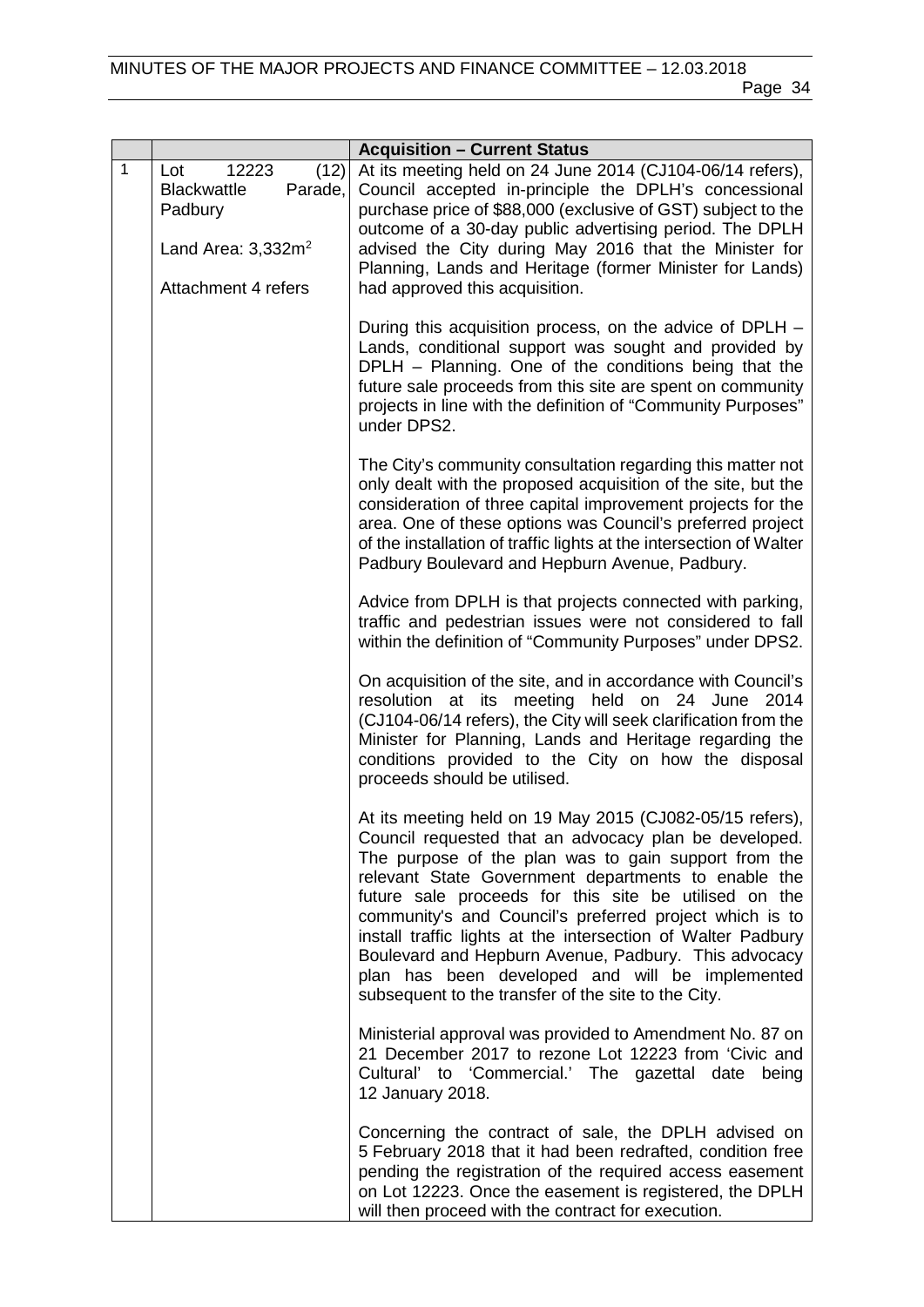| <b>Acquisition - Current Status</b>                                                                                                                                                                                                                                                                                                                                                                                                                                   |
|-----------------------------------------------------------------------------------------------------------------------------------------------------------------------------------------------------------------------------------------------------------------------------------------------------------------------------------------------------------------------------------------------------------------------------------------------------------------------|
| The City is endeavouring to progress all matters related to<br>the easement with the owners of the adjacent shopping<br>centre. One of the strata owners has advised that he will<br>respond to the DPLH on the easement conditions once<br>agreement has been received from all strata owners. The<br>City provided its comments to the DPLH on the easement<br>document which were responded to though two outstanding<br>queries require the DPLH's clarification. |
| Remedial works that are required on the easement land<br>(Attachment 4 refers) by the strata owners' chosen<br>contractor require completion and once commenced, will be<br>monitored and approved by City officers.                                                                                                                                                                                                                                                  |

#### **Issues and options considered**

As detailed in Table 2.

#### **Multiple Dwellings**

It is noted that currently where land is coded R40 or higher, there is the potential for multiple dwellings to be developed in accordance with the provisions of the Residential Design Codes (R-Codes). A multiple dwelling is basically defined as one dwelling vertically placed above another dwelling. It is not possible to determine the potential number of multiple dwellings that could be achieved on sites coded R40 or higher. The number of multiple dwellings possible is not directly controlled, rather the total amount of floor space is limited through plot ratio requirements based on the overall size of the lot/s.

### **Legislation/Strategic Community Plan/Policy Implications**

| Legislation                     | Sections 3.58 and 3.59 of the Local Government Act 1995,<br>together with the Local Government (Functions and General)<br>Regulations 1996 determine how a local government may<br>dispose of property. |
|---------------------------------|---------------------------------------------------------------------------------------------------------------------------------------------------------------------------------------------------------|
| <b>Strategic Community Plan</b> |                                                                                                                                                                                                         |
| <b>Key theme</b>                | <b>Quality Urban Environment.</b>                                                                                                                                                                       |
| <b>Objective</b>                | Quality built outcomes.                                                                                                                                                                                 |
| <b>Strategic initiative</b>     | Buildings and landscaping is suitable for the immediate<br>environment and reflect community values.                                                                                                    |
| <b>Key theme</b>                | Financial Sustainability.                                                                                                                                                                               |
| <b>Objective</b>                | Financial diversity.                                                                                                                                                                                    |
| <b>Strategic initiative</b>     | Identify opportunities for new income streams that are<br>financially sound and equitable.                                                                                                              |
| <b>Policy</b>                   | Asset Management Policy.<br>Sustainability Policy.                                                                                                                                                      |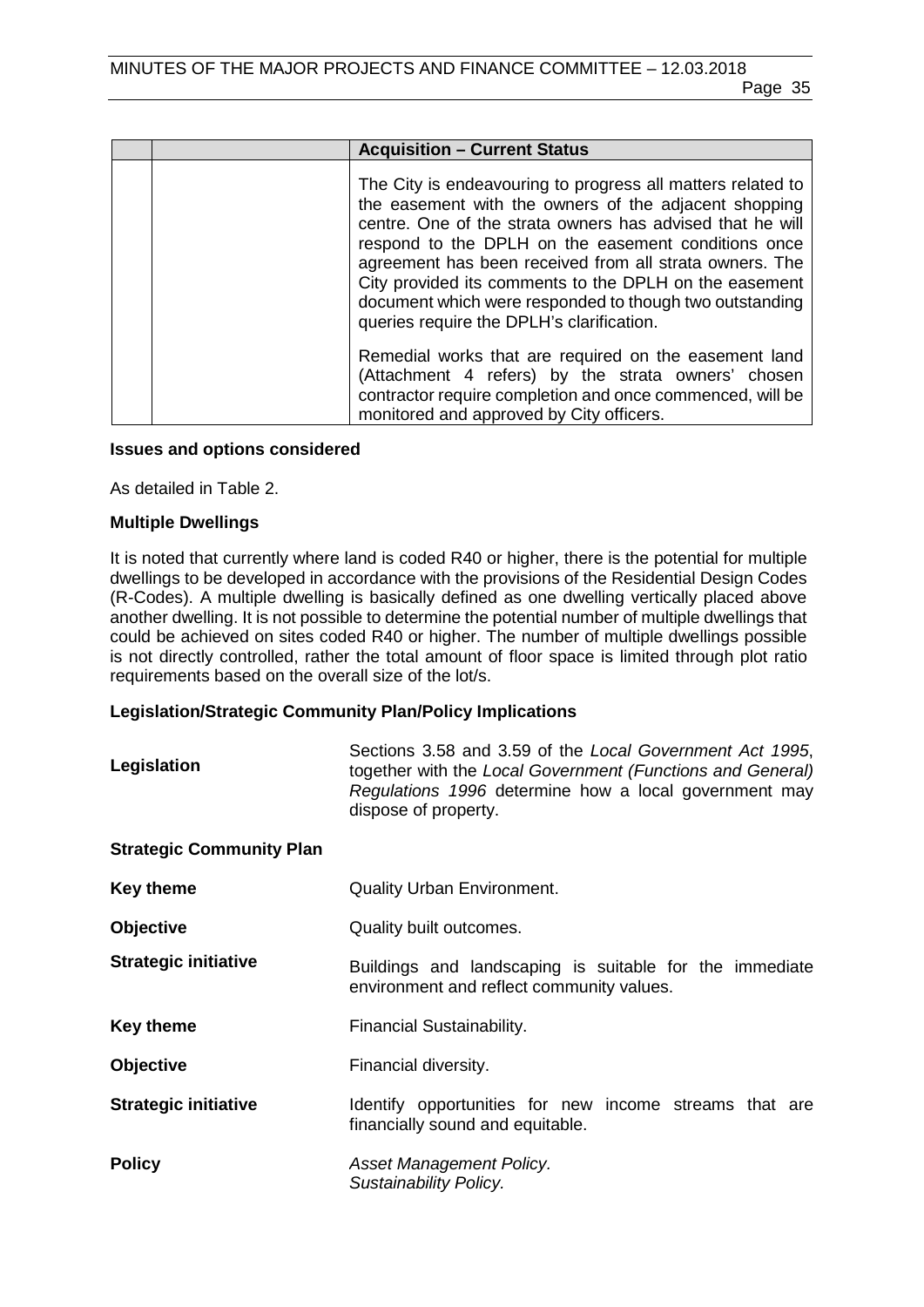# **Risk management considerations**

Disposal of property needs to comply with the requirements of sections 3.58 and 3.59 of the *Local Government Act 1995*, which are designed to ensure openness and accountability in the disposal process.

It is possible that the reserve price as per the market valuations obtained may not be realised and the City needs to determine reserve prices below which it will not sell.

The recommendations for disposal are based on a combination of the best financial return, planning outcomes and community benefit.

# **Financial / budget implications**

Council has agreed that the proceeds from the sale of freehold land are to be transferred to the Joondalup Performing Arts and Cultural Facility Reserve Fund. The Reserve Fund currently holds an amount of \$19,702,939.

Proceeds achieved from the future sale of Lot 12223 (12) Blackwattle Parade, Padbury are required to be spent on capital/community projects in line with the definition of "Community Purposes" under DPS2.

The associated main expenditure costs related to the City's disposal of freehold land are legal and settlement fees, advertising costs, valuation costs, land surveying and costs related to subdivision/amalgamations.

## **Regional significance**

Not applicable.

# **Sustainability implications**

The disposal of City freehold land that has been set aside for community use should not be disposed of without there being a nominated purpose addressing a community need.

Concerning the freehold land disposal project to date, Council has supported the restricted use of aged or dependent persons' dwellings providing alternative housing choices for the City's ageing population. The sale proceeds from the eventual disposal of Lot 12223 (12) Blackwattle Parade, Padbury will be used for community projects.

## **Consultation**

Public auction, public tender and private treaty methods have been used regarding the City's land disposal project. Advertising is a requirement with all three methods unless, in respect of private treaty, the disposal is exempt under Requlation 30 of the of private treaty, the disposal is exempt under Regulation 30 of the *Local Government (Functions and General) Regulations 1996.*

The statutory public advertising period of 42 days for amendments to DPS2 provides an opportunity for the community to make a submission on the future intent for the site on disposal.

The method of community consultation followed during the proposed acquisition of Lot 12223 (12) Blackwattle Parade, Padbury, was conducted in accordance with the City's approved *Community Consultation and Engagement Policy* and *Community Engagement Protocol*.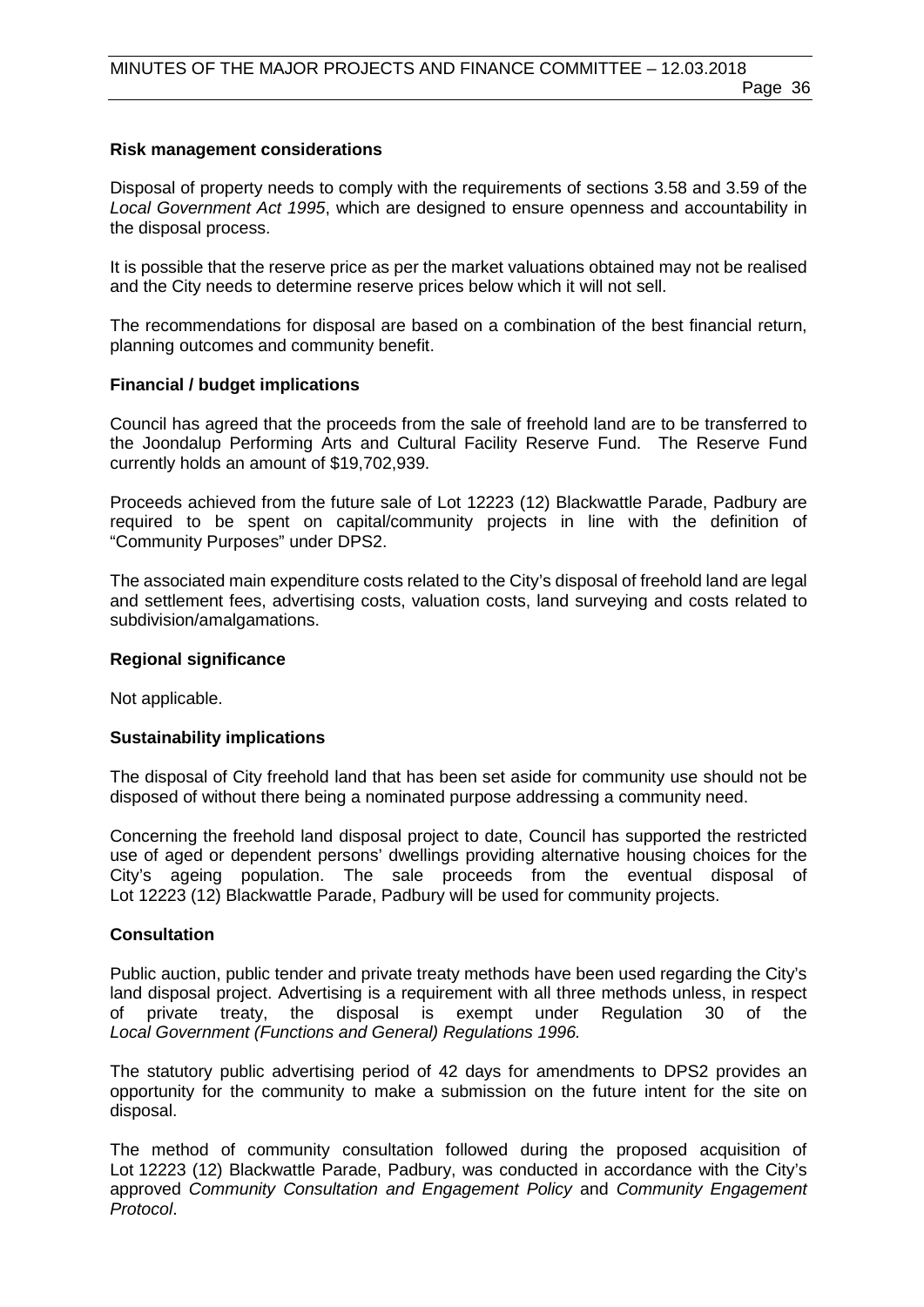# **COMMENT**

Lot 2 (20) Kanangra Crescent, Greenwood and Lot 803 (15) Burlos Court, Joondalup are now available for sale and investigations into the marketing and auction of the sites have commenced.

The PGC advised in January 2018 that although the location of Lot 803 being adjacent to the site the PGC leased from the Department of Housing would assist with the identified housing crisis for women over age 55 - it was unable to either fund, or obtain partnerships for the site's purchase.

Concerning the City's acquisition of Lot 12223 (12) Blackwattle Parade, the DPLH has advised that before the redrafted contract of sale can be provided to the City, registration of the access easement in favour of the adjoining strata owners is required. Although this process is coordinated by the DPLH, the City is making every effort with the adjoining owners to progress this and the remedial works required on the easement land.

# **VOTING REQUIREMENTS**

Simple Majority.

*The Manager Leisure and Cultural Services left the room at 7.03pm.*

#### **OFFICER'S RECOMMENDATION**

That the Major Projects and Finance Committee NOTES:

- 1 that preparations have commenced to take Lot 803 (15) Burlos Court, Joondalup and Lot 2 (20) Kanangra Crescent, Greenwood to auction;
- 2 the sale of Lot 1001 (14) Camberwarra Drive, Craigie on 29 November 2017 for an amount of \$990,000 exclusive of GST under the margin scheme;
- 3 that a further status report on the progress of the City's proposed disposal of freehold land and proposed acquisition of a Crown land site will be submitted to the Major Projects and Finance Committee meeting to be held on 4 May 2018.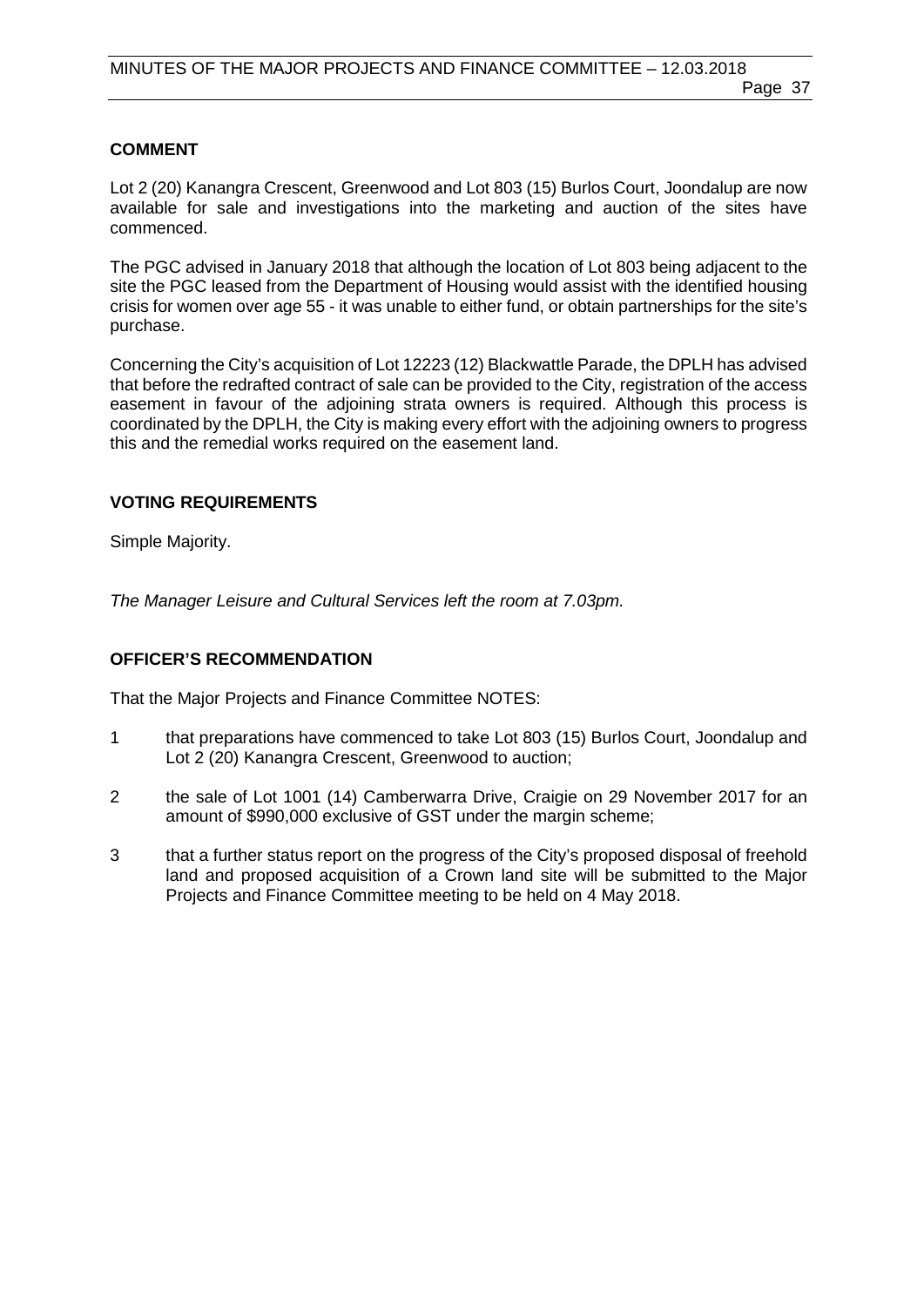### **MOVED Mayor Jacob, SECONDED Cr Taylor** that Council:

- 1 NOTES that preparations have commenced to take Lot 2 (20) Kanangra Crescent, Greenwood to auction;
- 2 NOTES the sale of Lot 1001 (14) Camberwarra Drive, Craigie on 29 November 2017 for an amount of \$990,000 exclusive of GST under the margin scheme;
- 3 NOTES that a further status report on the progress of the City's proposed disposal of freehold land and proposed acquisition of a Crown land site will be submitted to the Major Projects and Finance Committee meeting to be held on 4 May 2018;
- 4 DEFERS progressing the sale of Lot 803 (15) Burlos Court, Joondalup for two months to enable further discussion with the Department of Housing around potential partnerships with the Patricia Giles Centre Incorporated on this site**.**

#### **The Motion was Put and LOST (2/5)**

**In favour of the Motion:** Mayor Jacob and Cr Taylor. **Against the Motion:** Crs Chester, Fishwick, Hamilton-Prime, Hollywood and Poliwka.

**MOVED Cr Poliwka, SECONDED Cr Hamilton-Prime that the Major Projects and Finance Committee NOTES:** 

- **1 that preparations have commenced to take Lot 803 (15) Burlos Court, Joondalup and Lot 2 (20) Kanangra Crescent, Greenwood to auction;**
- **2 the sale of Lot 1001 (14) Camberwarra Drive, Craigie on 29 November 2017 for an amount of \$990,000 exclusive of GST under the margin scheme;**
- **3 that a further status report on the progress of the City's proposed disposal of freehold land and proposed acquisition of a Crown land site will be submitted to the Major Projects and Finance Committee meeting to be held on 4 May 2018.**

#### **The Motion was Put and CARRIED (7/0)**

**In favour of the Motion:** Mayor Jacob, Crs Chester, Fishwick, Hamilton-Prime, Hollywood, Poliwka and Taylor.

*Appendix 3 refers*

*To access this attachment on electronic document, click he[re: Attach3agnMPF180312.pdf](http://www.joondalup.wa.gov.au/files/committees/MPFI/2018/Attach3agnMPF180312.pdf)*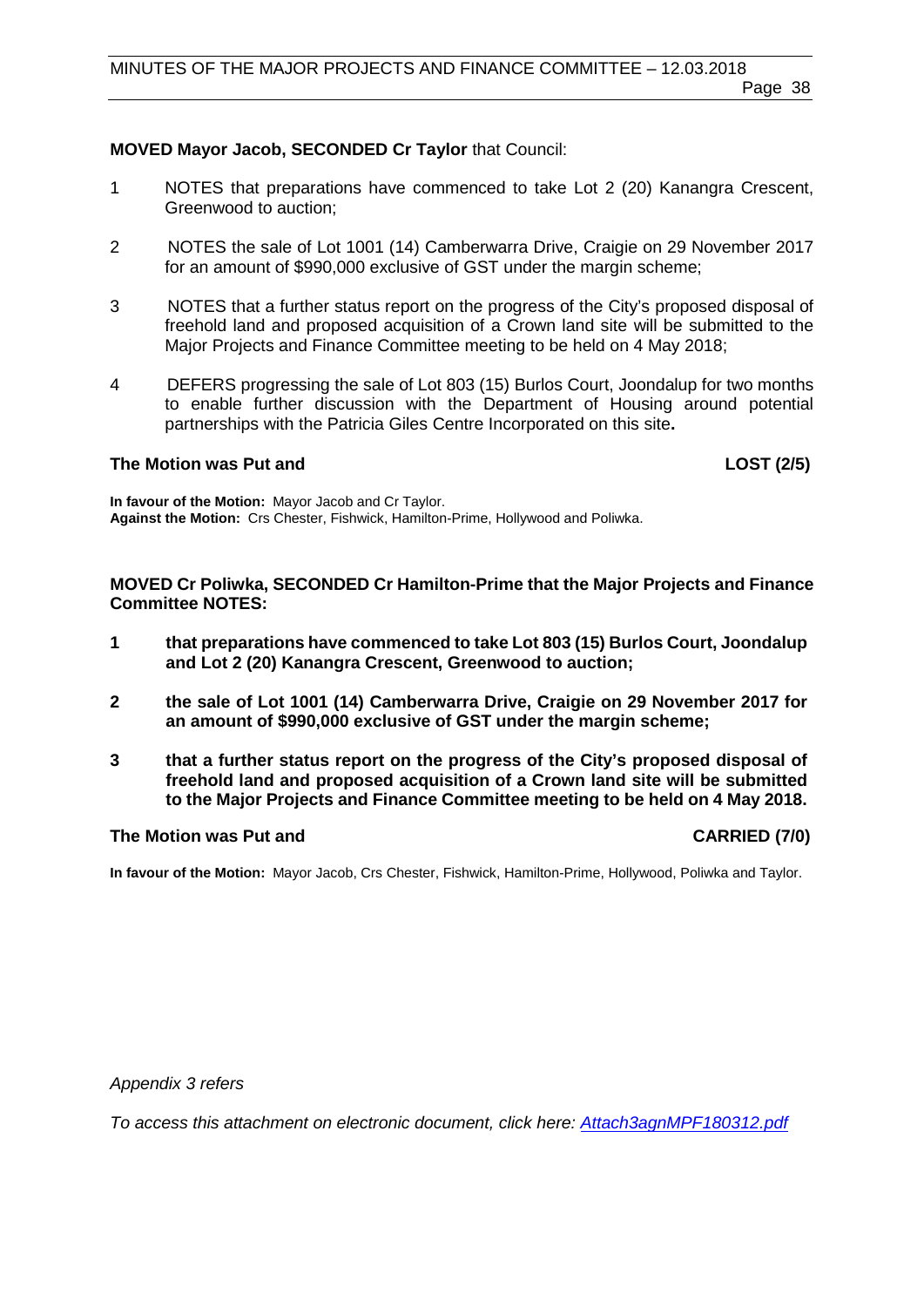# **ITEM 4 IMPACT ON 20 YEAR STRATEGIC FINANCIAL PLAN OF REPORTS TO COUNCIL – OCTOBER 2017 TO DECEMBER 2017**

| <b>WARD</b>                           | All                                       |                                                                                                                     |
|---------------------------------------|-------------------------------------------|---------------------------------------------------------------------------------------------------------------------|
| <b>RESPONSIBLE</b><br><b>DIRECTOR</b> | Mr Mike Tidy<br><b>Corporate Services</b> |                                                                                                                     |
| <b>FILE NUMBER</b>                    | 106869                                    |                                                                                                                     |
| <b>ATTACHMENTS</b>                    | Attachment 1                              | Impact on 20 Year Strategic Financial Plan<br>of Reports to Council - October 2017 to<br>December 2017              |
| <b>AUTHORITY / DISCRETION</b>         | Council (that is for 'noting').           | Information - includes items provided to Council for<br>information purposes only that do not require a decision of |

#### **PURPOSE**

For the Major Projects and Finance Committee to note the impacts to the *20 Year Strategic Financial Plan* (20 Year SFP) of reports approved by Council for the period October 2017 to December 2017.

# **EXECUTIVE SUMMARY**

A new quarterly report was introduced in July 2014, as part of the Chief Executive Officer's (CEO) Key Performance Indicators. This report is the second quarterly report for 2017-18. The intention is to provide progressive updates between annual reviews of the 20 Year SFP by summarising the impacts on the 20 Year SFP of reports presented to Council.

This report covers Quarter 2 (October 2017 to December 2017). There are two reports not proceeding: Joondalup Eisteddfod (CJ203-12/17 refers) and Prince Regent Park Heathridge – Community Sporting Facility (CJ206-12/17 refers), that overall have a benefit of \$7.6 million.

The first quarterly report for 2017-18 covering July 2017 to September 2017 reported benefits of \$1.8 million and therefore the cumulative impacts for the year 2017-18, including the quarter 2 report, are \$9.4 million.

*It is therefore recommended that the Major Projects and Finance Committee NOTES:*

- *1 two reports were considered by Council in the period October 2017 to December 2017 that had an estimated net benefit over the life of the 20 Year Strategic Financial Plan of \$7.6 million;*
- *2 the estimated net cumulative benefit over the life of the 20 Year Strategic Financial Plan of decisions by Council July 2017 to December 2017 is \$9.4 million.*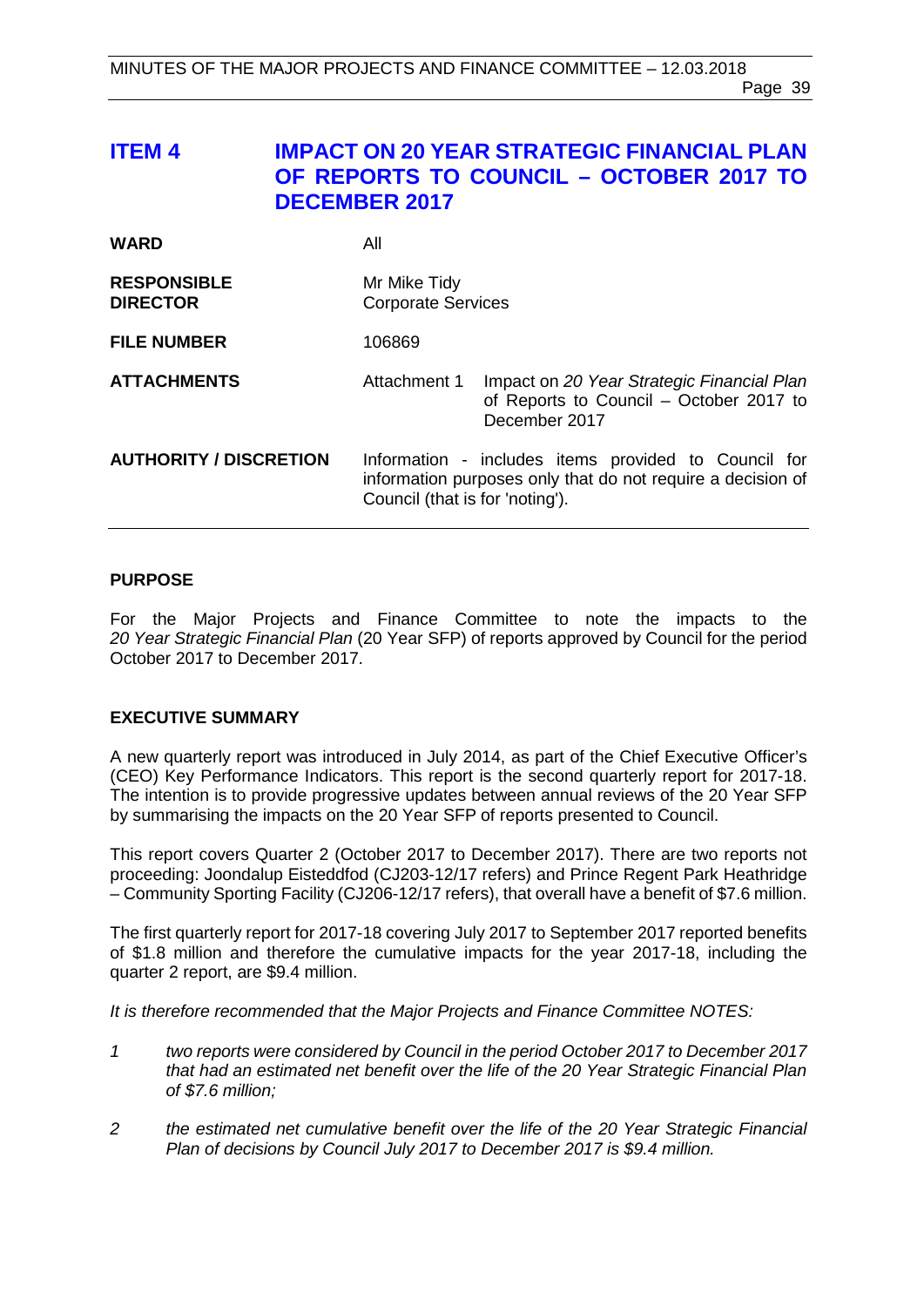# **BACKGROUND**

A new quarterly report was introduced in July 2014, as part of the Chief Executive Officer's (CEO) Key Performance Indicators. This report is the first quarterly report for 2017-18. The intention is to provide progressive updates between annual reviews of the 20 Year SFP by summarising the impacts on the SFP of reports presented to Council.

The SFP is a long-term planning tool and evaluating impacts which are minor is of little relevance therefore a minimum threshold has been applied where an impact of less than \$50,000 is not reported. The threshold of \$50,000 results in many of the reports being outside the scope of this analysis, as they have a relatively small amount (for example planning fees) or have no financial impact at all. Consequently, most of the reports presented to Council have no impact on the 20 Year SFP.

# **DETAILS**

Attachment 1 provides details of four reports between October 2017 and December 2017 that have an overall benefit of \$1.8 million as follows:

- Joondalup Eisteddfod (CJ203-12/17 refers) to not proceed, an overall benefit of \$1.5 million.
- Prince Regent Park, Heathridge Community Sporting Facility (CJ206-12/17 refers) to not proceed, an overall benefit of \$6.1 million.

The table in Attachment 1 notes the impacts have been categorised as follows:

- \$7.6 million commitments made by Council.
- \$0.0 million other impacts including amounts that were informed by other bodies, or potential impacts for reports that have been noted, without a firm commitment having been made yet.
- The 20 Year SFP Impact is based on the following:
	- Total estimated cash flows up to 2035-36.
		- Includes inflation.
		- Includes all whole-of-life costs such as capital expenditure, operating expenses, operating income, reserves, borrowings, interest payments and earnings on cash held.

As a result of calculating the impacts up to 2035-36 for total cash, the impact for each report is higher than the initial impact.

#### **Issues and options considered**

The 20 Year SFP was last adopted by Council in June 2016 for the years 2015-16 to 2034-35, however most of the assumptions have been updated and the plan is mostly obsolete. The Draft 20 Year SFP 2016-17 to 2035-36 was presented to the former Finance Committee in August 2017, but was not endorsed at the time pending a review of the funding of major projects and a review of the operating deficit. Although the Draft 20 Year SFP 2016-17 was not endorsed it remains the most up-to-date plan for reference purposes as it includes the most up-to-date economic assumptions and includes the adopted 2017-18 budget and adopted *Five-Year Capital Works Program 2017-18 To 2021-22*. For the purposes of assessing the impact on the 20 Year SFP of reports approved by Council it is therefore necessary to refer to the draft 20 Year SFP 2016-17 to 2035-36, rather than the Adopted SFP 2015-16 to 2034-35.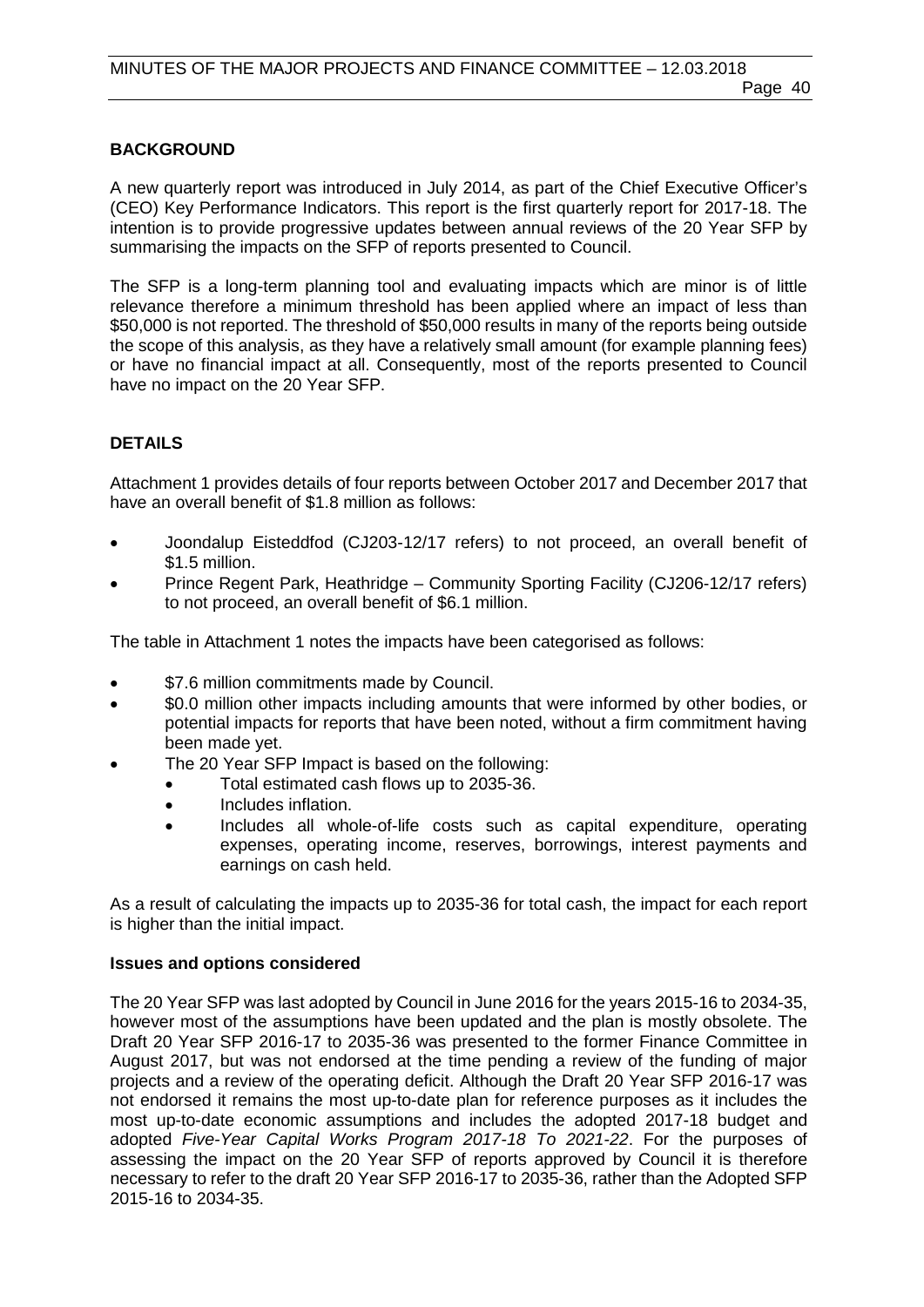When the 20 Year SFP is next updated the decisions by Council as listed in Attachment 1 will be used to update the plan.

# **Legislation / Strategic Community Plan / policy implications**

| Legislation                     | Local Government Act 1995.                                                                                                                                                    |  |
|---------------------------------|-------------------------------------------------------------------------------------------------------------------------------------------------------------------------------|--|
|                                 | Section 5.56 of the Local Government Act 1995 provides that:                                                                                                                  |  |
|                                 | "(1) A local government is to plan for the future of the district."                                                                                                           |  |
| <b>Strategic Community Plan</b> |                                                                                                                                                                               |  |
| <b>Key theme</b>                | Financial Sustainability.                                                                                                                                                     |  |
| <b>Objective</b>                | Effective management.                                                                                                                                                         |  |
| <b>Strategic initiative</b>     | Manage liabilities and assets through a planned,<br>$\bullet$<br>long-term approach.<br>Balance service levels for assets against long-term<br>$\bullet$<br>funding capacity. |  |
| <b>Policy</b>                   | Not applicable.                                                                                                                                                               |  |

#### **Risk management considerations**

The 20 Year SFP is based on many assumptions. There is a risk that those assumptions may not come to pass, however, it is a planning tool and the City is not committed to anything in the plan by virtue of endorsing it. Periodic review and continual update of the plan will ensure that it remains a relevant and useful document to manage the City's financial affairs into the future.

# **Financial / budget implications**

The impact to the City up to 2035-36 of the reports approved between October 2017 and December 2017 is estimated to be a benefit of \$7.6 million. This impact is the total change in cash at the end of 2035-36.

# **Regional significance**

Not applicable.

# **Sustainability implications**

Not applicable.

# **Consultation**

Not applicable.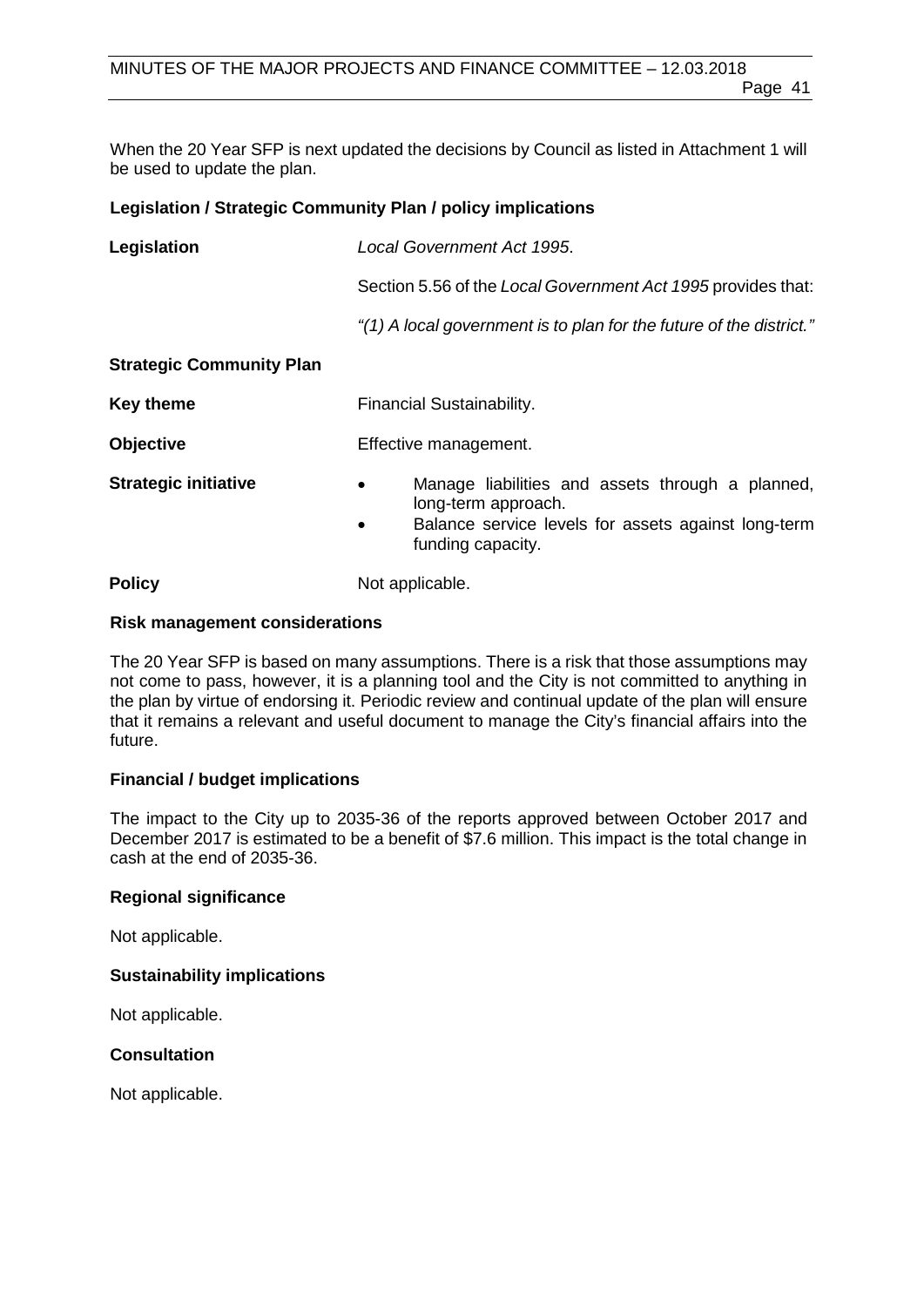# **COMMENT**

This report provides a further enhancement to the long-term financial sustainability of the City by providing a progressive update on the impacts on the 20 Year SFP of Council decisions.

### **VOTING REQUIREMENTS**

Simple Majority.

*Cr Hamilton-Prime left the room at 7.21pm and returned at 7.23pm.*

**MOVED Cr Poliwka, SECONDED Cr Hamilton-Prime that the Major Projects and Finance Committee NOTES:**

- **1 two reports were considered by Council in the period October 2017 to December 2017 that had an estimated net benefit over the life of the 20 Year Strategic Financial Plan of \$7.6 million;**
- **2 the estimated net cumulative benefit over the life of the 20 Year Strategic Financial Plan of decisions by Council July 2017 to December 2017 is \$9.4 million.**

### **The Motion was Put and CARRIED (7/0)**

**In favour of the Motion:** Mayor Jacob, Crs Chester, Fishwick, Hamilton-Prime, Hollywood, Poliwka and Taylor.

*Appendix 4 refers*

*To access this attachment on electronic document, click h[ere:Attach4agnMPF180312.pdf](http://www.joondalup.wa.gov.au/files/committees/MPFI/2018/Attach4agnMPF180312.pdf)*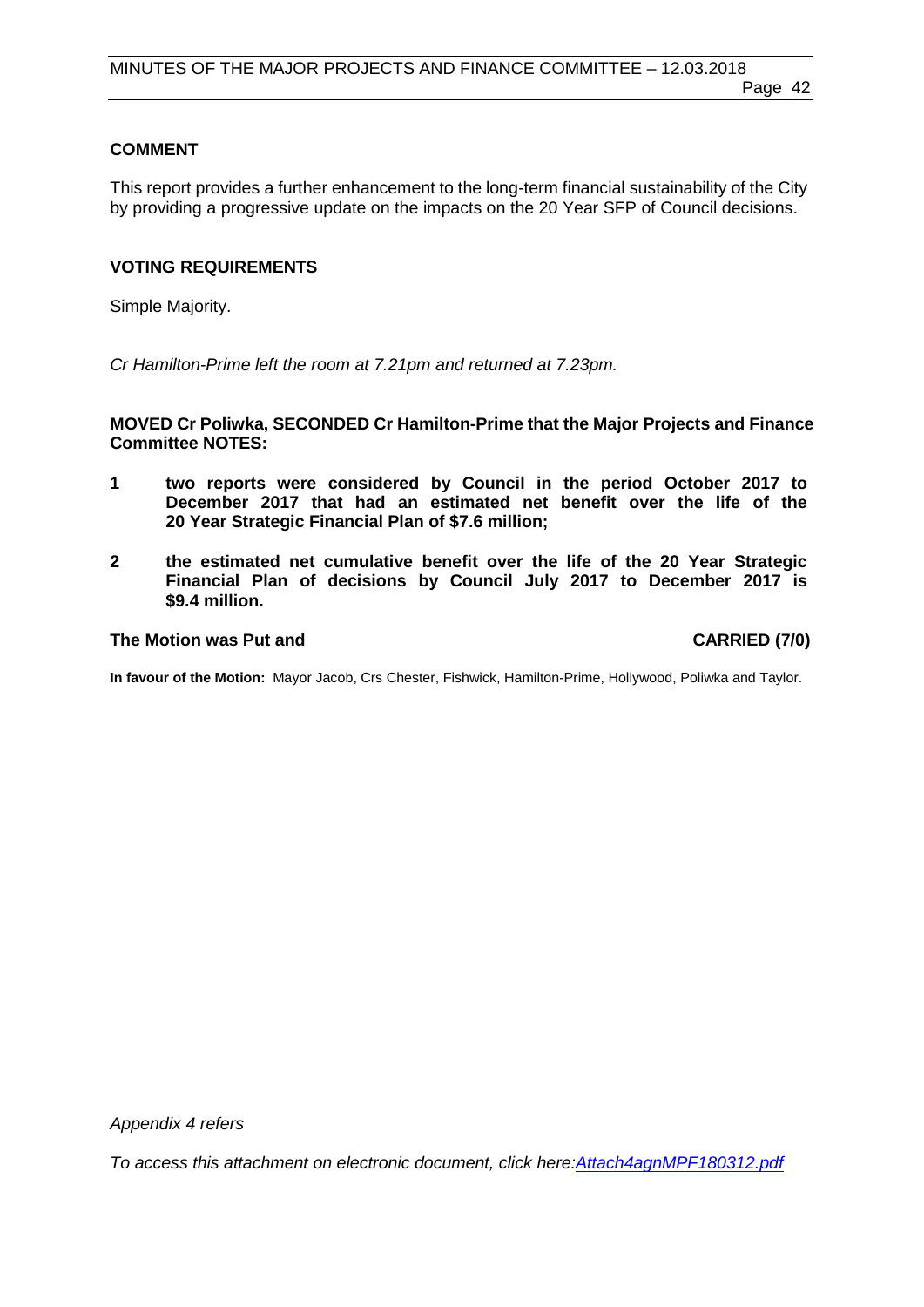### **Disclosure of interest affecting impartiality**

| <b>Name/Position</b>      | Cr Philippa Taylor.                                             |
|---------------------------|-----------------------------------------------------------------|
| <b>Item No./Subject</b>   | Item 5 - Ocean Reef Marina Project Status.                      |
| <b>Nature of interest</b> | Interest that may affect impartiality.                          |
| <b>Extent of Interest</b> | Cr Taylor is a social member of the Ocean Reef Sea Sports Club. |

# **ITEM 5 OCEAN REEF MARINA PROJECT STATUS**

| <b>WARD</b>                           | <b>North Central</b>                         |                                                                                                                                                                                                           |
|---------------------------------------|----------------------------------------------|-----------------------------------------------------------------------------------------------------------------------------------------------------------------------------------------------------------|
| <b>RESPONSIBLE</b><br><b>DIRECTOR</b> | Mr Garry Hunt<br>Office of the CEO           |                                                                                                                                                                                                           |
| <b>FILE NUMBER</b>                    | 04171, 101515                                |                                                                                                                                                                                                           |
| <b>ATTACHMENTS</b>                    | Attachment 1<br>Attachment 2<br>Attachment 3 | Memorandum of Understanding - Ocean<br>Reef Marina<br>Ocean Reef Marina Indicative Program<br>Timeline (as at February 2018)<br>Government Steering Committee - Terms<br>of Reference and membership list |
| <b>AUTHORITY / DISCRETION</b>         | Council (that is for 'noting').              | Information - includes items provided to Council for<br>information purposes only that do not require a decision of                                                                                       |

# **PURPOSE**

For the Major Projects and Finance Committee to note the progress on the Ocean Reef Marina project.

# **EXECUTIVE SUMMARY**

At its meeting held on 20 February 2018 (CJ031-02/18 refers) Council agreed to endorse the Memorandum of Understanding (MOU) between the City of Joondalup and LandCorp for the Ocean Reef Marina development and authorised the signing of the MOU by the Chief Executive Officer (Attachment 1 refers).

The MOU was subsequently signed by the Chief Executive Officer on 21 February 2018.

The MOU was prepared collaboratively between the City and LandCorp. It outlines the roles of both parties in implementing the project and includes the transfer of \$500,000 to the City for works already undertaken on the environmental and planning approvals process.

To progress the implementation of the Ocean Reef Marina project, the following activities and tasks were undertaken since the previous project status report was considered by the former Major Projects Committee at its meeting held on 11 September 2017: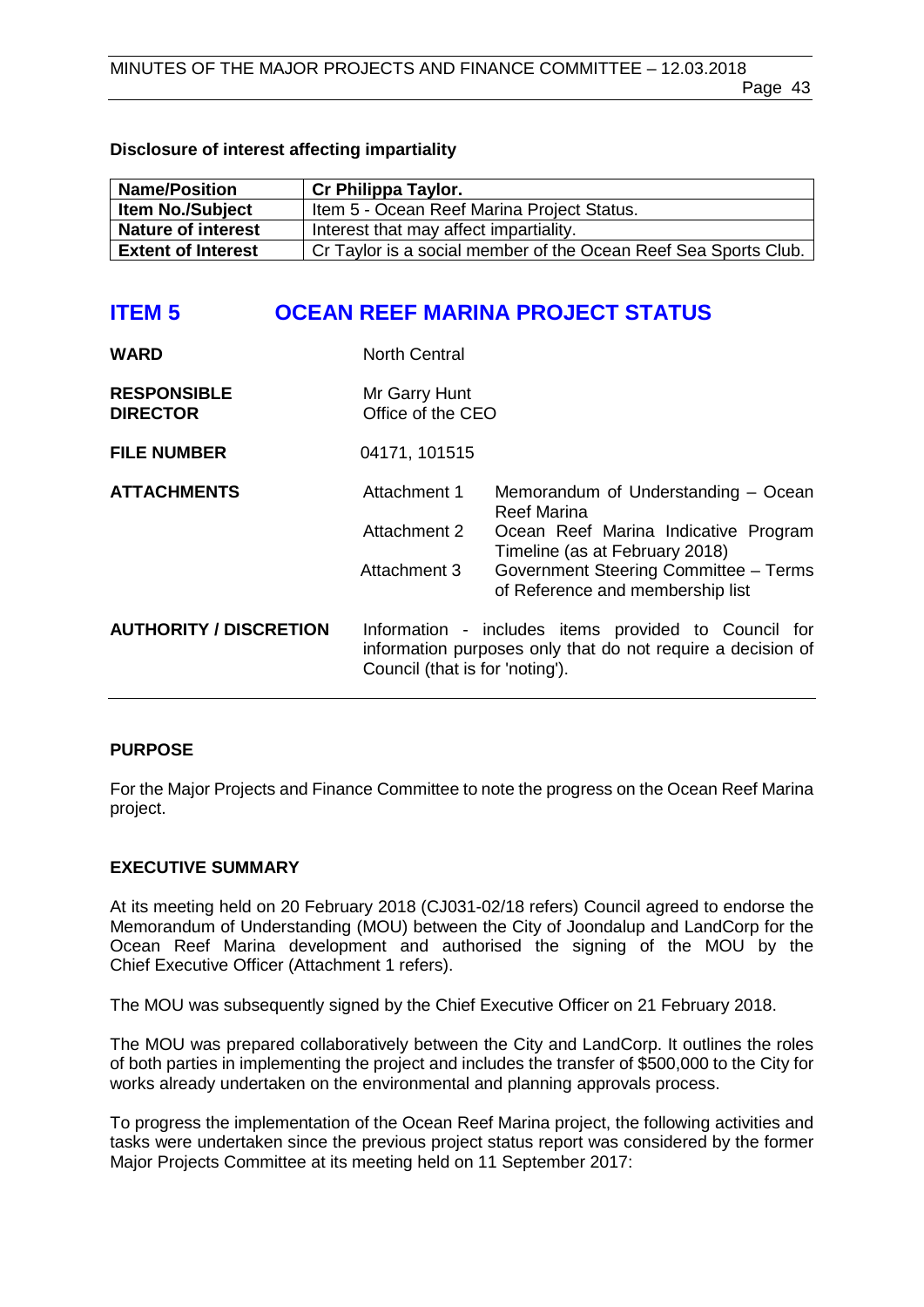- 1 Liaison and engagement with the State Government through LandCorp, including involvement on the State Government Ocean Reef Marina Steering Committee.
- 2 Continuation of the planning and environmental approval processes.<br>3 Procurement by LandCorp of the Ocean Reef Marina Project Team.
- 3 Procurement by LandCorp of the Ocean Reef Marina Project Team.<br>4 Development of an updated program to quide the implementation of
- Development of an updated program to guide the implementation of the project.

Details of the above are provided in this Report.

The project is progressing in accordance with the amended Ocean Reef Marina Indicative Timeline as at February 2018 (Attachment 2 refers).

*It is therefore recommended that the Major Projects and Finance Committee NOTES:*

- *1 The Ocean Reef Marina Project Status report;*
- *2 The status of negotiations with LandCorp and the State Government on the City's ongoing involvement in the project and other management and operational matters.*

# **BACKGROUND**

-

# **1 State Government / LandCorp**

In September 2017, Premier Mark McGowan together with Hon Rita Saffioti (Minister for Planning; Lands; Transport) announced a funding commitment of \$120 million to fund the Ocean Reef Marina project.

The Premier identified that LandCorp, working with the City, would lead the development and it was anticipated that construction would commence in 2020.

The 20[1](#page-43-0)7-18 State Budget includes an amount of \$35 million (expended over four years)<sup>1</sup> to fund the detailed design, procurement and other planning requirements.

The City has commenced negotiations with the State Government and LandCorp in relation to the City's on-going role in the delivery of the project and the future management and operational options for the Ocean Reef Marina.

These negotiations include such matters as:

- regular project updates for the City's Elected Members
- the City's involvement in the LandCorp Project Team
- Ocean Reef Marina Business Plan
- the City's land contribution to the project
- acknowledgement and recognition of the City's financial contribution to the project thus far
- management of the community's expectations
- marina management post-construction
- management of the public spaces and car parking.

<span id="page-43-0"></span><sup>2017-18</sup> Budget, Budget Statements, Budget Paper No. 2, Volume 2, Part 22, Western Australian Land Authority, pg 663 and 664.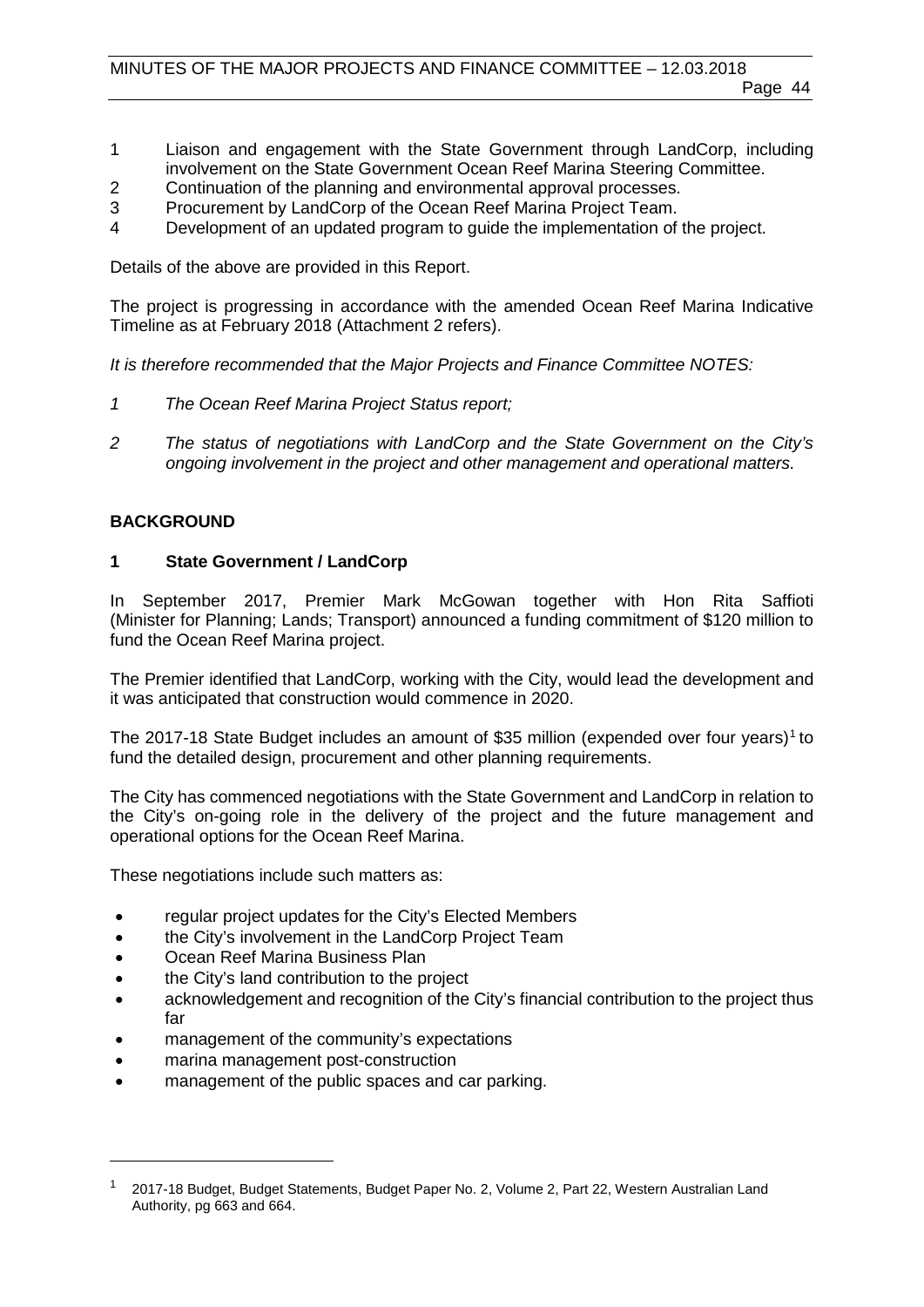Page 45

At its meeting held on 11 September 2017 (Item 1 refers) the former Major Projects Committee noted that details of the outcome of negotiations with the State Government and LandCorp on the above matters would be provided to Council through the committee.

# **2 Planning and Environmental Approvals**

# Metropolitan Region Scheme Amendment 1270/41

The City lodged the Ocean Reef Marina MRS Amendment request with the Western Australian Planning Commission (WAPC) in April 2014 and the MRS Amendment 1270/41 was initiated by the WAPC in June 2014.

The MRS Amendment Report, prepared by the then Department of Planning, Lands and Heritage (DPLH, formerly the Department of Planning) was advertised for public comment from 22 November 2016 to 24 February 2017 (as approved by the Minister for Planning). A total of 94 submissions were received.

At its meeting held on 13 March 2017 (Item 3 refers) the former Major Projects Committee noted the intention of the Chief Executive Officer to respond to submissions received on MRS Amendment 1270/41.

#### Negotiated Planning Outcome for Bush Forever Site 325

To manage the potential impacts of the MRS Amendment on Bush Forever Site 325 the WAPC requires finalisation and agreement of a Negotiated Planning Outcome for Bush Forever Site 325 (NPO) prior to final approval of the MRS Amendment.

A draft NPO was prepared by the City in collaboration with the DPLH, Department of Biodiversity, Conservation and Attractions (DBCA) and the Department of Environmental Regulation – Environmental Protection Authority Services (EPA Services). These agencies provided in-principle support for the NPO and agreed that the document be available for the public to view concurrently with MRS Amendment 1270/41.

Responses to the comments received from the community (nine in total) were prepared by the City and approved by the agencies. The responses were provided to Elected Members and published on the City's website in July 2017.

The draft NPO, together with a legal agreement to ensure the implementation of the NPO, can now be finalised for approval by the relevant agencies. The inclusion of suggestions / comments made by the community during the public advertising will be considered during the finalisation of the NPO.

#### Public Environmental Review

Occurring in parallel with the MRS Amendment, the marine based components of the Ocean Reef Marina project are being assessed by the Environmental Protection Authority (EPA) under the *Environmental Protection Act 1986* via a Public Environmental Review (PER) – the highest level of assessment.

Following completion of the required investigations / studies and various amendments to the documents, the PER document and appendices were approved for release for public review in October 2016. The PER documents were advertised for public comment from 22 November 2016 to 24 February 2017, concurrently with MRS Amendment 1270/41.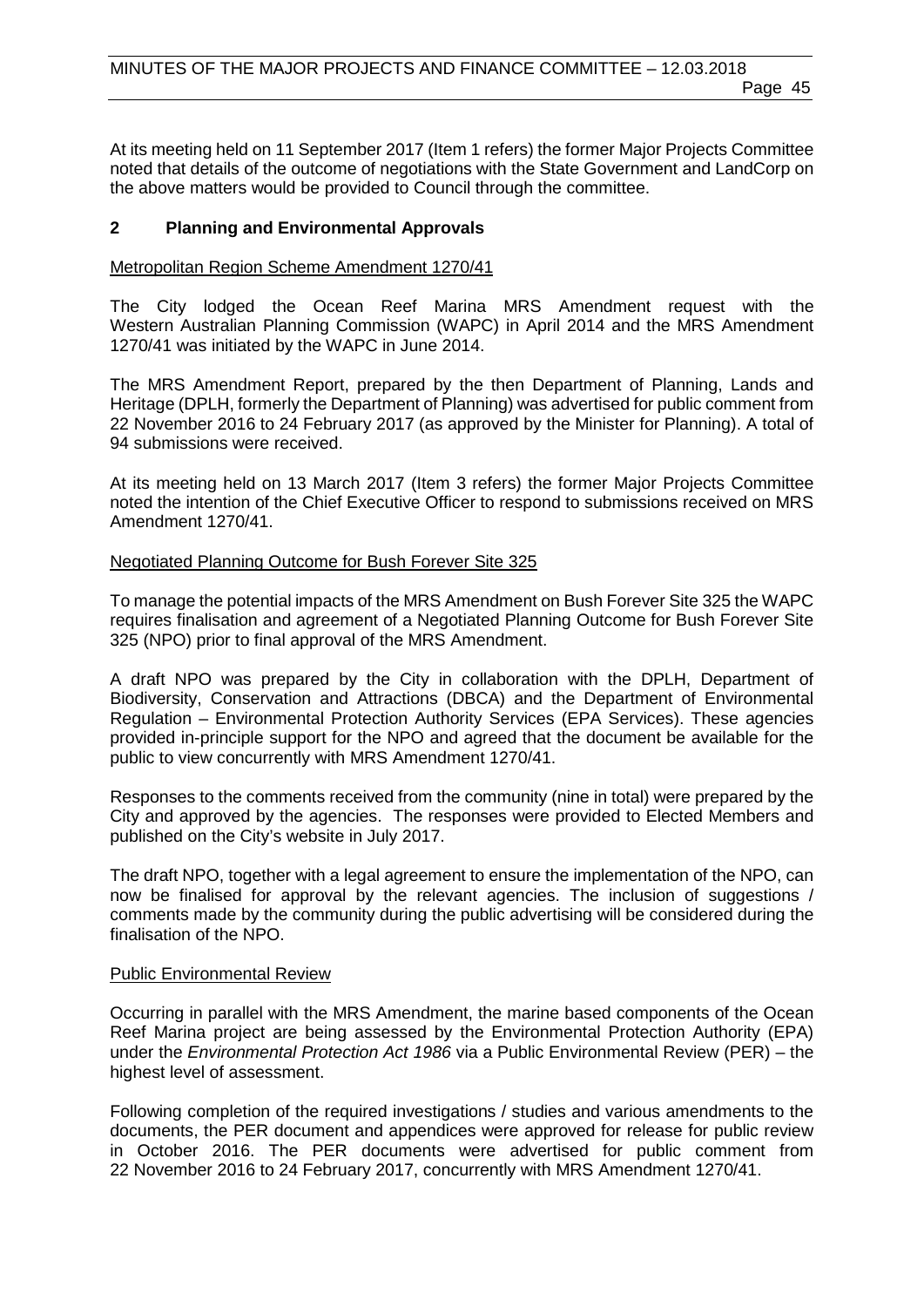At its meeting held on 13 March 2017 (Item 3 refers), the former Major Projects Committee noted the intention of the Chief Executive Officer to respond to the 59 submissions received.

### Draft preliminary *Ocean Reef Marina Structure Plan*

It was considered desirable that the draft preliminary Ocean Reef Marina SP be released for the public to view and provide informal comments concurrently with the PER, MRS Amendment 1270/41 and the draft NPO.

A total of 21 comments were received and as requested by Council at its meeting held on 16 May 2017 (CJ079-05/17 refers) responses were prepared in consultation with consultants Taylor Burrell Barnett and Strategen. The responses were provided to Elected Members and published on the City's website in July 2017.

Following finalisation of the MRS Amendment process, the draft preliminary Ocean Reef Marina SP will be finalised by the LandCorp Ocean Reef Marina Project Team and formally submitted to Council for consideration.

# **DETAILS**

# **1 State Government / LandCorp**

#### Memorandum of Understanding

Following the announcement by Premier Mark McGowan that the State Government has commitment funding to implement the Ocean Reef Marina project through LandCorp, the Ocean Reef Marina MOU (Attachment 1) was developed. The MOU addresses such matters as follows:

- The establishment of a strong working relationship between the parties facilitating a joint commitment to finalise the statutory approvals, detailed design, construction and implementation of the project in a collaborative and timely manner (Clause 5.1).
- Roles of the parties (Clause 6).
- Implementation of the development including the transition of proponency from the City to LandCorp (Clause 7).

Many of the issues noted by the former Major Projects Committee (11 September 2017, Item 1 refers) to be negotiated with the State Government / LandCorp are identified in the MOU.

The City's financial contribution to the project thus far is acknowledged and the MOU determined that the \$500,000 allocated in the 2016-17 State Government will be provided to the City for work already undertaken on the environmental and planning approvals process (Clauses 3.2 and 6.2(g)).

The City agrees to engage with LandCorp and the Department of Transport to agree the terms of a Marina Precinct Management Agreement and engage with LandCorp to agree the ongoing management responsibility for landside assets (Clauses 6.1(d) and (e)).

Clause 6.1(g) provides that the City shall contribute the portion of its freehold land within the project area for an agreed market value consideration. The clause also notes that the methodology used to value the required land will be agreed by the parties.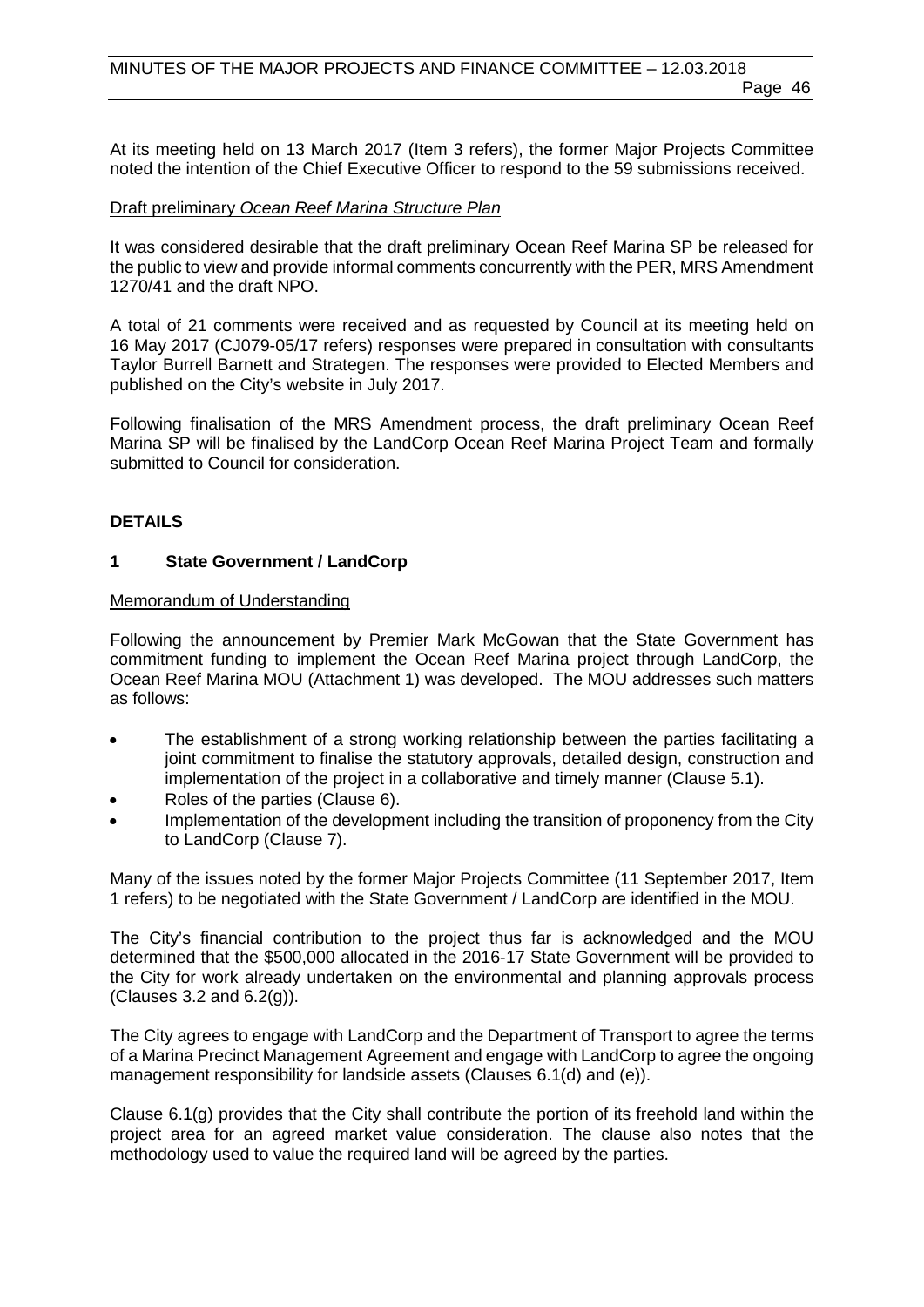The MOU also includes agreement by the City to consider making contributions to the cost of community infrastructure including but not limited to roads, landscaping and community parking (Clause 6.1(h)).

It is acknowledged in the MOU that other agreements, including a Development Agreement, may be required to deal with matters not covered in the MOU.

A draft Governance Structure for the project was included with the MOU (Attachment 2 to the MOU) and the City is represented at all levels of the structure. It is through this structure that the City will play an on-going and influential role in the implementation of the project. It is also through this structure that recommendations of Council and / or the Major Projects and Finance Committee can be communicated and considered.

Now that the MOU has been endorsed by Council (CJ031-02/18 refers) and signed by the City, negotiations on the above can progress. Outcomes and progress on the negotiations will be reported to Council through the Major Projects and Finance Committee through regular project status reports.

#### State Government Ocean Reef Marina Steering Committee

Initially established by LandCorp in November 2016, the Ocean Reef Marina Steering Committee is the highest level of the project governance structure. The City is represented on the Steering Committee by His Worship the Mayor and the Chief Executive Officer; the Member for Joondalup, Emily Hamilton is also a member. The Terms of Reference and a full membership list for Steering Committee are provided in Attachment 3.

The Steering Committee has met on three occasions, the latest being December 2017. Matters discussed included:

- project progress
- procurement of consultants
- MRS and PER updates
- aquaculture opportunity
- stakeholder engagement
- concept plan design review
- critical path program.

# **2 Environmental and Planning Approvals**

For the purpose of the environmental and planning approvals, the City remains the proponent for the Ocean Reef Marina at this time. As provided in the MOU, proponency will transfer to LandCorp at an appropriate stage of the approvals process to be determined through discussion between the City, LandCorp and the project team.

#### Metropolitan Region Scheme Amendment 1270/41

Responses to the 94 submissions received during the advertising period were finalised and submitted to DPLH for consideration. Of the 94 submitters 16 requested hearings to present their submissions to the WAPC (including the City). The City is awaiting confirmation from DPLH on the timing of the formal hearings.

Following the hearings, DPLH will prepare a report and recommendation on MRS Amendment 1270/41 for consideration by the WAPC. Ministerial approval will then be sought.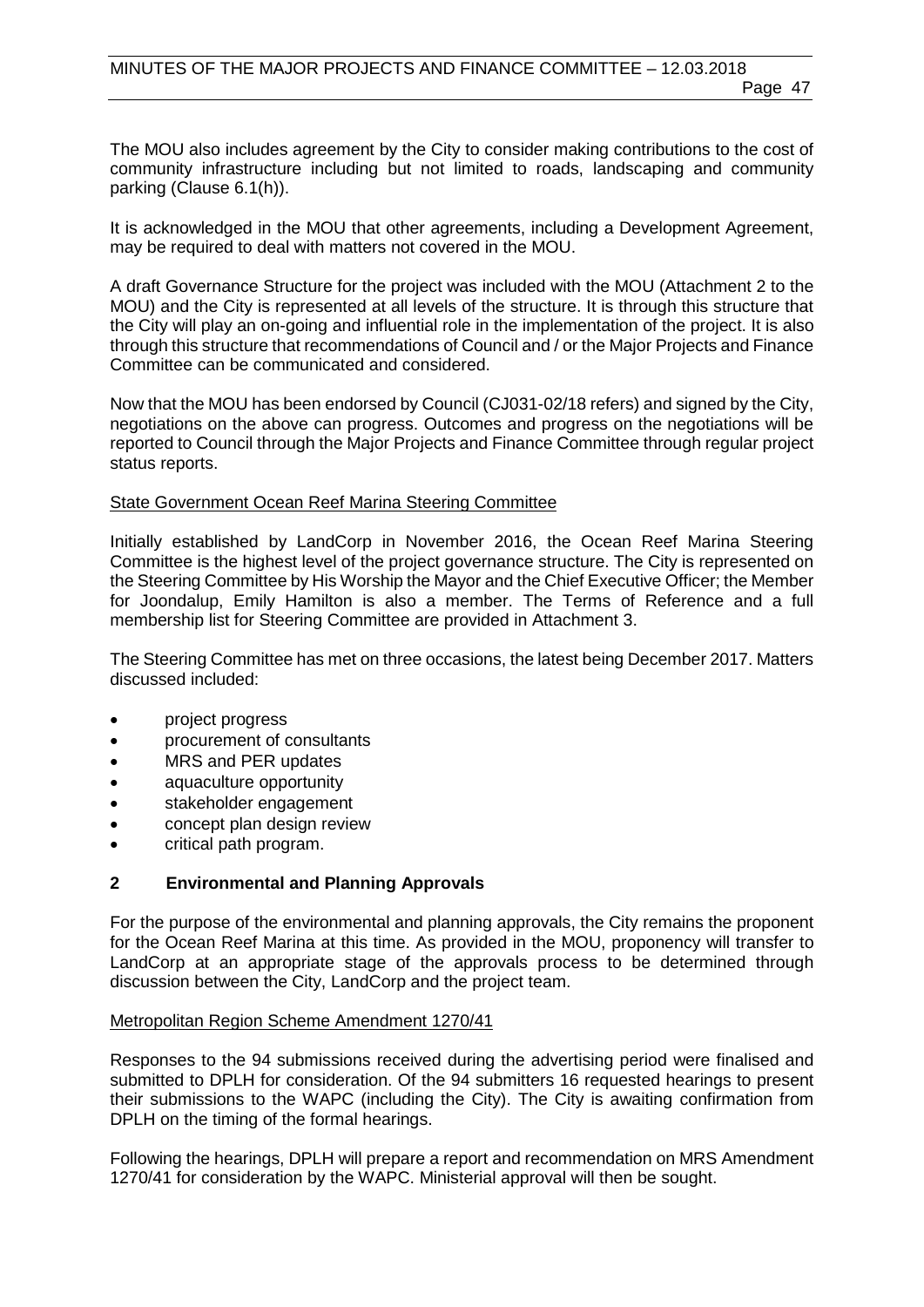MRS Amendment 1270/41 requires a number of outcomes prior to its final approval and gazettal as follows:

- Identification of the waterways manager.
- Finalisation of NPO (including the required legal agreement).
- Approval of the Coastal Hazard Risk Management and Adaptation Plan.
- Approval of the Bushfire Management Plan.
- Decision on the PER.

With the exception of the PER, LandCorp is progressing the above with input from the City and project team.

#### Negotiated Planning Outcome for Bush Forever Site 325

As indicated above, LandCorp, the City and the project team are progressing the finalisation of the NPO and the required legal agreement.

#### Public Environmental Review

Responses to the 59 submissions received during the advertising period were finalised and formally submitted to EPA Services for consideration.

Preparation and finalisation of the responses required significant engagement with EPA Services, Department of Transport and Department of Fisheries to ensure the responses satisfactorily addressed the submissions.

Following a review of the responses by EPA Services, the proposal will be formally assessed and an assessment strategy, together with the City's responses to the submissions, will be presented to the EPA at its meeting to be held in May 2018 (as indicated in the project program prepared by LandCorp).

EPA Services will consult with the City and the relevant government agencies on the recommendations prior to the submission of the assessment report to the Minister for the Environment. A two week appeal period will follow before the final decision is made.

# Draft preliminary *Ocean Reef Marina Structure Plan*

The development of the structure plan cannot be progressed until the outcome of the PER, MRS Amendment and concept plan design review is known as these process will impact the structure plan.

# **3 LandCorp Project Team**

To progress the project, LandCorp has engaged the following consultants:

- Taylor Burrell Barnett, town planning (lead consultant).
- Strategen, environmental.
- M P Rogers & Associates, marine engineering.
- Wood & Grieve, civil engineering.
- UDLA, landscape architecture.
- Colliers International, financial and economic.
- McMullen Nolan Group, surveying.
- Benchmark Projects, design review.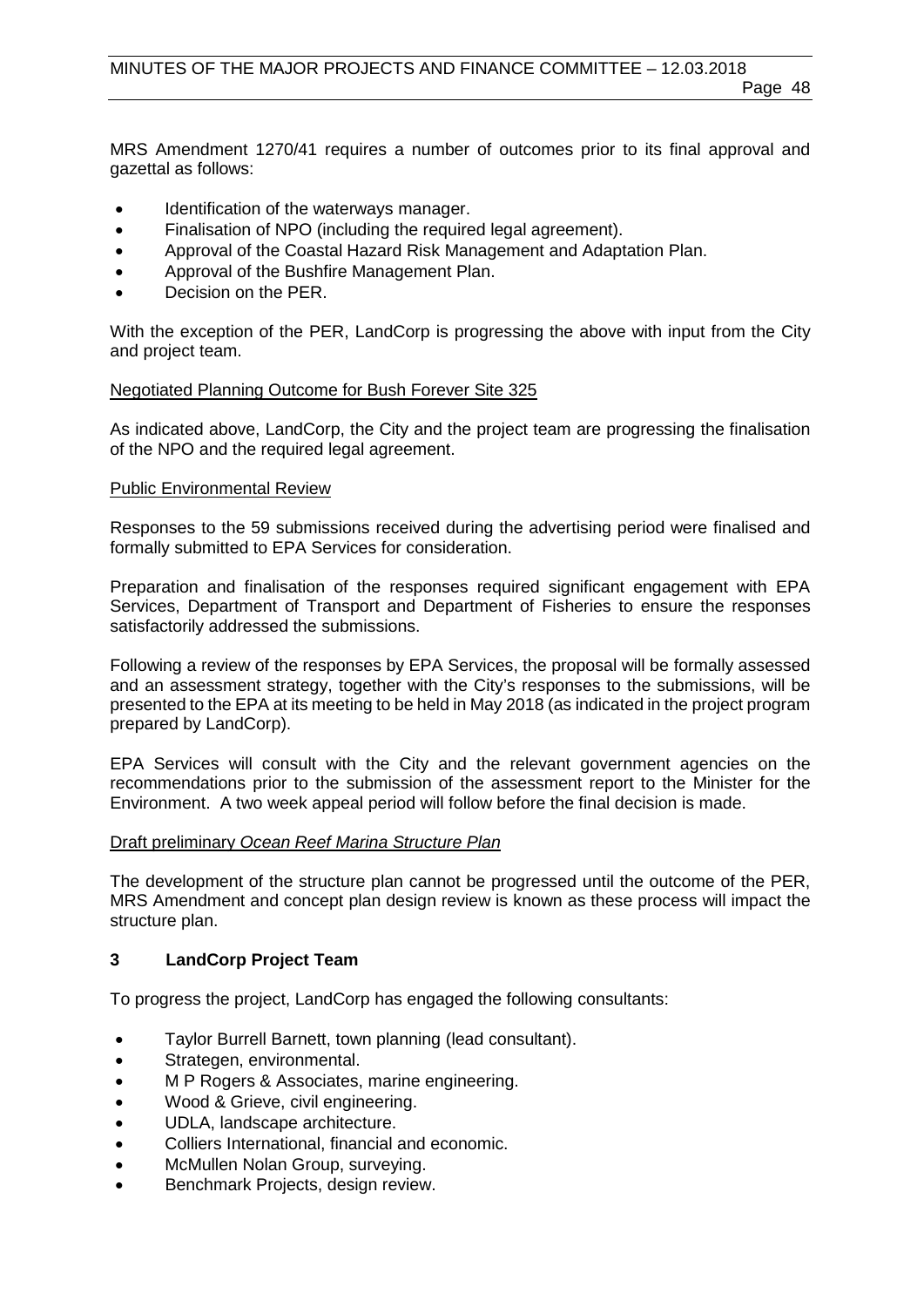The City is also represented on the team.

#### Concept Plan Design Review

Of critical importance to the project is a detailed review of the concept plan. The aim of the review is to identify the concept plan "non-negotiables", consider the land use concept to identify better outcomes in line with the project vision and identify cost savings.

The review will take the form of a series of workshops attended by the project team, representatives from DPLH, Department of Transport and the Metropolitan Redevelopment Authority.

It is anticipated that the review will be completed by June 2018 and culminate in the endorsement of a revised concept plan by the Government Steering Committee.

#### **4 Project Program**

Working toward a construction start date of 2020, LandCorp has prepared a project program which was used to amend the Ocean Reef Marina Indicative Program Timeline noted by the former Major Projects Committee at previous meetings (Attachment 2 refers).

#### **Issues and options considered**

Not applicable.

#### **Legislation / Strategic Community Plan / policy implications**

**Legislation** The City is governed by the requirements of the *Local Government Act 1995* in relation to dealings involving commercial undertakings and land development.

Other applicable legislation includes:

- *Planning and Development Act 2005.*
- *Environmental Protection Act 1986.*
- *Environmental Protection, Biodiversity and Conservation Act 1999* (Cwlth).

The approvals for the development are influenced by State Planning and Development Control policies:

- 2.6 *State Coastal Planning Policy.*
- 2.8 *Bushland Policy for the Perth Metropolitan Region.*
- 3.7 *Planning in Bushfire Prone Areas.*
- 1.8 *Canal Estates and Artificial Water Developments.*

# **Strategic Community Plan**

**Key theme Economic Prosperity, Vibrancy and Growth.** 

**Objective** Destination City.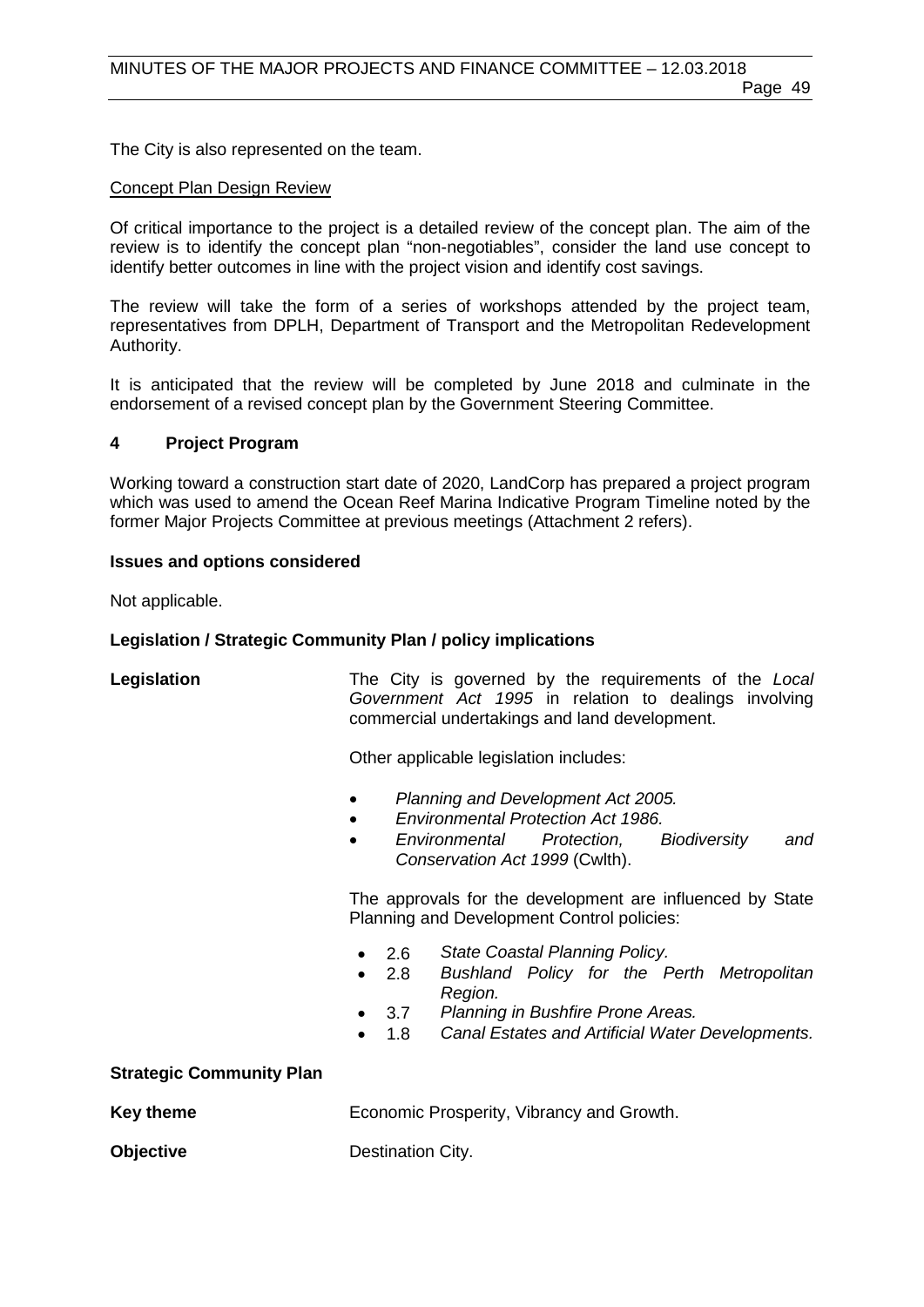- **Strategic initiative Facilitate the establishment of major tourism** infrastructure.
	- Encourage diverse accommodation options.

**Policy** Not applicable.

# **Risk management considerations**

Early engagement with the State Government / LandCorp on the City's on-going role and responsibilities as the project progresses was previously identified as a risk management consideration. The execution of the MOU ensures that the City's interests in the project are acknowledged and protected. Further it allows the City to negotiate with the State Government on matters such as land tenure, on-going management responsibilities of a constructed marina and the City's contribution to the construction of community infrastructure.

# **Financial / budget implications**

| Account no.               | C <sub>1001</sub>  |
|---------------------------|--------------------|
| <b>Budget Item</b>        | Ocean Reef Marina. |
| <b>Budget amount</b>      | \$163,785          |
| Amount spent to \$149,235 |                    |
| date<br><b>Balance</b>    | \$14,552           |

Total Project Expenditure (as at 28 February 2018)

| 2007-08                     | 133,241       |
|-----------------------------|---------------|
| 2008-09                     | 968,284<br>\$ |
| 2009-10                     | \$<br>266,604 |
| 2010-11                     | \$<br>325,046 |
| 2011-12                     | \$<br>388,552 |
| 2012-13                     | \$<br>376,393 |
| 2013-14                     | 838,371<br>S  |
| 2014-15                     | \$1,314,917   |
| 2015-16                     | \$1,163,151   |
| 2016-17                     | S<br>575,906  |
| $2017 - 18*$                | 149,235<br>S  |
| <b>LESS Grants Received</b> | (785, 500)    |
| LESS Grant to be received** | (500,000)     |
|                             |               |

Total City Expenditure \$5,301,466

| Annual operating cost<br><b>Estimated annual income</b><br><b>Capital replacement</b><br>20<br>Year Strategic<br><b>Financial Plan impact</b> | Following the review of the current concept plan and<br>development of the final concept plan, the City will be in a<br>position to investigate the on-going financial impacts (both<br>income and expenditure). |
|-----------------------------------------------------------------------------------------------------------------------------------------------|------------------------------------------------------------------------------------------------------------------------------------------------------------------------------------------------------------------|
| Impact year                                                                                                                                   | The results of these investigations will contribute to the City's<br>negotiations with LandCorp on the matters identified in this<br>Report) enabling a more accurate determination on whole of life             |

impacts.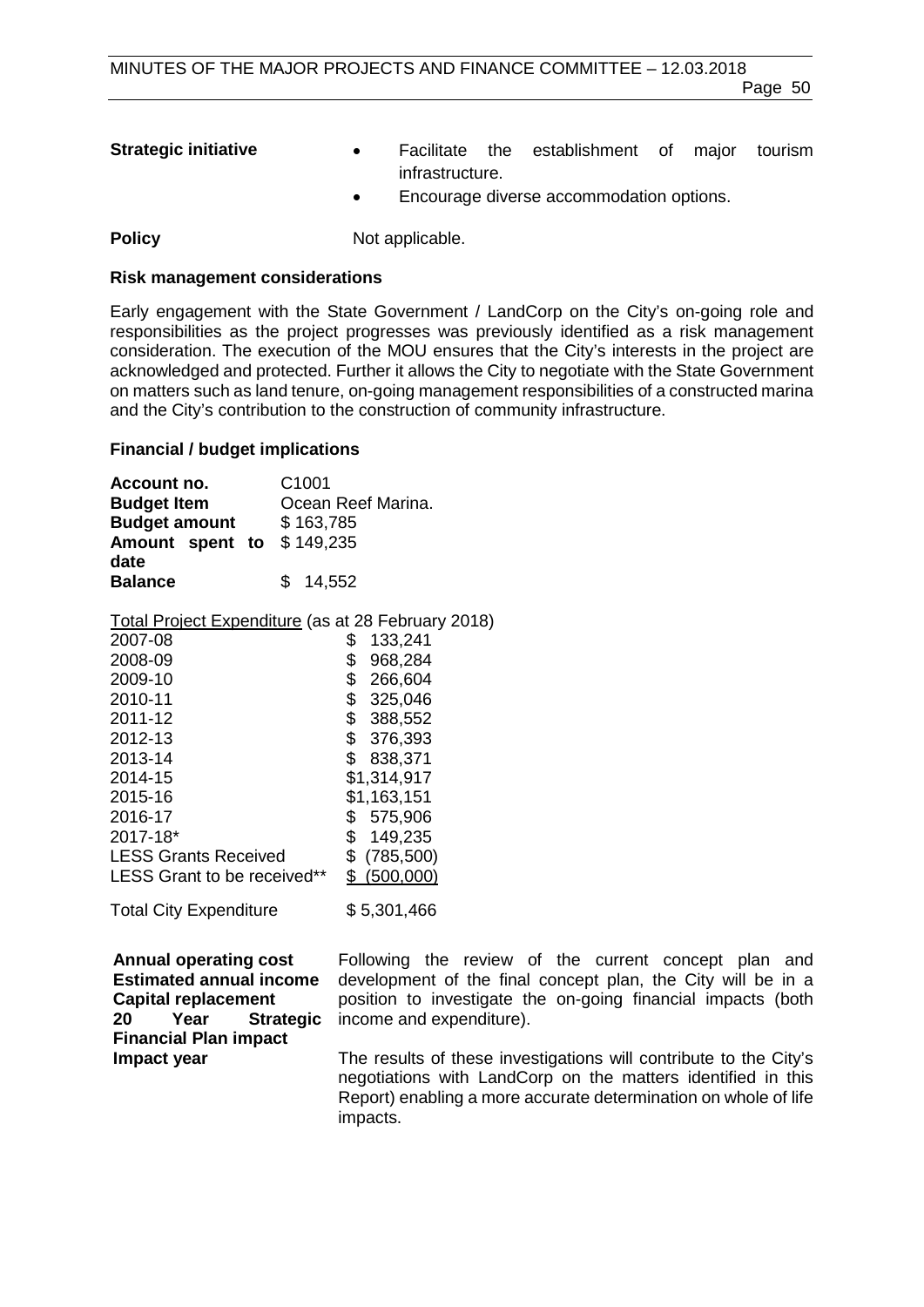Page 51

All amounts quoted in this Report are exclusive of GST.

# **Regional significance**

The Ocean Reef Marina development will become a significant tourist / visitor destination and a key focal point within the northern Perth corridor.

# **Sustainability implications**

Progression of the Ocean Reef Marina planning process required a number of studies / reports addressing key issues pertaining to sustainability (such as social and economic impact and environmental sustainability). Various management plans were required to be prepared as part of the MRS amendment, NPO, PER and structure plan processes and it is highly likely that further management plans will be required as conditions of any environmental and planning approvals.

# **Environmental**

Endorsed by Council in 2009 (JSC5-05/09 refers), the Ocean Reef Marina Philosophy and Parameters articulated the City's vision for the project and acknowledged the City's commitment to achieving a sustainable green development.

At its meeting held on 20 February 2018 (CJ031-02/18 refers) it was agreed that Council, among other things:

*"3 REQUESTS the City to liaise with and request LandCorp to pursue development parameters which will deliver world class sustainable built form at the Ocean Reef Marina."*

Through the various levels of the project governance, the City will be able to influence the development parameters to ensure the Ocean Reef Marina delivers world class sustainable built form.

# **Consultation**

LandCorp has identified stakeholder engagement and consultation is critical to the success of the project. A draft stakeholder engagement strategy has been prepared by LandCorp for consideration by the Government Steering Committee and the project team.

The strategy identifies the Mayor, Elected Members and the City as key stakeholders in the project and includes engagement with the Major Projects and Finance Committee.

It is proposed to hold one on one meetings / workshops with key groups to identify opportunities and challenges. Further, the community in general will be informed of major project milestones through media communication and other methods such as focus groups and forums.

# **COMMENT**

Since the previous meeting of the former Major Projects Committee in September 2017, the following significant project milestones have been reached as follows:

- Commitment by State Government to the project.
- Execution of the MOU between the City and LandCorp.
- Finalisation and submission of the responses to the MRS Amendment and PER submissions.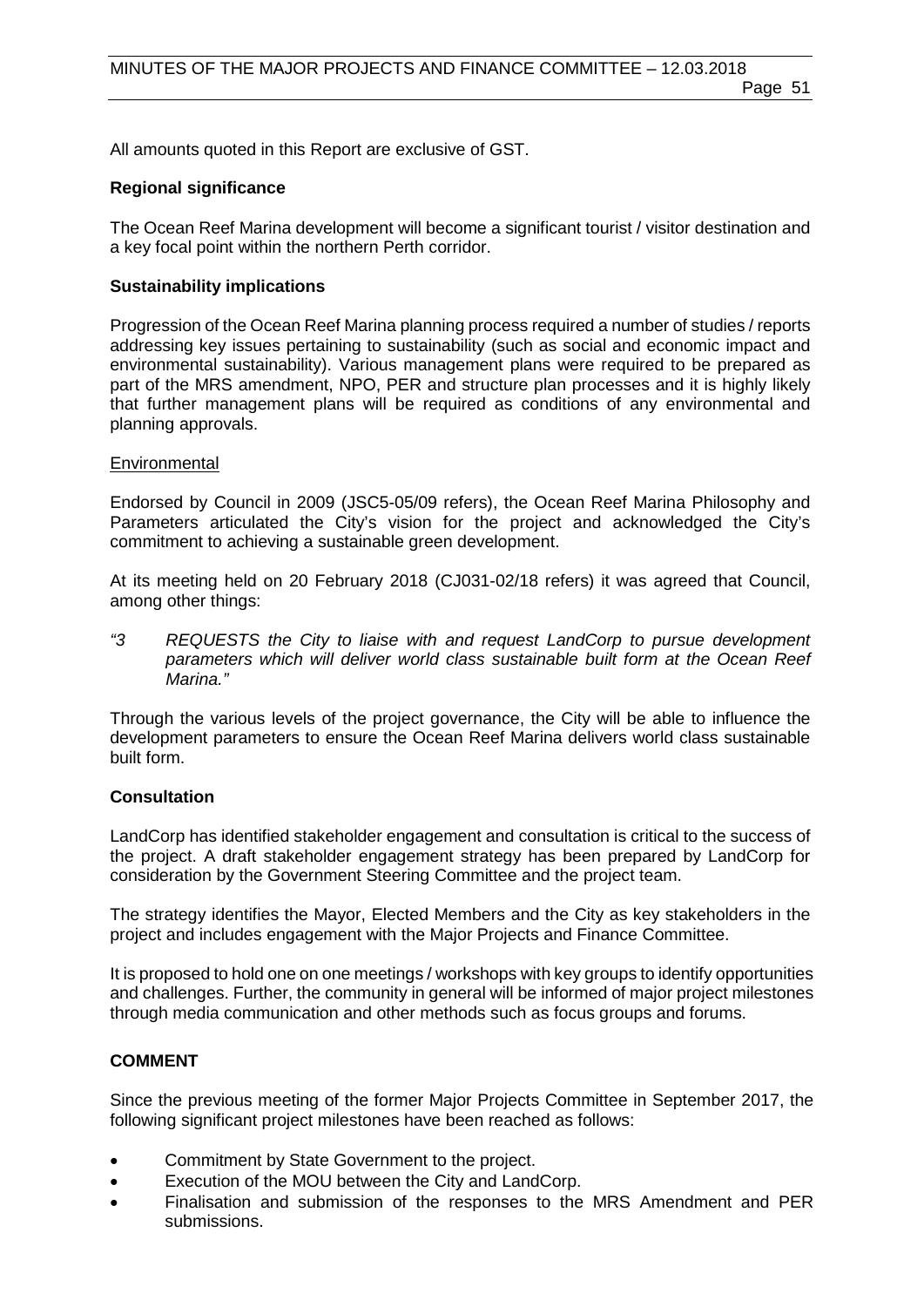The City continues to engage with, and support, LandCorp on all aspects of the project.

#### **VOTING REQUIREMENTS**

Simple Majority.

**MOVED Cr Taylor, SECONDED Cr Hollywood that the Major Projects and Finance Committee NOTES:**

- **1 the Ocean Reef Marina Project Status report;**
- **2 the status of negotiations with LandCorp and the State Government on the City's ongoing involvement in the project and other management and operational matters.**

#### **The Motion was Put and CARRIED (7/0)**

**In favour of the Motion:** Mayor Jacob, Crs Chester, Fishwick, Hamilton-Prime, Hollywood, Poliwka and Taylor.

*Appendix 5 refers*

*To access this attachment on electronic document, click [here:Attach5agnMPF180312.pdf](http://www.joondalup.wa.gov.au/files/committees/MPFI/2018/Attach5agnMPF180312.pdf)*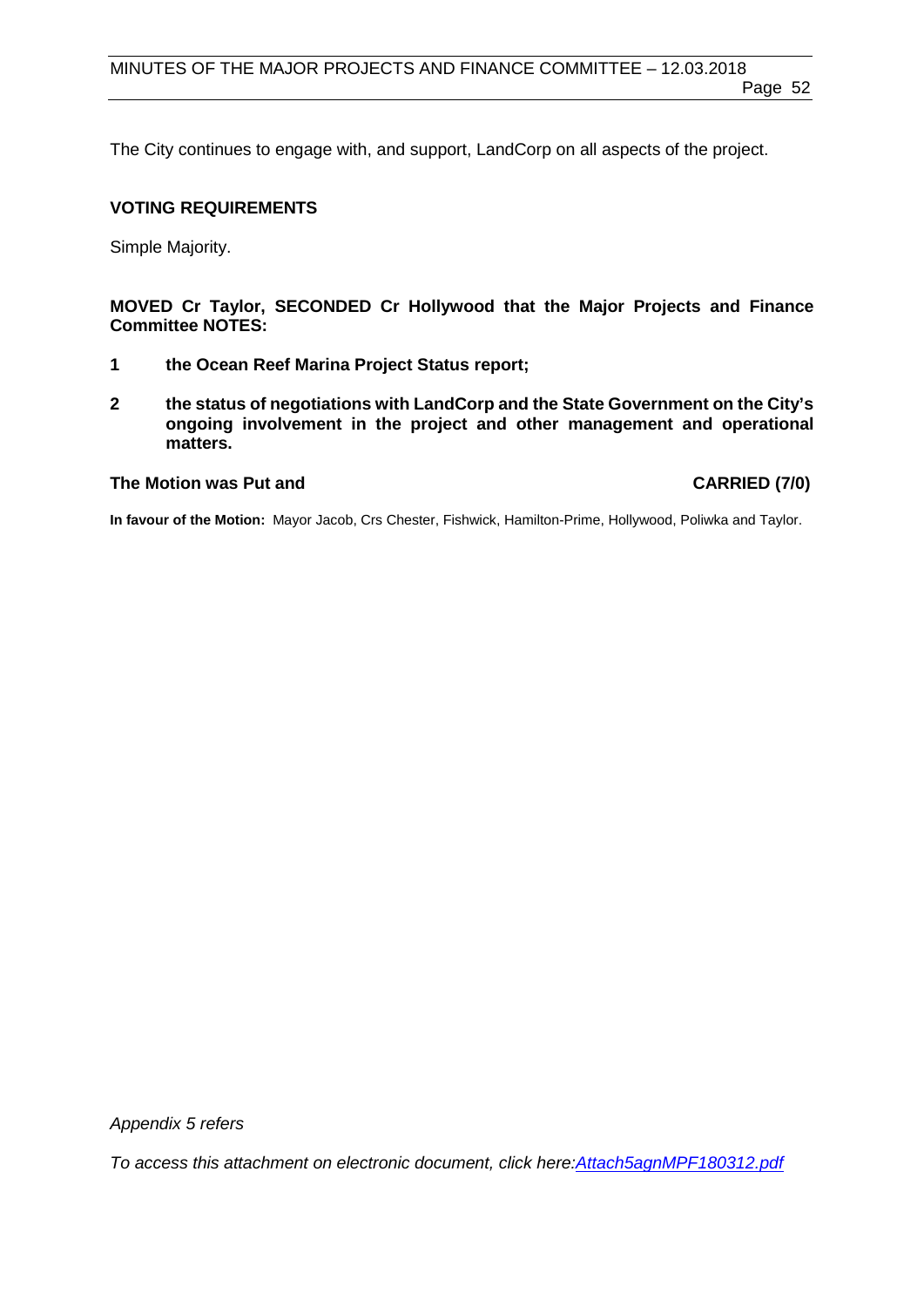# **ITEM 6 UPDATE ON THE 2017-18 CAPITAL WORKS PROGRAM**

| <b>WARD</b>                           | All                                                                                                                                                    |  |
|---------------------------------------|--------------------------------------------------------------------------------------------------------------------------------------------------------|--|
| <b>RESPONSIBLE</b><br><b>DIRECTOR</b> | Mr Nico Claassen<br><b>Infrastructure Services</b>                                                                                                     |  |
| <b>FILE NUMBER</b>                    | 105564, 101515                                                                                                                                         |  |
| <b>ATTACHMENTS</b>                    | Capital Works Project Report 2017-18<br>Attachment 1                                                                                                   |  |
| <b>AUTHORITY / DISCRETION</b>         | Information - includes items provided to Council for<br>information purposes only that do not require a decision of<br>Council (that is for 'noting'). |  |

# **PURPOSE**

For the Major Projects and Finance Committee to note the update on the *2017-18 Capital Works Program*.

#### **EXECUTIVE SUMMARY**

The Capital Works Project Report for the 2017-18 program as at 31 January 2018 is attached (Attachment 1 refers).

*It is therefore recommended that the Major Projects and Finance Committee NOTES the report on the Capital Works Projects for 2017-18 as at 31 January 2018 forming Attachment 1 to this Report.*

#### **BACKGROUND**

At its meeting held on 6 November 2017 (JSC03-11/17 refers), Council resolved, in part as follows:

*"That Council:*

- *2 ESTABLISHES a new Major Projects and Finance Committee, with the role of the new committee being to:*
	- *2.1 oversee the progress of the City's annual capital works program and review of the City's Five Year Capital Works Program;*
	- *2.2 make recommendations to Council on modifications of capital works projects and major strategic capital projects;*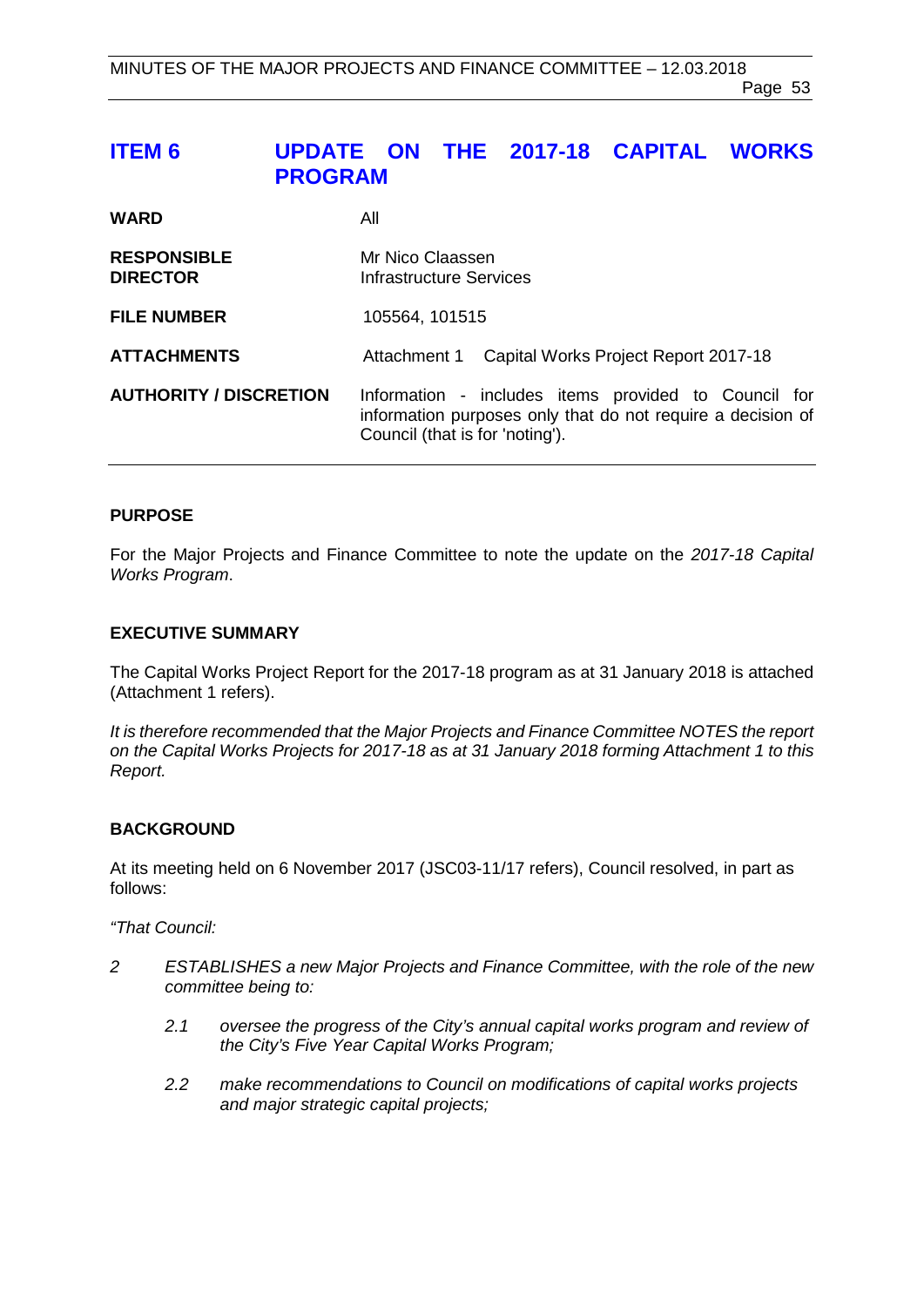# **DETAILS**

The Capital Works Project Report for the 2017-18 program as at 31 January 2018 is provided at Attachment 1 to this Report.

#### **Issues and options considered**

Not applicable.

#### **Legislation / Strategic Community Plan / policy implications**

| Legislation | Sections 5.17 and 6.8 of the Local Government Act 1995.      |
|-------------|--------------------------------------------------------------|
|             | A committee cannot make decisions, on behalf of the          |
|             | Council, that require an absolute majority decision (section |
|             |                                                              |

5.17 of the *Local Government Act 1995)*, in which case, and in accordance with Section 6.8 of the *Local Government Act 1995,* includes approving expenditure not included in the City's Annual Budget. The Finance Committee may only recommend to Council to approve or modify capital works projects.

#### **Strategic Community Plan**

| Key theme | <b>Financial Sustainability.</b> |
|-----------|----------------------------------|
|           |                                  |

**Objective** Major project delivery.

**Strategic initiative** Not applicable.

**Policy** Not applicable.

### **Risk management considerations**

Not applicable.

#### **Financial / budget implications**

Not applicable.

# **Regional significance**

Not applicable.

#### **Sustainability implications**

Not applicable.

# **Consultation**

Not applicable.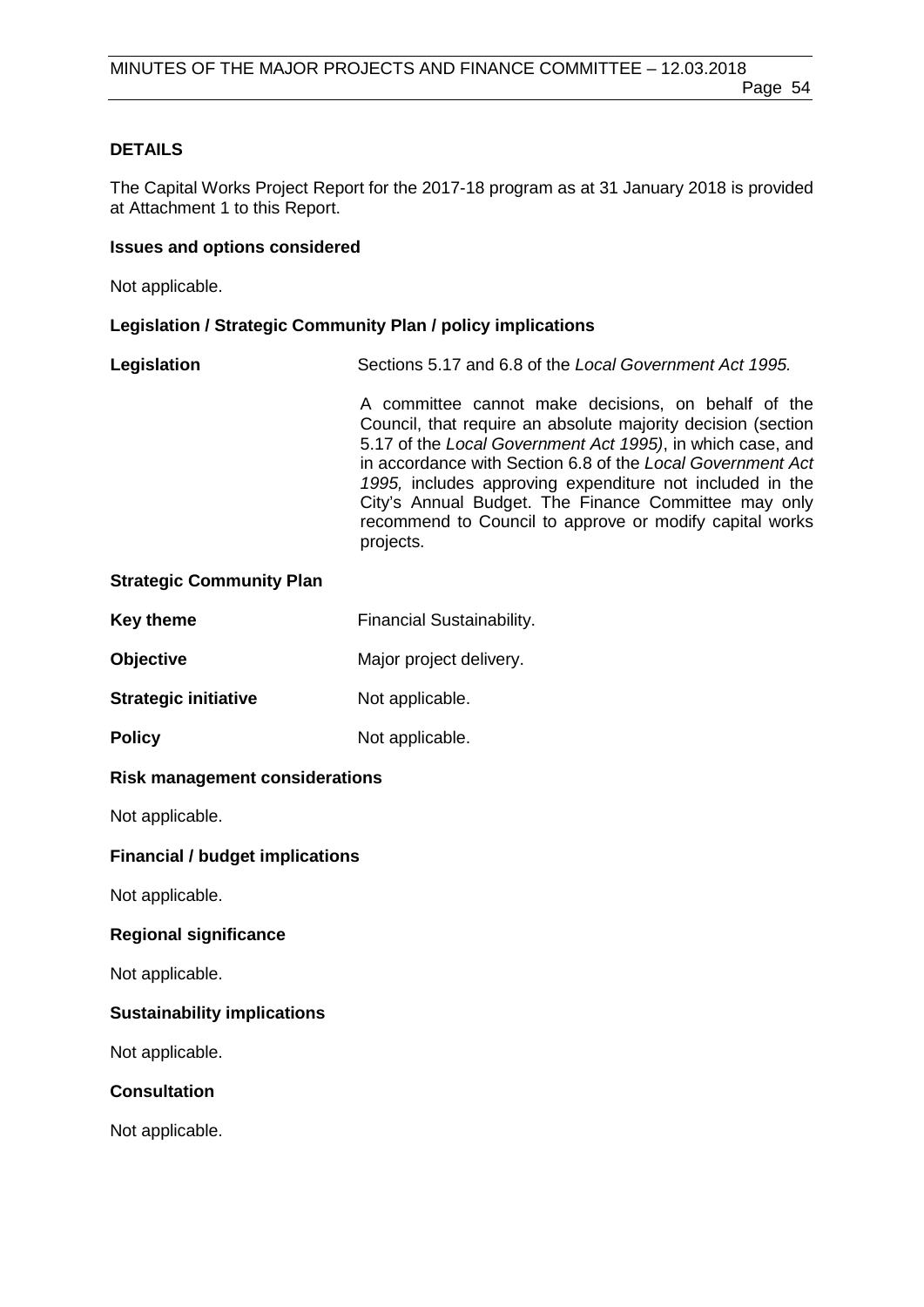# **COMMENT**

The Capital Works Project Report for the 2017-18 program provides an update on the capital works activities undertaken as at 31 January 2018.

#### **VOTING REQUIREMENTS**

Simple Majority.

**MOVED Cr Fishwick, SECONDED Cr Hamilton-Prime that the Major Projects and Finance Committee NOTES the report on the Capital Works Projects for 2017-18 as at 31 January 2018 forming Attachment 1 to this Report.**

# **The Motion was Put and CARRIED (7/0)**

**In favour of the Motion:** Mayor Jacob, Crs Chester, Fishwick, Hamilton-Prime, Hollywood, Poliwka and Taylor.

*Cr Taylor and Senior Projects Officer left the room at 7.29pm.*

*Appendix 6 refers*

*To access this attachment on electronic document,* click here: *[Attach6agnMPF180312.pdf](http://www.joondalup.wa.gov.au/files/committees/MPFI/2018/Attach6agnMPF180312.pdf)*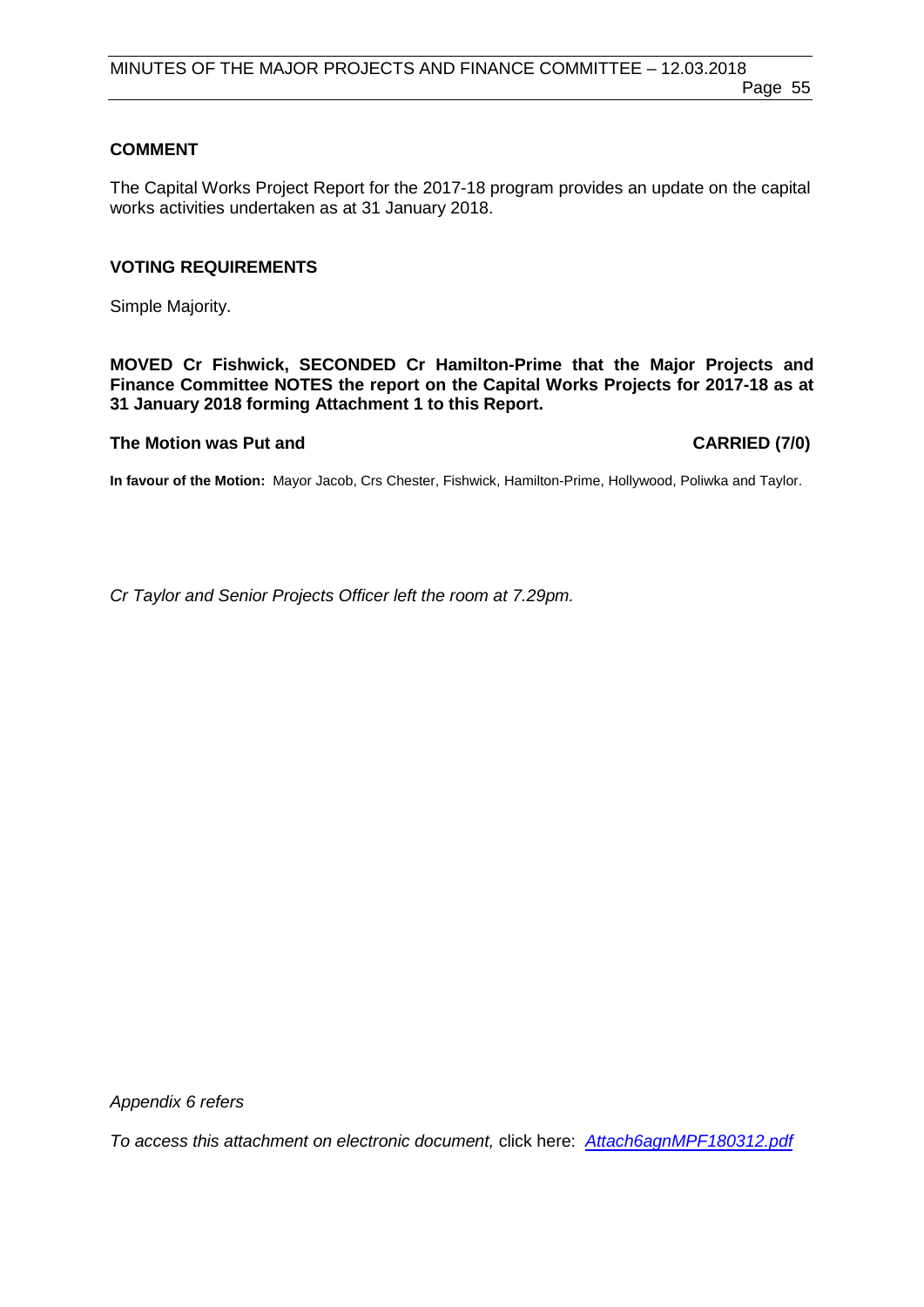# **ITEM 7 CITY FREEHOLD PROPERTIES PROPOSED FOR**   $\overline{CONSIDERATION}$ **INTEREST FROM VARIOUS EXTERNAL PARTIES**

| <b>WARD</b>                           | <b>North</b>                                                                                                                                                                                     |  |
|---------------------------------------|--------------------------------------------------------------------------------------------------------------------------------------------------------------------------------------------------|--|
| <b>RESPONSIBLE</b><br><b>DIRECTOR</b> | Mr Garry Hunt<br>Office of the CEO                                                                                                                                                               |  |
| <b>FILE NUMBER</b>                    | 103036, 101515                                                                                                                                                                                   |  |
| <b>ATTACHMENTS</b>                    | Attachment 1 Location Plan<br>Attachment 2 Lot 6 (6) Lawley Court, Joondalup<br>Attachment 3 Lot 505 (33) Collier Pass Joondalup                                                                 |  |
| <b>AUTHORITY / DISCRETION</b>         | Executive - The substantial direction setting and oversight<br>role of Council, such as adopting plans and reports,<br>accepting tenders, directing operations, setting and<br>amending budgets. |  |

#### **PURPOSE**

For Council to note the interest from external entities in City owned properties within the City Centre and to authorise the Chief Executive Officer to investigate the opportunities and options for the disposal of these properties.

# **EXECUTIVE SUMMARY**

The City has been facilitating several enquiries with respect to property investors showing interest in the acquisition of City owned property within the Joondalup City Centre.

Recent enquiries focussed on two properties situated within the Lakeside Shopping Centre precinct, namely Lot 6 (6) Lawley Court, Joondalup (Lot 6) and Lot 505 (33) Collier Pass, Joondalup (Lot 505) (Attachment 1 refers).

Sections 3.58 and 3.59 of the *Local Government Act 1995*, together with the *Local Government (Functions and General) Regulations 1996* determine how a local government may dispose of property.

Consideration of offers received will focus on financial benefit, contribution of the proposed development towards meeting the City's vision and objectives for the Joondalup City Centre and a due diligence done on the tenderer's track record and financial strength.

The facilitation of potential disposal of the above lots is separate from the City's freehold land disposal process and negotiations with respect to land being made available within the Joondalup City Centre Development – Boas Place precinct.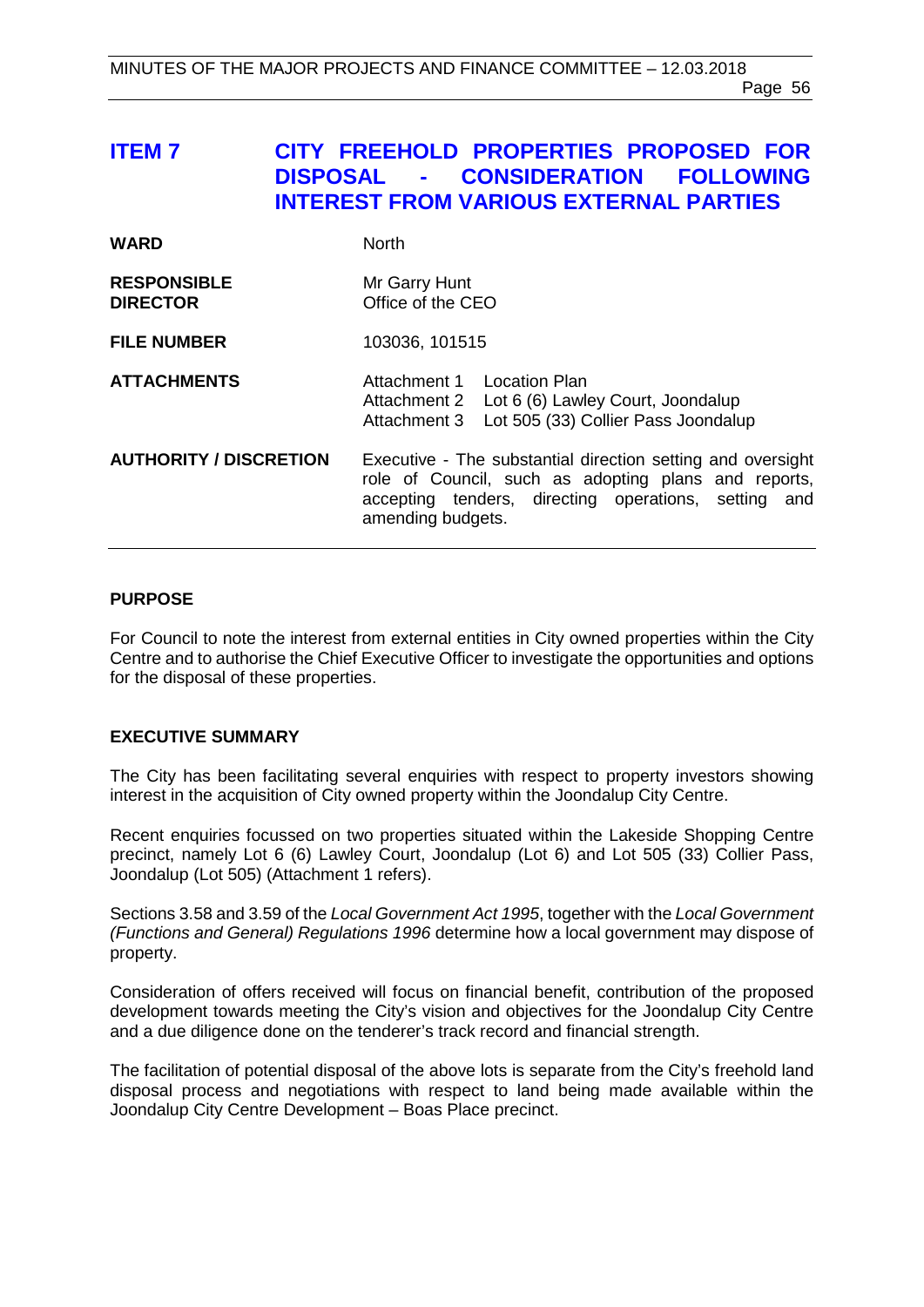Page 57

*It is therefore recommended that Council:* 

- *1 NOTES the interest shown by external entities for the acquisition of Lot 6 (6) Lawley Court and Lot 505 (33) Collier Pass, Joondalup;*
- *2 AUTHORISES the Chief Executive Officer to investigate opportunities and options for the potential disposal of:* 
	- *2.1 Lot 6 (6) Lawley Court, Joondalup;*
	- *2.2 Lot 505 (33) Collier Pass, Joondalup;*
- *3 NOTES that a report on the opportunities and options, including proposed disposal methodology, will be submitted to a future Major Projects and Finance Committee meeting.*

# **BACKGROUND**

Over several years, the City has responded to ad hoc enquiries with respect to the availability of City owned land available for sale. Responses to these enquiries identified the lots owned freehold by the City, provided information on the respective properties, explained the statutory process governing the disposal of local government owned land and provided comment on the broad vision for the Joondalup City Centre as guided by the *Joondalup Activity Centre Plan* endorsed by Council in June 2017 and other relevant policy or planning documents.

Due to a challenging property market and reasons unknown, many enquiries were not progressed by the interested parties.

In recent months an increase in enquiries has been experienced, showing greater intent by enquiring parties and focussing on Lot 6 (6) Lawley Court and Lot 505 (33) Collier Pass, Joondalup.

# **DETAILS**

Lots 6 and 505 are strategically significant from a location, market value and development potential point of view. Table 1 provides information on both lots.

|   | <b>Property Address</b> | <b>Property details</b>                                 |
|---|-------------------------|---------------------------------------------------------|
|   | Lot $6$ $(6)$ Lawley    | Land area - $7,510m^2$                                  |
|   | Court, Joondalup        | Zoning - Centre                                         |
|   |                         | Height - No maximum                                     |
|   | (Attachment 2 refers.)  | Current use – paid public car park (245 bays)           |
|   |                         | Potential for high density residential and multi storey |
|   |                         | commercial, retail and mixed uses.                      |
| 2 | Lot 505 (33) Collier    | Land Area: $4,410m^2$                                   |
|   | Pass, Joondalup.        | Zoning - Centre                                         |
|   |                         | Height - No maximum                                     |
|   | (Attachment 3 refers.)  | Current use – paid public car park (89 bays)            |
|   |                         | Potential for high density residential and multi storey |
|   |                         | commercial, retail and mixed uses.                      |

**Table 1**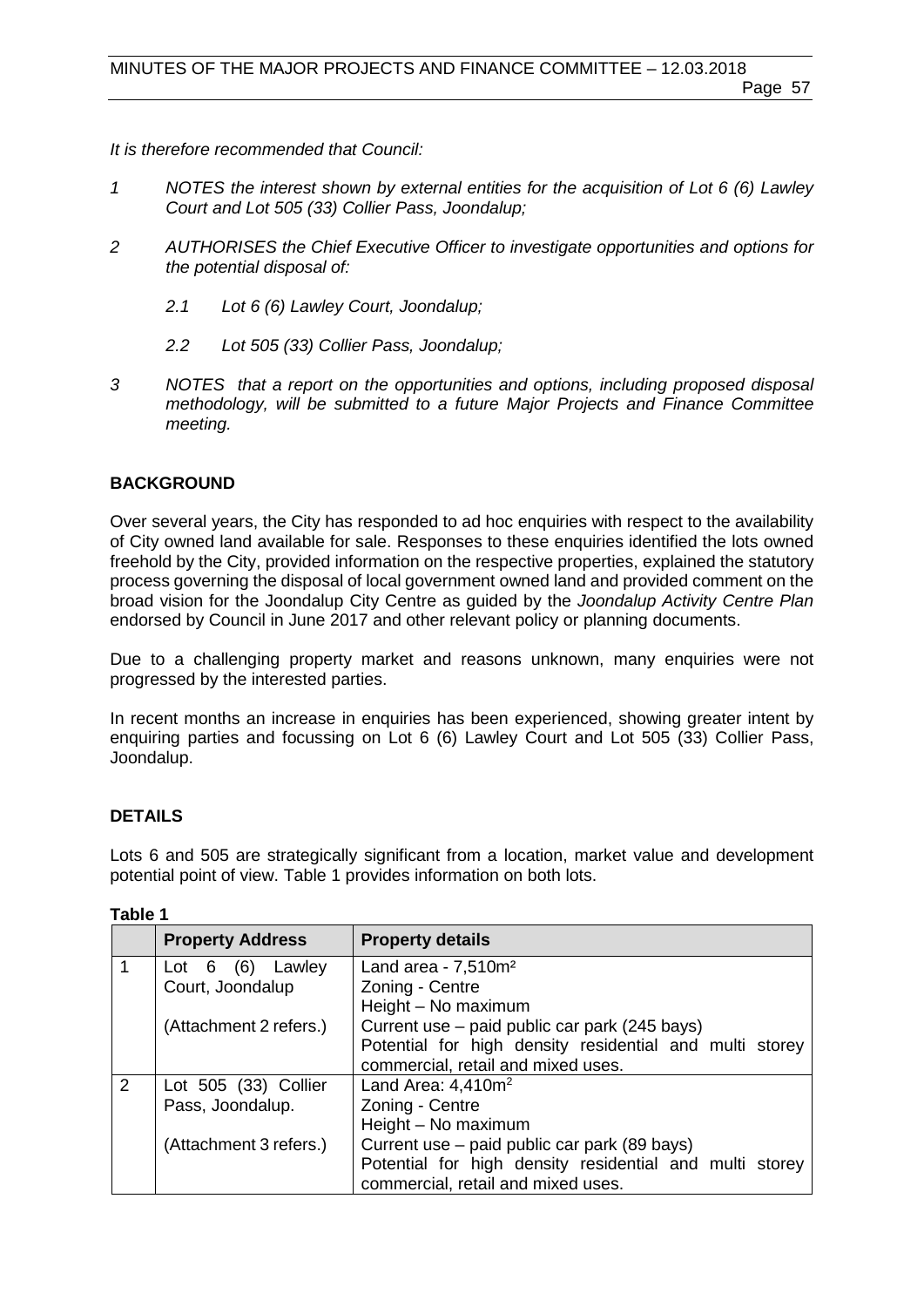Statutory regulations allow for the disposition of City owned property through public auction, public tender and private treaty, methods that have been used previously regarding the City's land disposal project.

The process considered most appropriate for the disposal of the abovementioned properties is that of public tender. The public tender process allows for interested parties to offer to purchase the property and to include a proposal committing to the intended development envisaged by the prospective owner, accommodated by a timeline to commence with the development.

This process for disposal is separate from the City's freehold land disposal project, the subject of a separate status report at this meeting with the objective of providing aged persons dwellings and proceeds to contribute to the Joondalup Performing Arts and Cultural Facility Reserve.

Although the two properties under discussion are located outside the Joondalup City Centre Development – Boas Place precinct, consideration will be given to the impact of the proposals as part of the assessment of the tenders and how they will impact on the vision for the Boas Place Precinct.

#### **Issues and options considered**

The increase in the frequency and intent of enquiries from property investors and developers shows a positive sentiment with respect to the property market in the Joondalup CBD. This improvement has been confirmed by commercial real estate expert opinion as well as recent property valuations.

The public tender process is considered the most appropriate disposal method to follow with respect to the lots under discussion as it responds to interest confirmed by the enquiring parties, it provides the opportunity to solicit the interest of other potential tenderers and it will provide confirmation of improvement of market sentiment.

For a reserve price to be determined, as well as being a statutory requirement of the public tender process, a current property valuation needs to be obtained. The reserve price is required to determine whether the offer made by the tenderers are market related and guide the decision to accept an offer.

# **Legislation/Strategic Community Plan/Policy Implications**

- **Legislation** Sections 3.58 and 3.59 of the *Local Government Act 1995*, together with the *Local Government (Functions and General) Regulations 1996* determine how a local government may dispose of property.
	- Development applications will be subject to the provisions of the *District Planning Scheme No.2* and guided by the draft *Joondalup Activity Centre Plan*.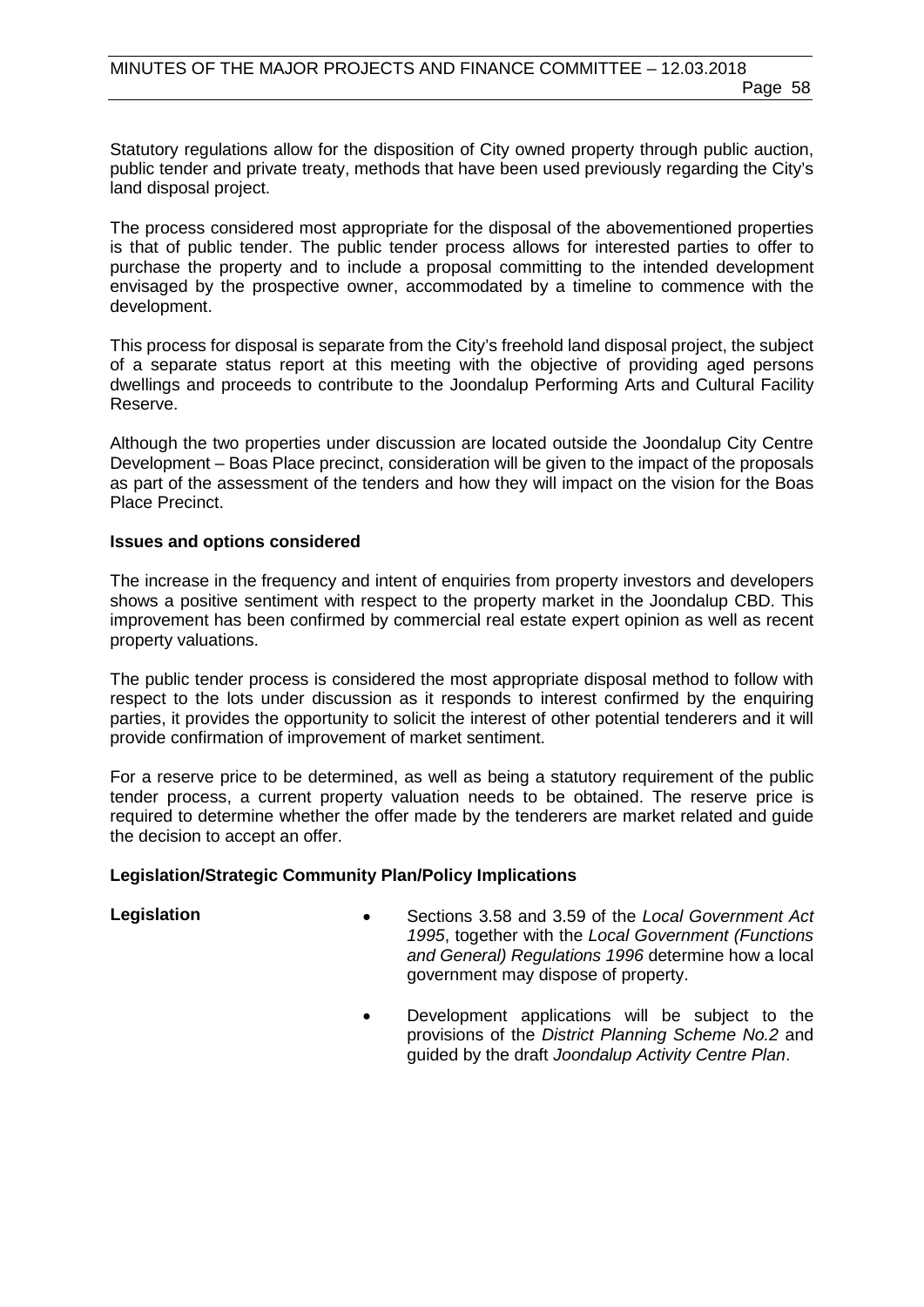| <b>Strategic Community Plan</b> |                                                                                                                                                         |
|---------------------------------|---------------------------------------------------------------------------------------------------------------------------------------------------------|
| Key theme                       | <b>Quality Urban Environment.</b>                                                                                                                       |
| <b>Objective</b>                | <b>City Centre Development.</b>                                                                                                                         |
| <b>Strategic initiative</b>     | Pursue commercial, retail and residential development to<br>contribute to a higher vibrancy and expand the Joondalup<br>CBD capacity as a regional hub. |

- **Key theme** Financial Sustainability.
- **Objective** Financial diversity.
- **Strategic initiative Identify opportunities for new income streams that are** financially sound and equitable. Apart from an increase in rates generated from the developments to follow, there will also be an immediate financial proceed from the transactions.

| <b>Policy</b> | Asset Management Policy.      |
|---------------|-------------------------------|
|               | <b>Sustainability Policy.</b> |

At its meeting held on 19 April 2016 (CJ055-04/16 refers), Council adopted the following Strategic Position Statement:

# *"CBD Land*

*Development of high rise commercial office space and other City Centre uses, including high density residential development within the City Centre on City-owned land, is supported under the following conditions:*

- *High quality, environmentally sustainable, landmark development that will strengthen the local economic and employment base for the City.*
- *Enhances the vitality and vibrancy of the Joondalup City Centre increasing the number of people attracted to the City Centre for work, retail and commercial and residential purposes.*
- *Provides a fast-growing location for business, commercial operators and Government agencies surrounded by existing infrastructure with an increasing population base".*

#### **Risk management considerations**

Disposal of property needs to comply with the requirements of sections 3.58 and 3.59 of the *Local Government Act 1995*, which are designed to ensure openness and accountability in the disposal process.

It is possible that the reserve price as per the market valuations obtained may not be realised and the City needs to determine reserve prices below which it will not sell.

The recommendations for disposal are based on a combination of the best financial return, planning outcomes and community benefit.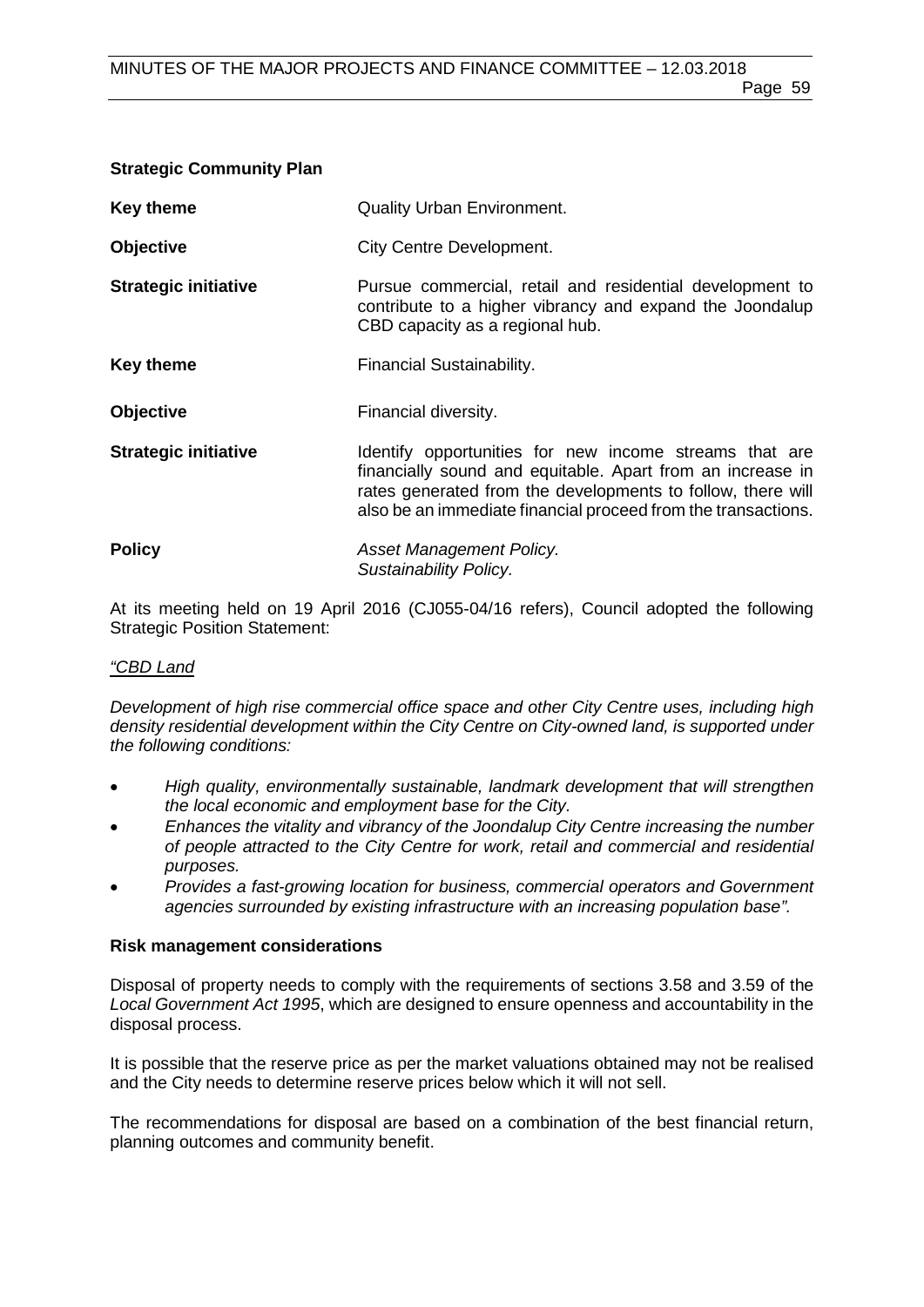# **Financial / budget implications**

The paid parking revenue generated from the subject lots amounts to approximately \$297,353.74 per annum.

A financial and economic analysis of disposing of the subject lots will be undertaken and will include:

- one-off revenue generated from the sale of the properties
- additional rates income
- impact on the current revenue received from paid parking provided on the lots
- costs related to the actual sale of the lots (e.g. legal and settlement fees, advertising, valuation, land survey)
- loss of value to the City's asset register.

# **Regional significance**

Not applicable.

# **Sustainability implications**

# Environmental

Environmental sustainability initiatives will be incorporated into the proposed design of all components of the development proposals.

# Social

The development proposals will offer a range of attractions and activities for locals, workers, visitors and tourists.

# **Economic**

The overall economic impacts of the development proposals include one-off construction impacts and on-going impacts generated by additional employment. These and other economic sustainability considerations will be included in the opportunities and options investigations.

# **Consultation**

Public auction, public tender and private treaty methods have been used regarding the City's land disposal project. Advertising is a requirement with all three methods unless, in respect of private treaty, the disposal is exempt under Regulation 30 of the *Local Government (Functions and General) Regulations 1996.*

If required through the relevant development application processes, public advertising provides further opportunity for the community to make a submission on the future intent for the site on disposal.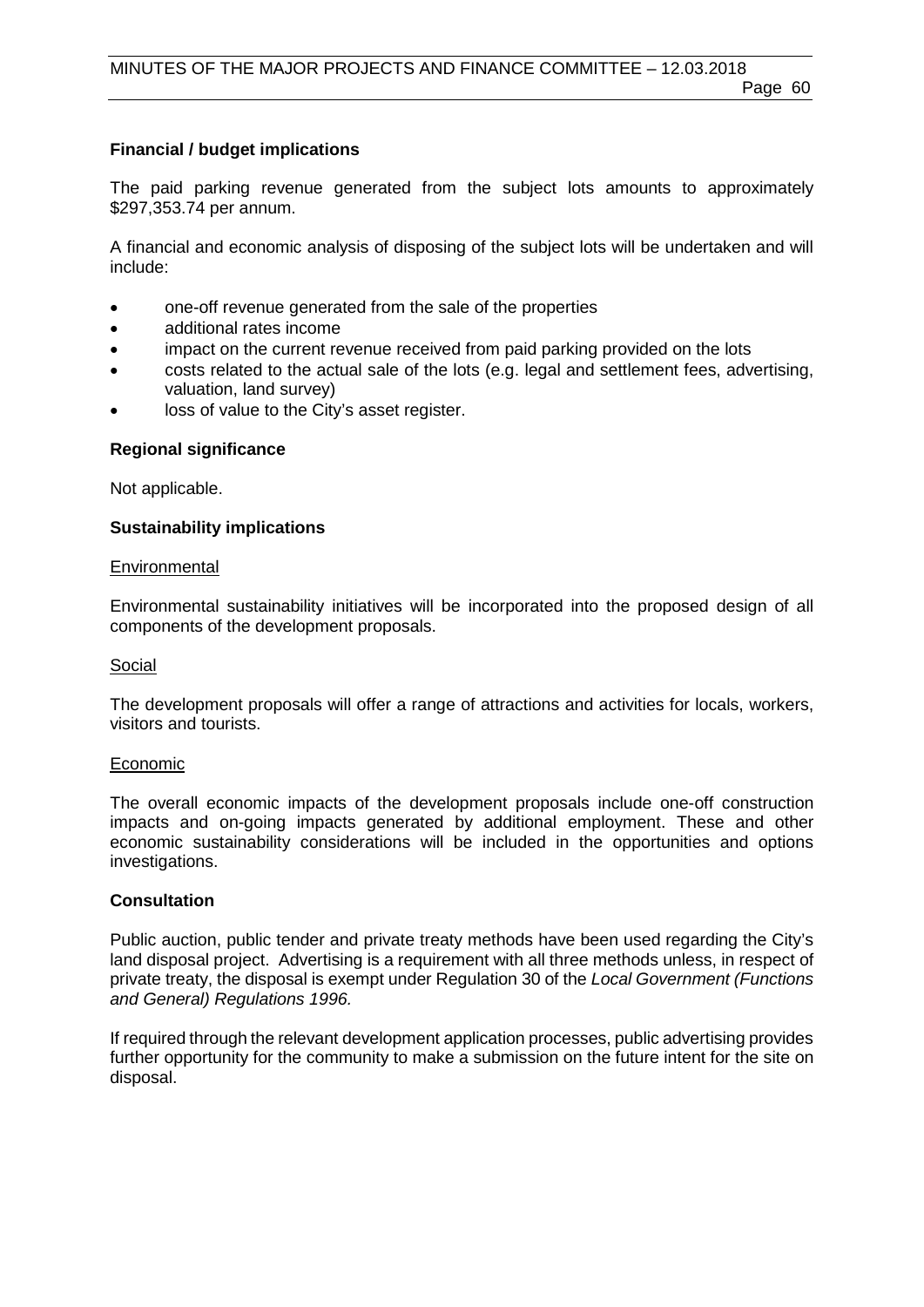### **COMMENT**

The City has a track record of following the suggested disposal methods resulting in transactions where properties have been sold at prices comparing favourably to market valuations.

The City has an opportunity to respond to unsolicited bids from external parties to purchase City owned land. The opportunity exists to benefit from an improving market sentiment by generating proceeds from sale, expand the City's rates base, optimising the development potential of the relevant properties, increase activity and contribute to realising the overall vision for the Joondalup City Centre.

The intended disposal of Lots 6 and 505 and the City's ability to influence the nature of the proposed development will contribute to economic development and attract business to the Joondalup City Centre to expand Joondalup's capacity as a significant regional hub.

#### **VOTING REQUIREMENTS**

Simple Majority.

*Cr Taylor entered the room at 7.31pm.*

#### **MOVED Cr Hollywood, SECONDED Cr Hamilton-Prime that Council:**

- **1 NOTES the interest shown by external entities for the acquisition of Lot 6 (6) Lawley Court and Lot 505 (33) Collier Pass, Joondalup;**
- **2 AUTHORISES the Chief Executive Officer to investigate opportunities and options for the potential disposal of:** 
	- **2.1 Lot 6 (6) Lawley Court, Joondalup;**
	- **2.2 Lot 505 (33) Collier Pass, Joondalup;**
- **3 NOTES that a report on the opportunities and options, including proposed disposal methodology, will be submitted to a future Major Projects and Finance Committee meeting.**

#### **The Motion was Put and CARRIED (7/0)**

**In favour of the Motion:** Mayor Jacob, Crs Chester, Fishwick, Hamilton-Prime, Hollywood, Poliwka and Taylor.

*Appendix 7 refers*

*To access this attachment on electronic document, click here: [Attach7agnMPF180312.pdf](http://www.joondalup.wa.gov.au/files/committees/MPFI/2018/Attach7agnMPF180312.pdf)*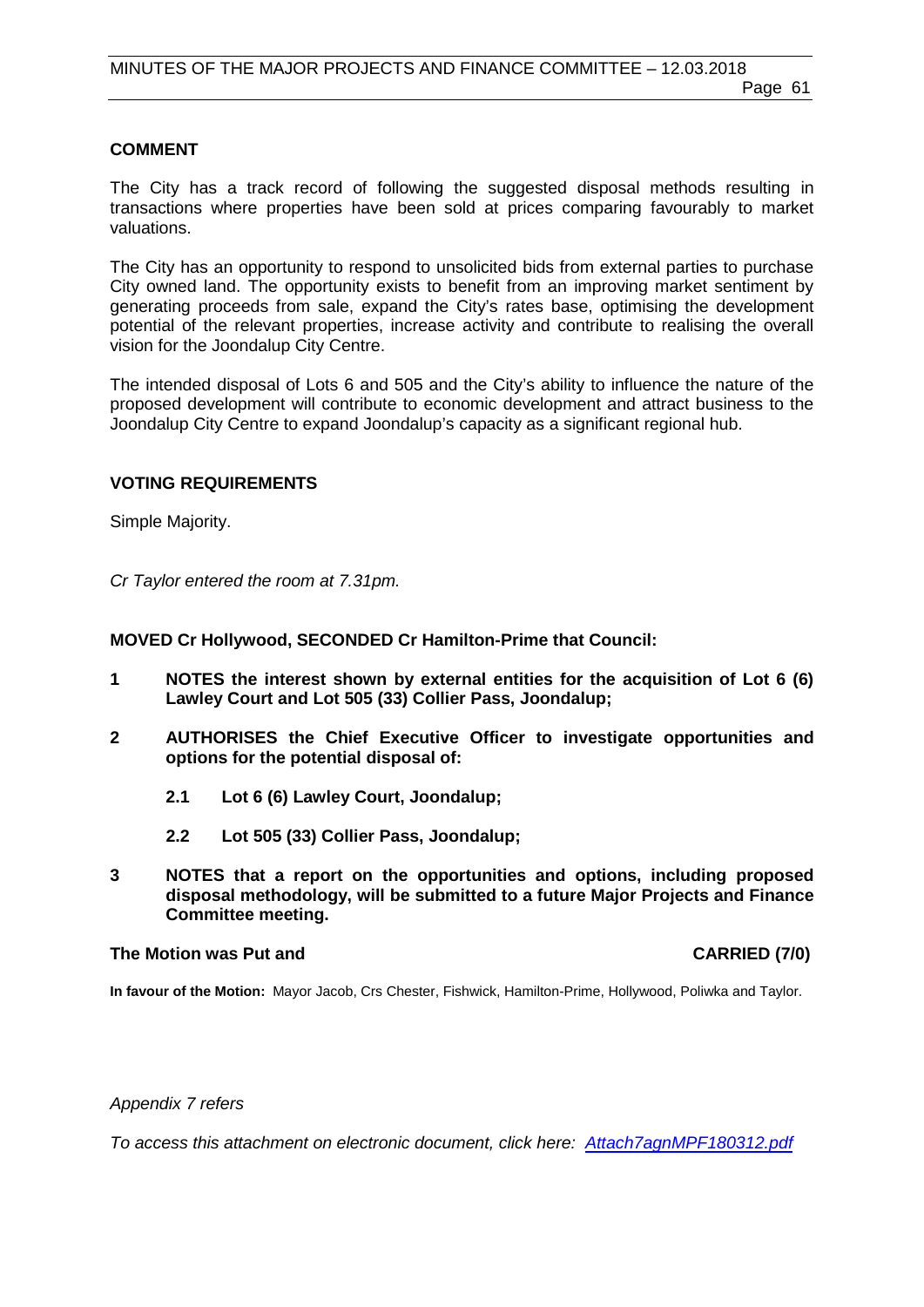#### **Disclosure of Proximity Interest**

| <b>Name/Position</b>      | <b>Cr Kerry Hollywood.</b>                                   |
|---------------------------|--------------------------------------------------------------|
| <b>Item No./Subject</b>   | Item 8 - Burns Beach Cafe/Restaurant - Project Status.       |
| <b>Nature of interest</b> | Proximity Interest.                                          |
| <b>Extent of Interest</b> | Cr Hollywood lives close to the proposed new café restaurant |
|                           | boundary.                                                    |

*Cr Hollywood left the room at 7.34pm. Cr McLean deputised for Cr Hollywood.*

# **ITEM 8 BURNS BEACH CAFE/RESTAURANT - PROJECT STATUS**

| <b>WARD</b>                           | <b>North</b>                       |                                                                                                                     |  |  |  |
|---------------------------------------|------------------------------------|---------------------------------------------------------------------------------------------------------------------|--|--|--|
| <b>RESPONSIBLE</b><br><b>DIRECTOR</b> | Mr Garry Hunt<br>Office of the CEO |                                                                                                                     |  |  |  |
| <b>FILE NUMBER</b>                    | 102656, 101515                     |                                                                                                                     |  |  |  |
| <b>ATTACHMENTS</b>                    | Attachment 1<br>Attachment 2       | Burns Beach Masterplan - Coastal Node<br>Concept Plan<br>Proposed development area plan.                            |  |  |  |
| <b>AUTHORITY / DISCRETION</b>         | Council (that is for 'noting').    | Information - includes items provided to Council for<br>information purposes only that do not require a decision of |  |  |  |

# **PURPOSE**

For the Major Projects and Finance Committee to consider options for the Burns Beach Café / Restaurant project.

# **EXECUTIVE SUMMARY**

At its meeting held on 7 August 2017 the former Finance Committee considered a status report on the Burns Beach café / restaurant project. The report informed the former Finance Committee of project development details, financial analysis and the various delivery options for the project.

The City has since engaged consultants to assist with investigations into the development of a café / restaurant facility. The matters investigated are outlined in the report.

For the project to progress the next stage would be to undertake a competitive process to identify a design team to design the facility and associated supporting infrastructure for the development. It is also required that the City seeks in-principle agreement from the Department of Planning, Lands and Heritage (DPLH) for the use of the land required for the development.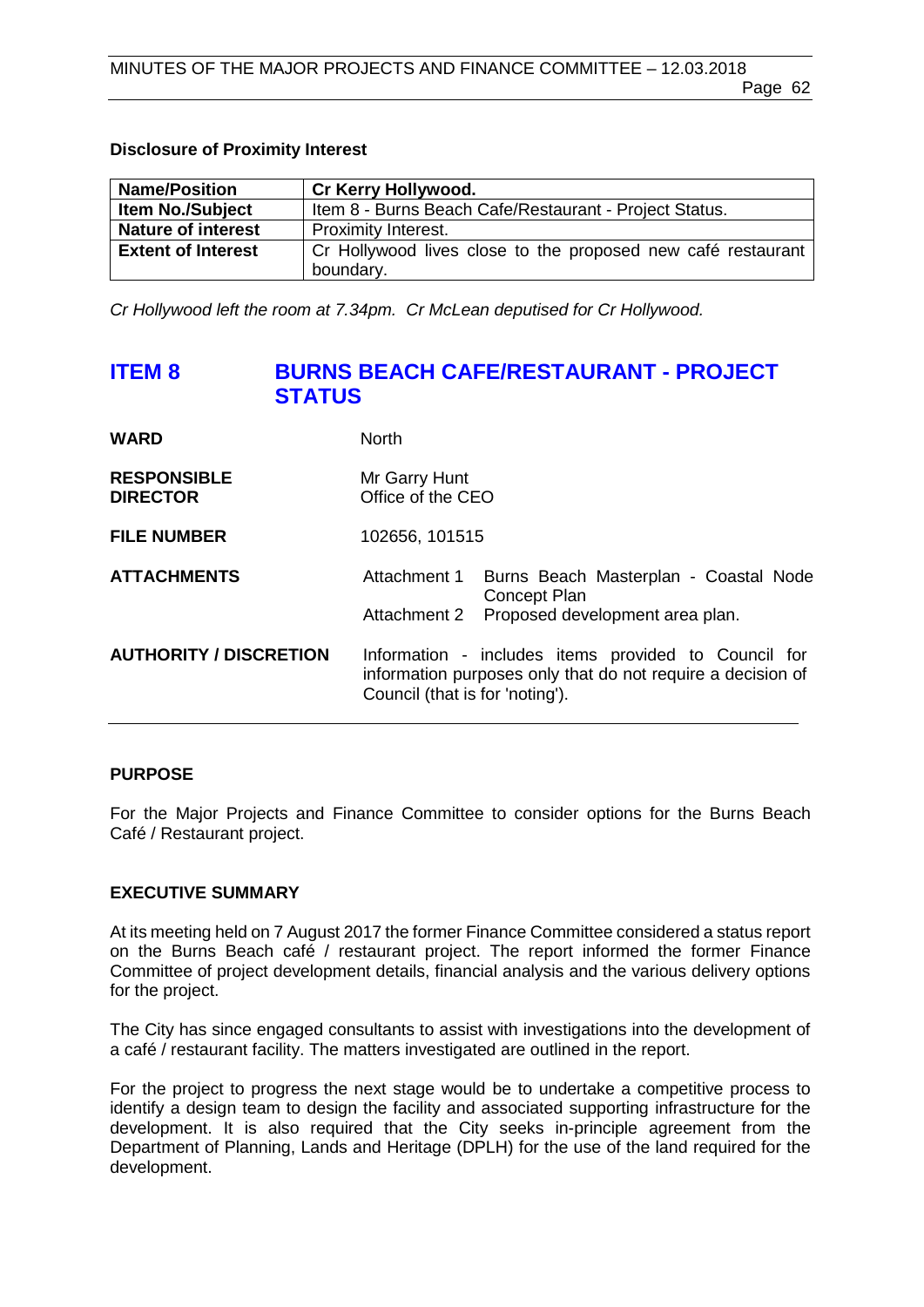*It is therefore recommended that the Major Projects and Finance Committee NOTES:*

- *1 the report on the status of the Burns Beach café/restaurant project;*
- *2 the Chief Executive Officer will invite submissions from suitably qualified consultants for the provision of architectural and associated services for the design of a new food and beverage development as outlined in this report;*
- *3 the Chief Executive Officer will negotiate with the Department of Planning, Lands and Heritage to secure an in-principle agreement on the optimum land tenure arrangement to facilitate the development;*
- *4 the Chief Executive Officer will initiate the process to demolish the Jack Kikeros Hall;*
- *5 a further report will be provided to the Major Projects and Finance Committee with details on the progress of the project.*

# **BACKGROUND**

The City owns and manages a number of strategically located land parcels that in terms of accommodating cafés, kiosks and restaurants have the potential to increase the enjoyment of popular recreational locations and provide the City with a level of commercial gain.

At its meeting held on 22 June 2010 (CJ103-06/10 refers), Council endorsed the philosophy and parameters for the cafés / kiosks / restaurants project to articulate, for historical purposes, its intent to progress the project and to address the project objectives. The Cafés / Kiosks / Restaurants Project Vision recognises the provision of facilities which will:

- advance the City's ability to attract visitors / tourists for entertainment and socialising
- provide more employment, increase business opportunities, a greater awareness of the City's natural assets and a greater social and economic contribution by tourists
- provide equitable community based facilities that acknowledges and provides for the lifestyle and alfresco culture of Western Australia.

The fiscal responsibility and commerciality development parameters of the project aim to provide:

- assurance of commercial viability
- due diligence and financial / cost benefit analysis
- future financial and social benefit for City residents and visitors
- high quality, appropriate commercial operations
- consideration of co-location opportunities
- creation of an asset/s that maintains its capital value throughout its economic life cycle.

At its meeting held on 18 October 2016 Council resolved in part to adopt the Burns Beach Masterplan (CJ158-10/16 refers). The Burns Beach Masterplan contains a design for the coastal node precinct of Burns Beach which includes a location for a café / restaurant development.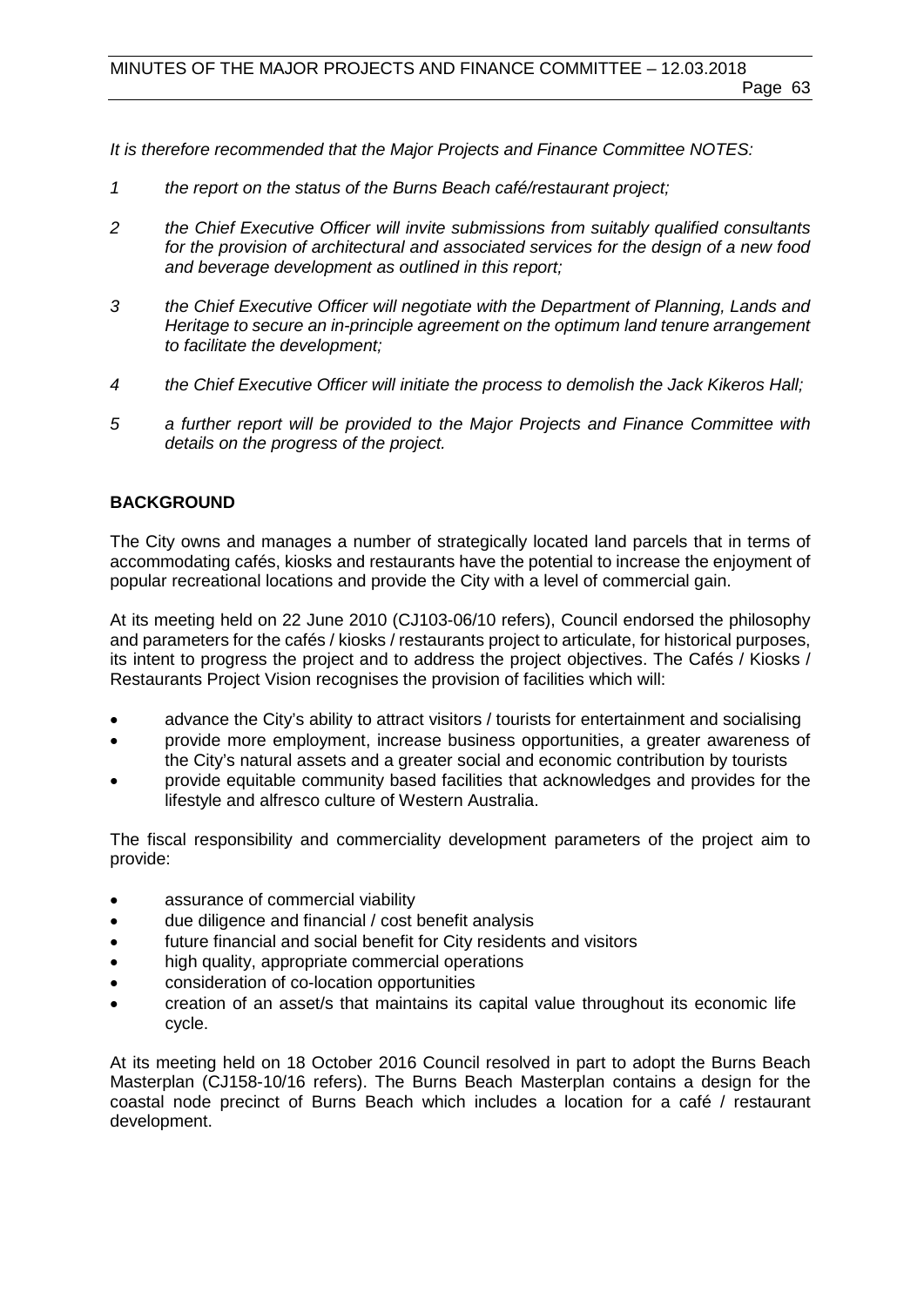A report was presented to the former Finance Committee at its meeting held on 7 August 2017 (item 11 refers) outlining various options for the City to deliver a café / restaurant development at Burns Beach. After due consideration it was decided in part:

"*That the Finance Committee NOTES:*

*2 the Chief Executive Officer will further investigate options for the City to build a café / restaurant facility at Burns Beach, with a view of leasing the facility to a commercial operator and to present options and opportunities to Council for consideration."*

# **DETAILS**

Since the meeting of the former Finance Committee in August 2017 the City has further investigated opportunities to build a café / restaurant facility. The City engaged various consultants including an architectural advisor, a specialist hospitality consultant with experience in the development and operations of similar food and beverage facilities and a commercial property advisor and valuer with experience in similar projects.

The following matters have now been addressed:

- Land tenure and property valuations.
- Liaison with existing burns beach café owners.
- Design brief.
- Facility location size and scale.
- Review of the burns beach masterplan coastal node concept plan (attachment 1 refers).
- Project cost and financial implications.
- Flora study.
- Site servicing availability and cost.

# **Project delivery options**

There are two options for the City to deliver this project: where the City acquires the land from the Crown and builds a facility to lease to an operator, who will undertake the fit out of the building and operate the business (preferred option); and where the City acquires the land from the Crown and subleases the land to an operator to build the facility. Details of financial analysis and other considerations for the two options were previously presented to the former Finance Committee and demonstrated that the option where the City builds the development represents the optimum opportunity for the City.

#### **Land tenure**

The City held meetings with officers from the DPLH to discuss opportunities for the City to acquire a portion of Crown Land to facilitate the project. The DPLH indicated that several options were available for the City to acquire the land and that the City is required to provide a business case to the DPLH for consideration. Following the discussions with the DPLH the City, with assistance from consultants, has investigated the various land tenure options and assessed the financial and other implications.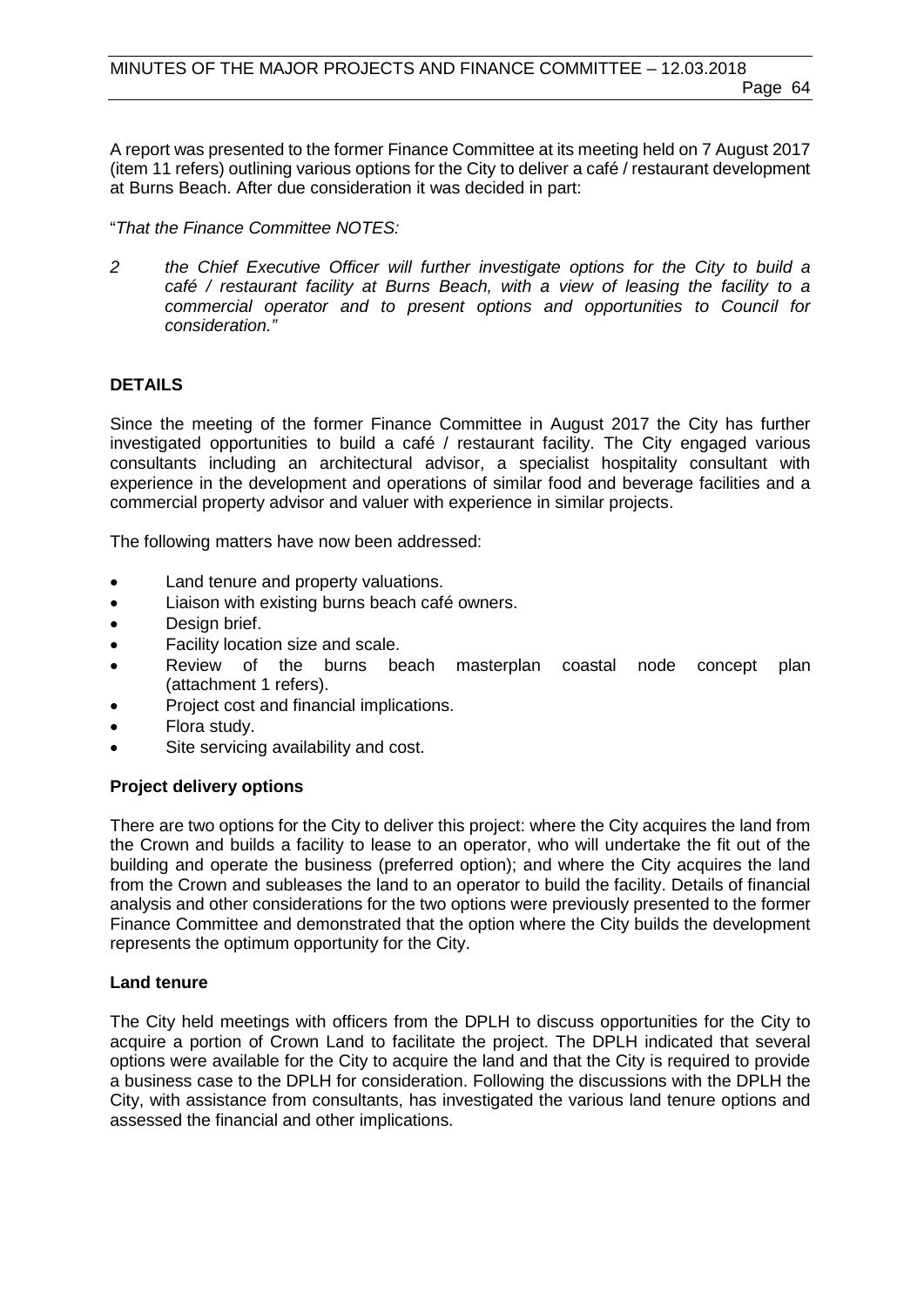The three options being considered for the City are as follows:

- 1 Lease the land from the Crown over 42 years and pay an annual payment of 25% of the market rent.
- 2 Lease the land from the Crown over 42 years and pay the total lease rental obligations up-front.
- 3 Purchase the land from the Crown at market value.

The City will continue to assess these options and will liaise with the DPLH regarding the option resulting in the optimum benefit for both parties.

#### **Location**

The location for the proposed café / restaurant development was reviewed with the following matters considered:

- Separation from nearby residences to minimise negative visual and acoustic impacts.
- The distance to the car parking spaces as shown in the Burns Beach Masterplan Coastal Node Concept Plan (Attachment 1 refers).
- The degree of separation from the existing café: it is considered that a location closer to the existing café may help to attract customers by creating a food and beverage precinct providing a range of food and beverage offerings.
- The serviceability of the site in terms of utilities.
- The serviceability of the site in terms of access for servicing and patron vehicles and emergency services vehicles.
- The importance of continuity of public space adjacent to the coast line.

As a result of detailed consideration of these matters it is suggested that the location of the facility, as currently indicated in the Burns Beach Masterplan Coastal Node Concept Plan (the location of the existing Jack Kikeros Hall and toilet / changerooms), be relocated to an area to the south, closer to the proposed new main car park in the adopted Coastal Node Concept Plan and closer to the existing Burns Beach Café.

It is intended that the Jack Kikeros Hall will soon be demolished. Then this area will be redeveloped with a new foreshore recreation area when the Burns Beach Masterplan Coastal Node Concept Plan is implemented. At that time the existing toilet / changerooms will be demolished and a new facility constructed. It is intended that current users of the Jack Kikeros Hall be advised that alternative community facilities are available at the Bramston Park Community Sporting Facility and other community facilities.

It is suggested that the new food and beverage development be set back a sufficient distance from the existing shoreline to allow for continuity of public open space adjacent to the shoreline. This action would also allay concerns over potential long-term impacts on the proposed facility resulting from coastal processes and storm events and will address recommended bushfire attack setbacks.

The suggested new site is more prominent in terms of elevation and visibility for visitors arriving at Burns Beach and is also closer to existing services including water, gas, electricity and sewerage, significantly reducing the costs of developing the site.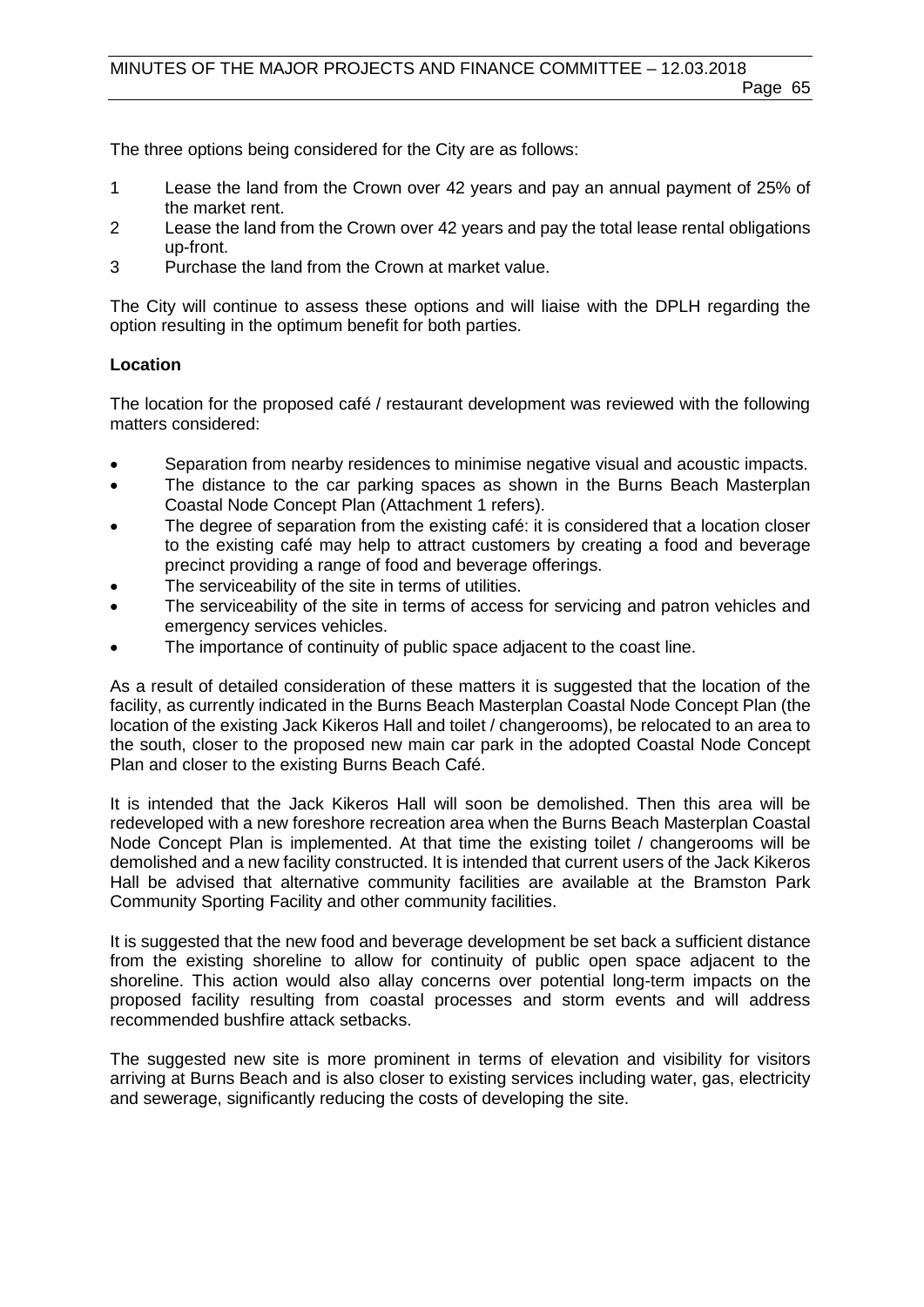A new draft plan was created to give guidance on the location of the new facility (Attachment 2 refers). The plan shows a large area labelled as the 'Development Zone', some of which would potentially house the new facility and associated car parking and vehicular access.

The precise location and orientation of the development would form part of the scope for the design team.

#### **Design Brief**

A total building footprint of approximately 1,100 square metres is proposed. This would consist of one or two different tenancies as either one building or two separate adjacent buildings and either single or double storey. The tenancies would each contain approximately 300 square metres and 500 square metres of fully enclosed covered area respectively, or 800 square metres in total, with suitably sized additional alfresco areas.

It is suggested that the types of hospitality offerings that are most likely to succeed are:

- a large family restaurant/bar operation
	- or
- one family restaurant and a separate small bar.

An indicative cost of approximately \$3.5 million has been suggested for the new facility, as detailed in the report presented to the former Finance Committee at its meeting held on 7 August 2017 (Item 11 refers). This is the estimated cost to construct the new café / restaurant building and excludes the cost of additional car parking or other features in the adopted Burns Beach Masterplan Coastal Node Concept Plan, such as foreshore recreation area amenities, paths, landscaping, major earthworks and viewing platform structures. It is anticipated that some additional car parking bays will be required to service the additional demand created by the new facility however some of this demand will be met by the main car park already included in the Burns Beach Masterplan Coastal Node Concept Plan. Further costings, including that of car parking, will be undertaken during the design phase and financial evaluations will continue to be updated as the project progresses.

It is proposed that a detailed design brief be developed by the City and that a competitive process be undertaken to identify a suitably qualified design team to design and implement the development. The scope of works will require the design team to make suggestions on the location for the facility and deliver design solutions to accommodate the new facility within the context of the existing Coastal Node Concept Plan, including the necessary parking and service access. It is proposed that the provision of new public toilets and changerooms be included in the scope of works, to be included as part of the new facility, or located separately.

A separate competitive process would be undertaken by the City to identify a commercial operator or operators to enter negotiations to lease the premises from the City and undertake the commercial fit out of the facility and operate the business. This process would run parallel to the design process so that the eventual tenant would have some input into certain aspects of the facility design.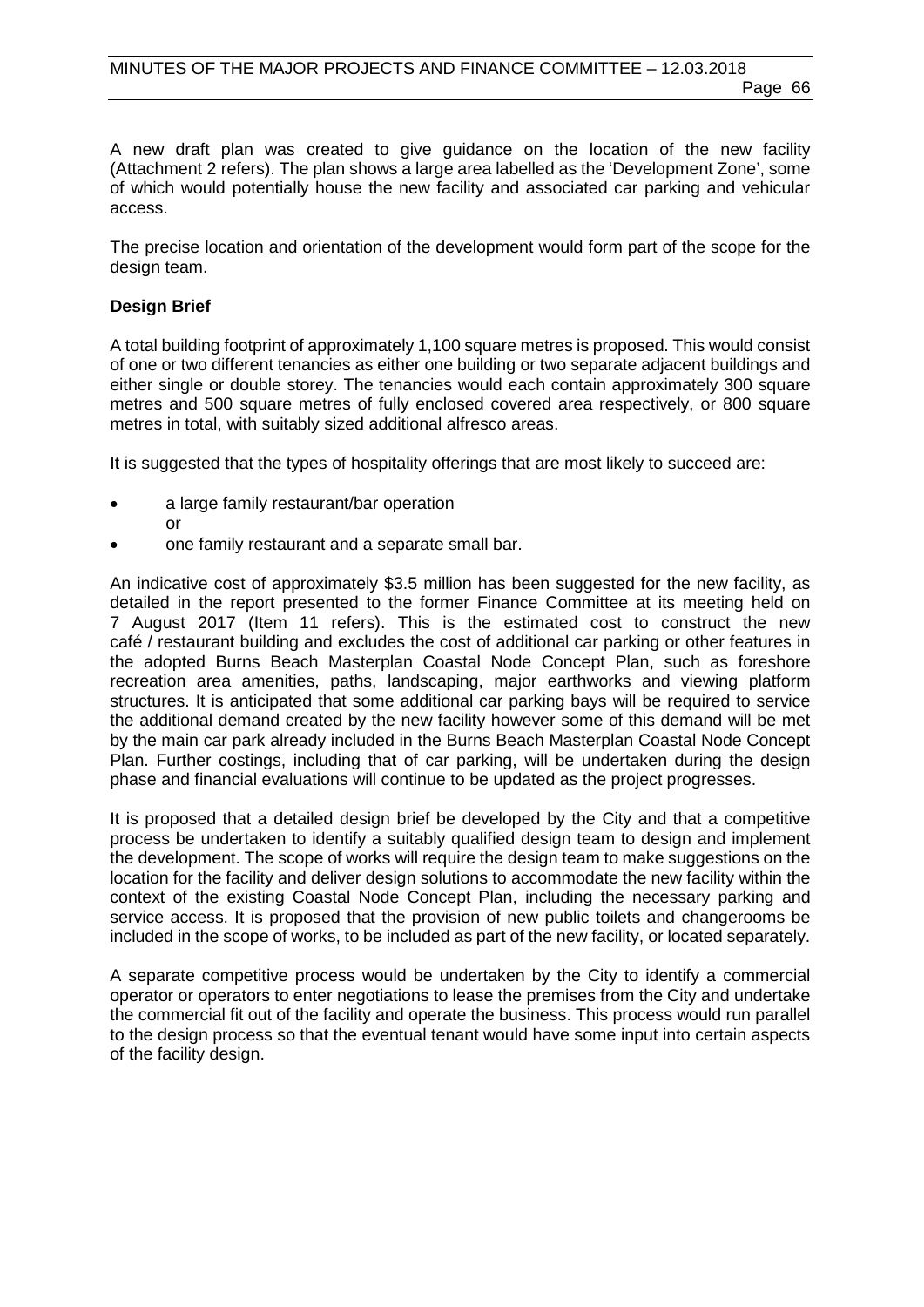#### **Issues and options considered**

Not applicable.

### **Legislation / Strategic Community Plan / policy implications**

| Legislation                     | Besides the legislation that covers the eventual planning and<br>building requirements, with regard to the land related matters<br>the Land Administration Act 1997 and the DPLH relevant<br>policies deal with the administration of Crown land. The Local<br>Government Act 1995 and the Local Government (Functions<br>and General) Regulations 1996 deal with local governments'<br>disposition of property which includes leasing. |
|---------------------------------|-----------------------------------------------------------------------------------------------------------------------------------------------------------------------------------------------------------------------------------------------------------------------------------------------------------------------------------------------------------------------------------------------------------------------------------------|
| <b>Strategic Community Plan</b> |                                                                                                                                                                                                                                                                                                                                                                                                                                         |
| Koy thoma                       | Economic Prospective Vibrancy and Crowth                                                                                                                                                                                                                                                                                                                                                                                                |

| <b>ITCA THEILE</b>          | LCONOMIC FIOSPEIRY, VIDIMICY AND GLOWER.                      |
|-----------------------------|---------------------------------------------------------------|
| <b>Objective</b>            | Destination City.                                             |
| <b>Strategic initiative</b> | Facilitate the establishment of major tourism infrastructure. |
| <b>Policy</b>               | Not applicable.                                               |

#### **Risk management considerations**

The DPLH's *State Coastal Planning Policy No. 2.6* applies to development along the City's coastline, particularly with regard to potential long-term risks from severe storm erosion and sea level rise. The City has undertaken the required *Coastal Hazard Risk Management and Adaptation Plan* for this site, in accordance with this legislation.

The DPLH's *State Planning Policy No. 3.7: Planning in Bushfire Prone Areas* also applies to this site. The City has undertaken a *Bushfire Attack Level* (BAL) assessment for the proposed site, in accordance with the legislation.

Other potential risks to the successful progression of the project include:

- inability to obtain support from the statutory approval authorities
- negative community reaction
- failure of negotiations on lease agreements
- a proponent, or the City, may opt not to proceed with the development.

# **Financial / budget implications**

Current financial year impact

| Account no.          | 1-220-C1060               |
|----------------------|---------------------------|
| <b>Budget Item</b>   | Cafés/Kiosks/Restaurants. |
| <b>Budget amount</b> | \$182,137                 |
| Amount spent to date | \$105,450                 |
| <b>Proposed cost</b> | \$0                       |
| <b>Balance</b>       | \$76,687                  |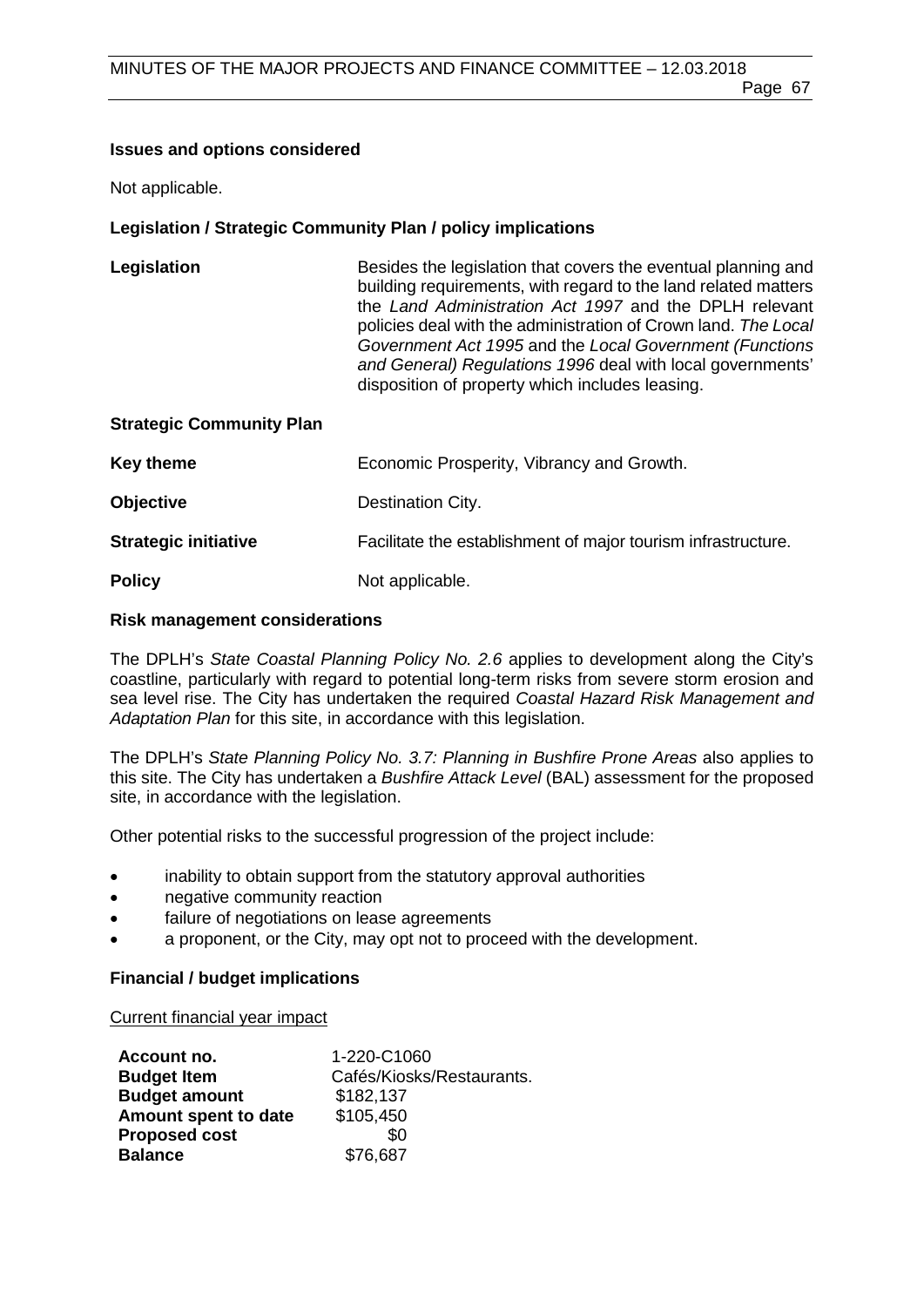Page 68

*Figures above are current at February 2018.* 

*All figures in this report are exclusive of GST.*

# *Future financial year impact*

- **Annual operating cost** Depending on the negotiated outcome a Crown Land lease may require the City to pay the Crown 25% of the market rent of the land per annum. If the City was to construct its own building it will be responsible for external maintenance and insurance of the building. All other annual operating costs including rates and consumption of services would be borne by the operator.
- **Estimated annual income** The City would receive the market rent negotiated with a developer / operator, less any rental payments to the Crown. Rates would also be payable by the operator.
- **Capital replacement** A capital replacement component has been included in financial evaluations for the project and will be further developed through the design process.
- **20 Year Strategic Financial Plan impact**  \$182,137 is included in the 2017-18 adopted budget which includes project costs for three sites, being Pinnaroo Point, Burns Beach and Neil Hawkins Park and costs for investigations into new opportunities.

The capital costs / funding for the City to build the facility is not currently factored into the City's *20 Year Strategic Financial Plan*. If the City proceeds with the construction of the facility at Burns Beach it is possible that some or all the capital cost may have to be funded from borrowings which would have an adverse impact on the Debt Ratio. This has been evaluated and there would be a slight worsening of the Debt Ratio but it would not fall below the required thresholds. More importantly the project would generate an income stream which would provide long-term improvements to the operating cash flow and the operating surplus ratio.

**Impact year** 2018-19.

All amounts quoted in this report are exclusive of GST.

# **Regional significance**

The provision of cafés / kiosks / restaurants on City owned or managed land will provide significant resident / visitor / tourist benefit by enhancing the City's existing natural assets and amenities.

# **Sustainability implications**

The project philosophy and parameters (CJ103-06/10 refers) outlines the intent of Council in progressing the project and addresses the following sustainability implications:

- **Project Vision**
- Land Use and Built Form
- Environmental Strategy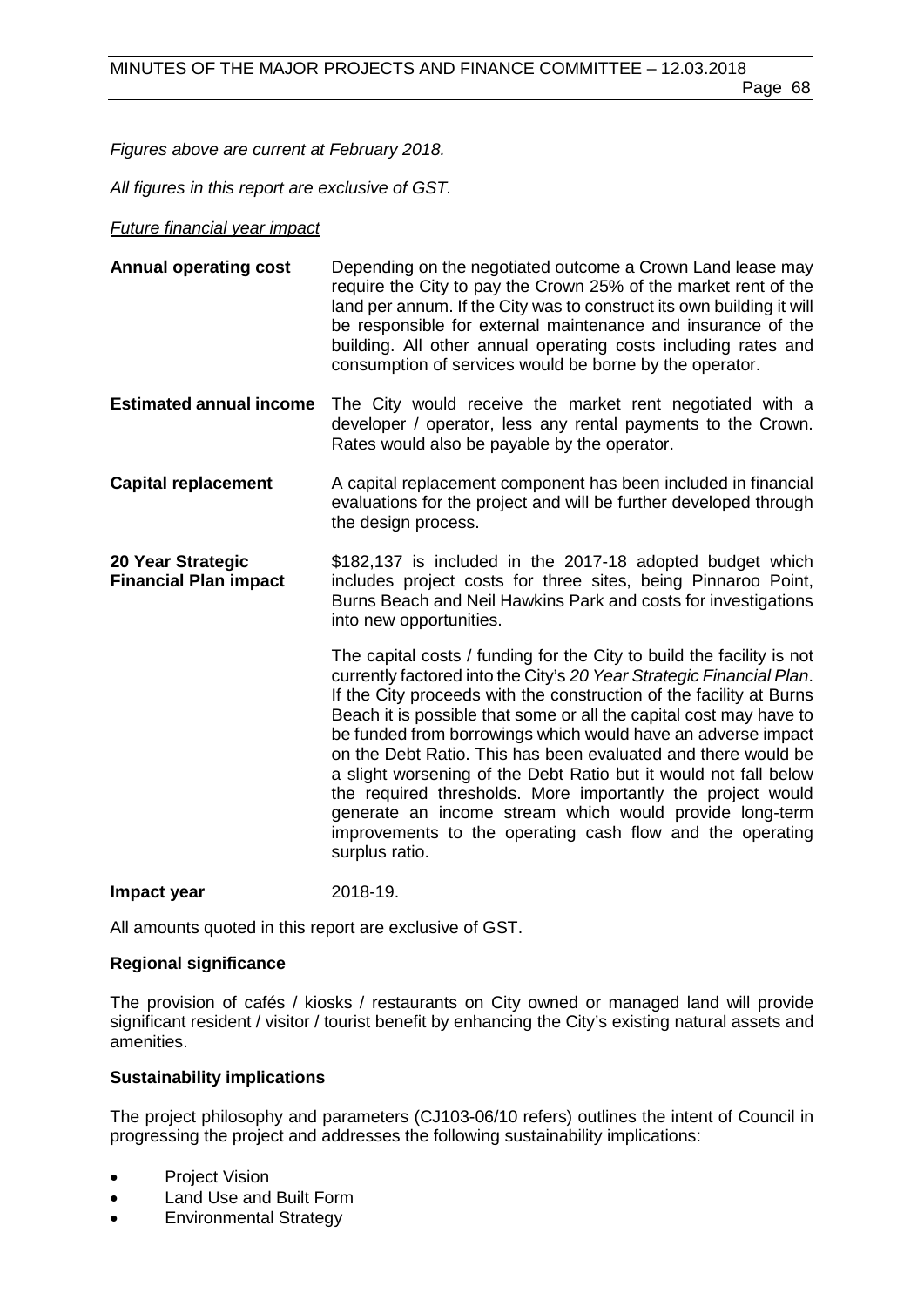- Liaison Protocol
- Fiscal Responsibility and Commerciality
- Governance.

# **Consultation**

The City may be required to publically advertise the proposed development in accordance with the *Local Government Act 1995*, pending final decisions on progressing the project.

# **COMMENT**

The project will potentially provide a significant income stream for the City and will assist in addressing the City's current over-reliance on rates income by providing an additional/alternative long-term income stream, as per the City's Financial Diversity objectives contained within *Joondalup 2022: Strategic Community Plan 2012-2022.*

# **VOTING REQUIREMENTS**

Simple Majority.

**MOVED Mayor Jacob, SECONDED Cr Hamilton-Prime that the Major Projects and Finance Committee NOTES:**

- **1 the report on the status of the Burns Beach café / restaurant project;**
- **2 the Chief Executive Officer will invite submissions from suitably qualified consultants for the provision of architectural and associated services for the design of a new food and beverage development as outlined in this report;**
- **3 the Chief Executive Officer will negotiate with the Department of Planning, Lands and Heritage to secure an in-principle agreement on the optimum land tenure arrangement to facilitate the development;**
- **4 the Chief Executive Officer will initiate the process to demolish the Jack Kikeros Hall;**
- **5 a further report will be provided to the Major Projects and Finance Committee with details on the progress of the project.**

# **The Motion was Put and CARRIED (7/0)**

**In favour of the Motion:** Mayor Jacob, Crs Chester, Fishwick, Hamilton-Prime, McLean, Poliwka and Taylor.

#### *Appendix 8 refers*

*To access this attachment on electronic document, click [here:Attach8agnMPF180312.pdf](http://www.joondalup.wa.gov.au/files/committees/MPFI/2018/Attach8agnMPF180312.pdf)*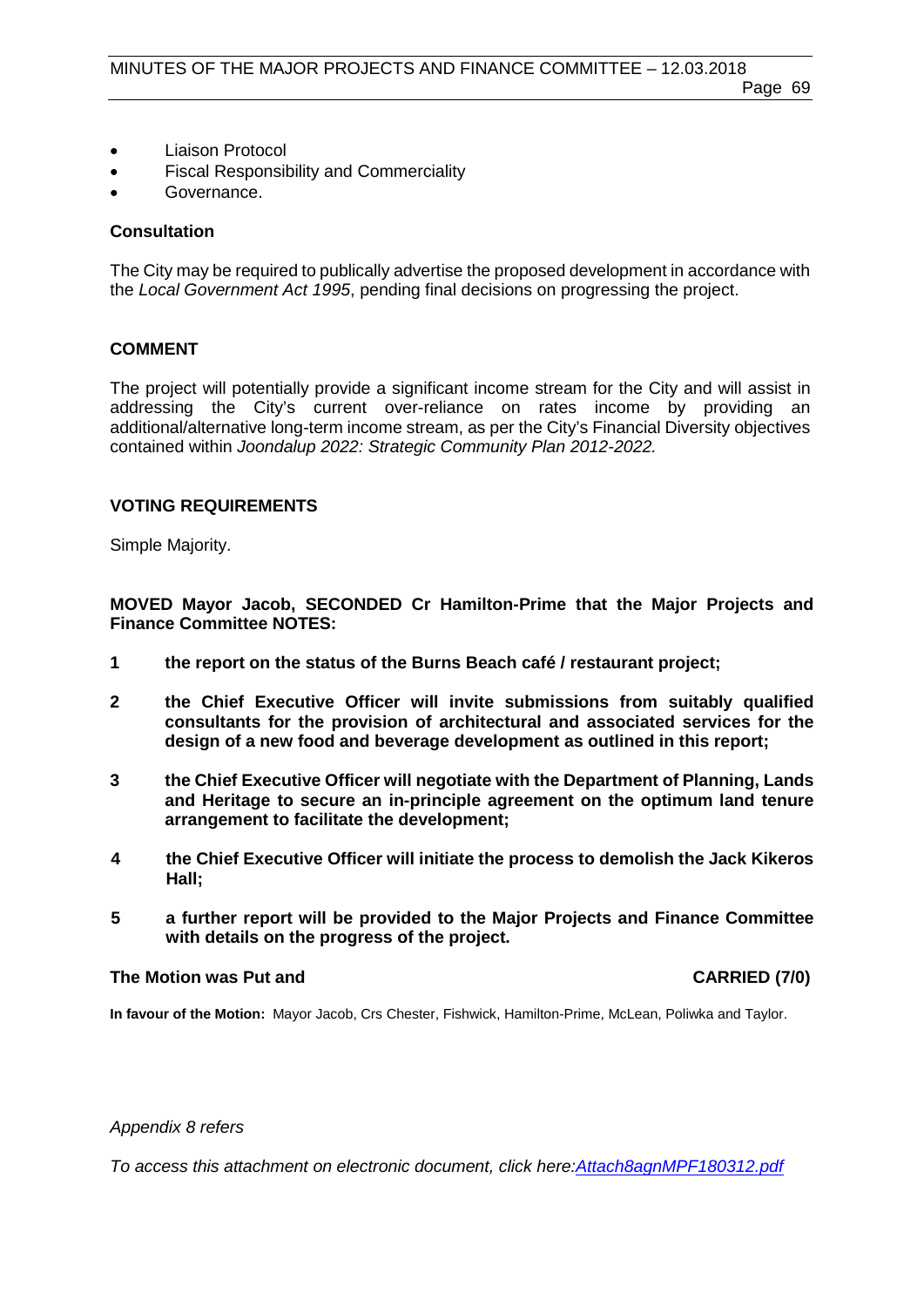| <b>ITEM9</b>                          | <b>BI-MONTHLY</b><br><b>REPORTS</b> |                                              | <b>CAPITAL</b>         | <b>WORKS</b> |        | <b>PROJECT</b>                                                                                         |  |
|---------------------------------------|-------------------------------------|----------------------------------------------|------------------------|--------------|--------|--------------------------------------------------------------------------------------------------------|--|
| WARD                                  | All                                 |                                              |                        |              |        |                                                                                                        |  |
| <b>RESPONSIBLE</b><br><b>DIRECTOR</b> |                                     | Mr Nico Claassen<br>Infrastructure Services  |                        |              |        |                                                                                                        |  |
| <b>FILE NUMBER</b>                    |                                     | 105564, 101515                               |                        |              |        |                                                                                                        |  |
| <b>ATTACHMENTS</b>                    |                                     | Attachment 1<br>Attachment 2<br>Attachment 3 | Percy<br>Refurbishment | Doyle        | Tennis | Whitfords Nodes Hillarys Lookout Stairway<br><b>Penistone Park Facility Redevelopment</b><br>Clubrooms |  |

Attachment 4 Percy Doyle Soccer Clubrooms

Attachment 10 Warrandyte Park Flood Lighting

Burns Beach Road/Joondalup Drive

Attachment 5 MacDonald Park Landscape Masterplan

Refurbishment

Attachment 6 Whitfords Avenue upgrades<br>Attachment 7 Burns Beach Road/Joo

Roundabout

Upgrade

Attachment 9 Joondalup City Centre Lighting

Attachment 8 Leafy City Program

| <b>AUTHORITY / DISCRETION</b> | Information - includes items provided to Council for        |  |  |  |  |
|-------------------------------|-------------------------------------------------------------|--|--|--|--|
|                               | information purposes only that do not require a decision of |  |  |  |  |
|                               | Council (that is for 'noting').                             |  |  |  |  |

#### **PURPOSE**

For the Major Projects and Finance Committee to note the bi-monthly project status reports for capital works projects.

#### **EXECUTIVE SUMMARY**

At the former Finance Committee meeting held on 7 August 2017 the committee determined which capital works project reports were required and the frequency of reporting. The bi-monthly project reports are attached (Attachments 1-10 refer).

*It is therefore recommended that the Major Projects and Finance Committee NOTES the bi-monthly capital works project reports forming Attachments 1 to 10 to this Report.*

# **BACKGROUND**

At its meeting held on 7 August 2017 the former Finance Committee requested that the following project reports from the *2017-18 Capital Works Program* be provided on a bi-monthly basis: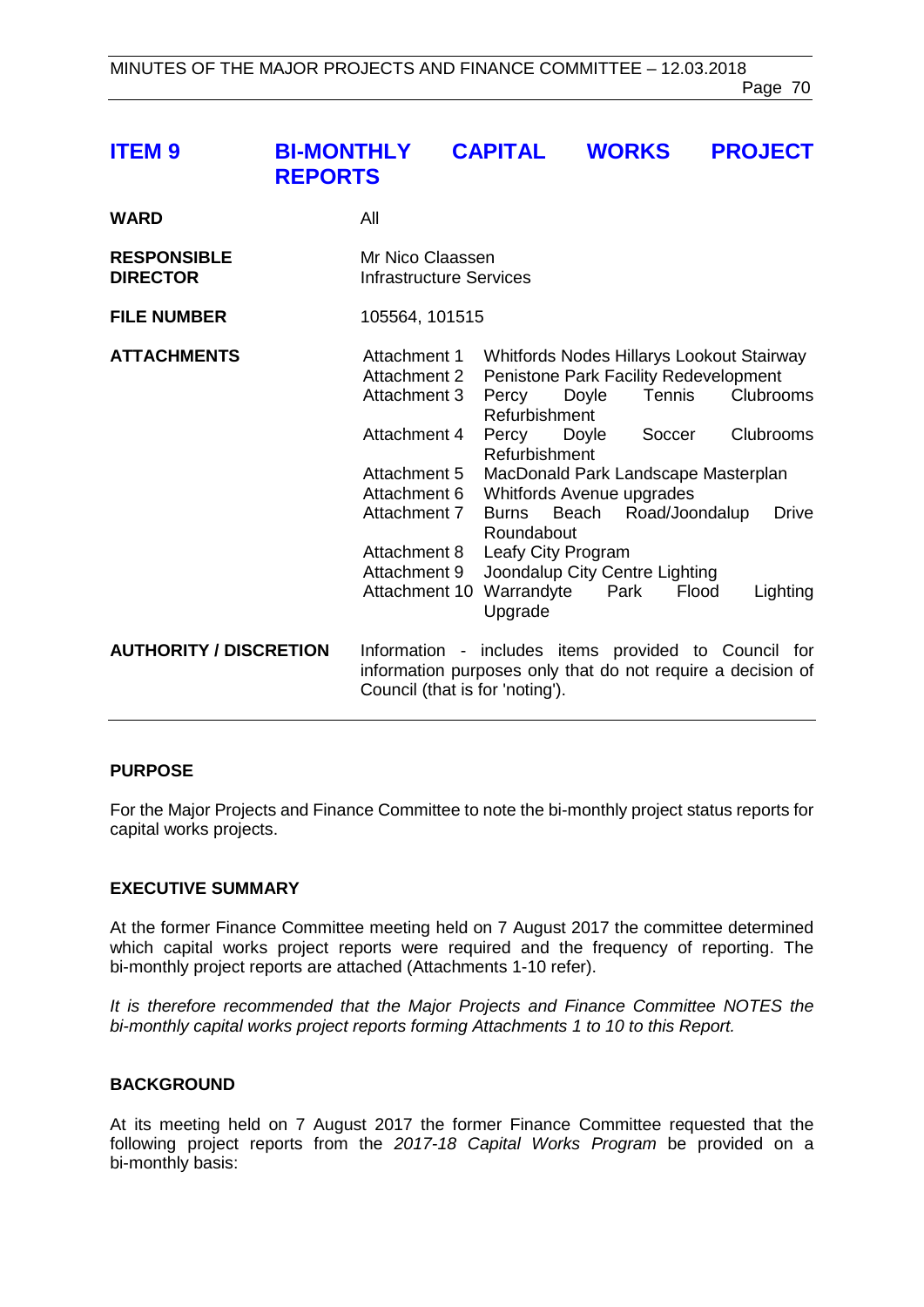| <b>Project Code</b> | <b>Project Description</b>                  |
|---------------------|---------------------------------------------|
| <b>FNM2054</b>      | Whitfords Nodes Hillarys Lookout Stairway   |
| MPP2047             | Penistone Park Facility Redevelopment       |
| MPP2063             | Percy Doyle Tennis Clubrooms Refurbishment  |
| MPP2064             | Percy Doyle Soccer Clubrooms Refurbishment  |
| PDP2256             | MacDonald Park Landscape Masterplan         |
| PDP2272             | Parin Pioneer Park Development              |
| <b>RDC2018</b>      | <b>Whitfords Avenue Upgrades</b>            |
| RDC2019             | Burns Beach Road/Joondalup Drive Roundabout |
| <b>SSE2057</b>      | Leafy City Program                          |
| STL2003             | Joondalup City Centre Lighting              |
| <b>STL2048</b>      | Warrandyte Park Flood Lighting Upgrade      |

The following project which required a bi-monthly project report is currently in the development phase and a status report is not available at this time:

Parin Pioneer Park Development.

# **DETAILS**

A summary of the projects and their current status is detailed in the bi-monthly project reports forming Attachments 1-10 to this Report.

#### **Issues and options considered**

Not applicable.

# **Legislation / Strategic Community Plan / policy implications**

**Legislation** Sections 5.17 and 6.80 of the *Local Government Act 1995.*

A committee cannot make decisions, on behalf of the Council, that require an absolute majority decision (section 5.17 of the *Local Government Act 1995)*, in which case, and in accordance with Section 6.8 of the *Local Government Act 1995,* includes approving expenditure not included in the City's Annual Budget. The Major Projects and Finance Committee may only recommend to the Council to approve or modify capital works projects.

### **Strategic Community Plan**

- **Objective** Major project delivery.
- **Strategic initiative** Not applicable.
- **Policy** Not applicable.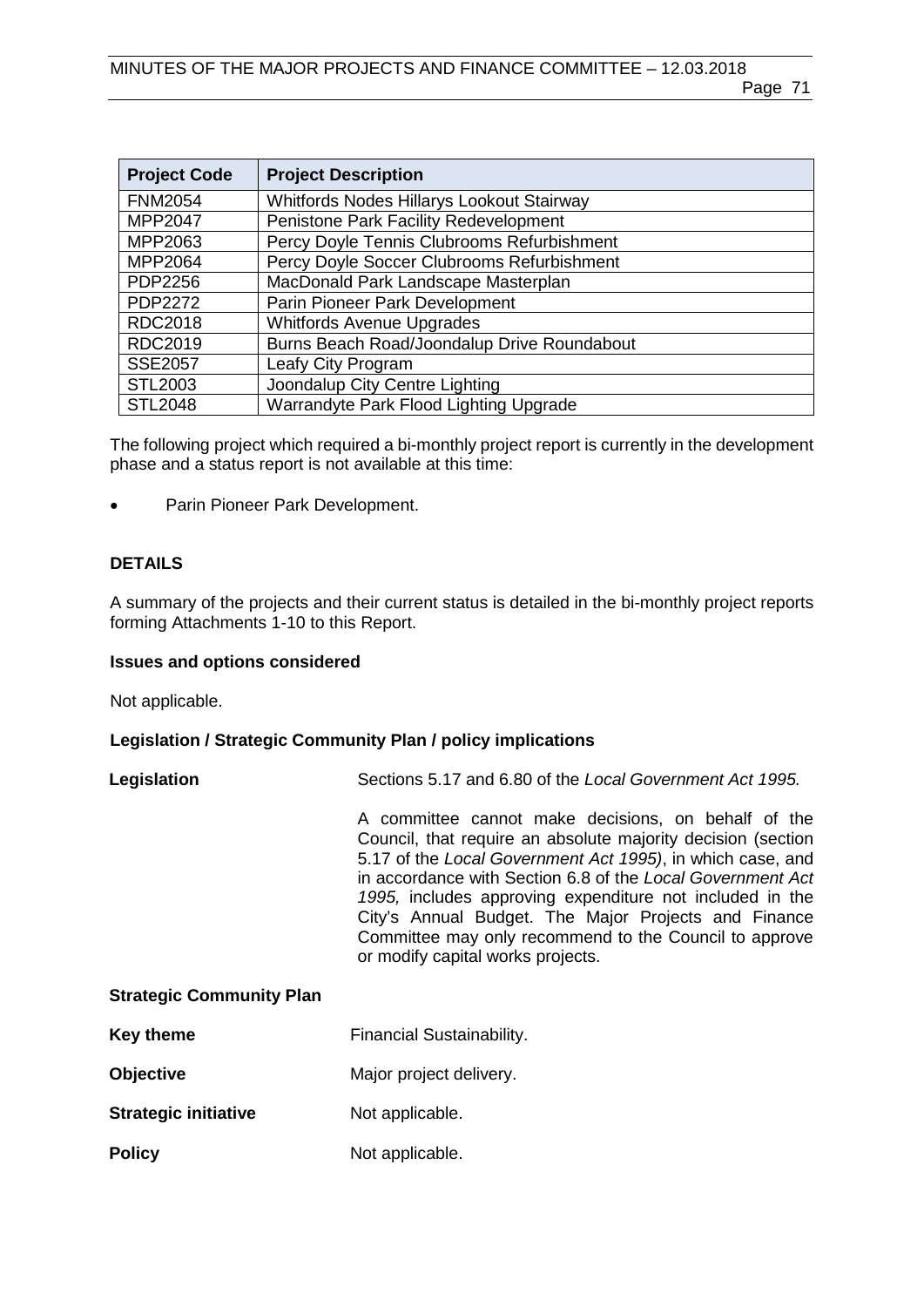### **Risk management considerations**

Not applicable.

# **Financial / budget implications**

Not applicable.

#### **Regional significance**

Not applicable.

### **Sustainability implications**

Not applicable.

#### **Consultation**

Not applicable.

#### **COMMENT**

The attached capital works project reports provide an update on the activities undertaken.

### **VOTING REQUIREMENTS**

Simple Majority.

### **MOVED Cr Hamilton-Prime, SECONDED Cr Fishwick that the Major Projects and Finance Committee NOTES the bi-monthly capital works project reports forming Attachments 1 to 10 to this Report.**

#### **The Motion was Put and CARRIED (7/0)**

**In favour of the Motion:** Mayor Jacob, Crs Chester, Fishwick, Hamilton-Prime, McLean, Poliwka and Taylor.

*Appendix 9 refers*

*To access this attachment on electronic document, click he[re: Attach9agnMPF180312.pdf](http://www.joondalup.wa.gov.au/files/committees/MPFI/2018/Attach9agnMPF180312.pdf)*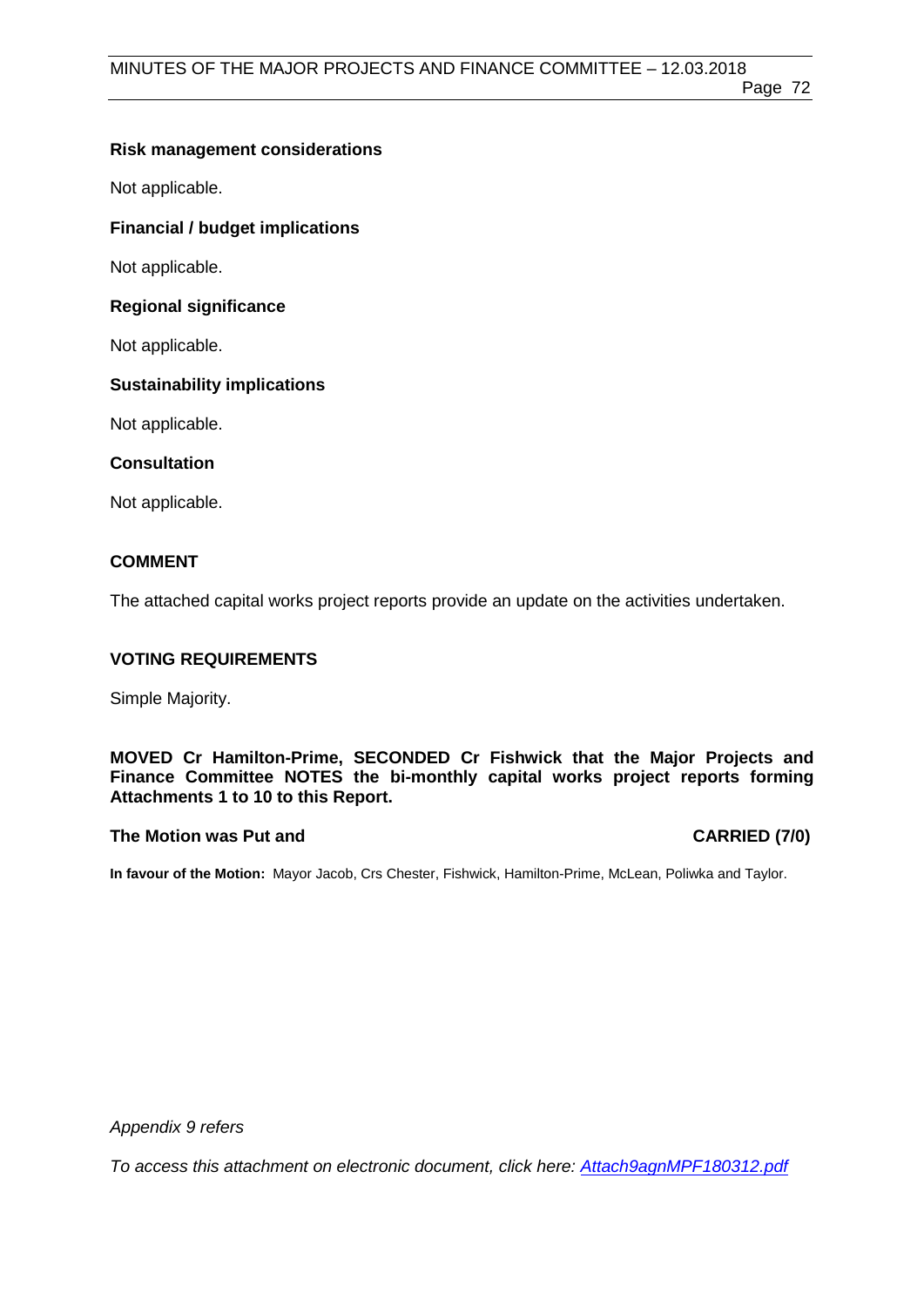#### **Disclosure of Proximity Interest**

| <b>Name/Position</b>      | <b>Cr Russell Poliwka.</b>                                       |  |
|---------------------------|------------------------------------------------------------------|--|
| <b>Item No./Subject</b>   | Item 10 - Confidential - Joondalup City Centre Development -     |  |
|                           | <b>Project Status.</b>                                           |  |
| <b>Nature of interest</b> | Proximity Interest.                                              |  |
| <b>Extent of Interest</b> | Cr Poliwka is a beneficiary of a property owned across the road. |  |

# **ITEM 10 CONFIDENTIAL - JOONDALUP CITY CENTRE DEVELOPMENT - PROJECT STATUS**

| <b>WARD</b>                           | <b>North</b>                                                                                                                                                                                     |  |
|---------------------------------------|--------------------------------------------------------------------------------------------------------------------------------------------------------------------------------------------------|--|
| <b>RESPONSIBLE</b><br><b>DIRECTOR</b> | Mr Garry Hunt<br>Office of the CEO                                                                                                                                                               |  |
| <b>FILE NUMBER</b>                    | 103036, 101515                                                                                                                                                                                   |  |
| <b>ATTACHMENTS</b>                    | Attachment 1<br>Boas Place Concept Plan Option 4B<br>Draft outline of a generic Order of<br>Attachment 2<br><b>Magnitude Business Case</b>                                                       |  |
|                                       | (Please Note: The Report and Attachments are confidential<br>and will appear in the official Minute Book only).                                                                                  |  |
| <b>AUTHORITY / DISCRETION</b>         | Executive - The substantial direction setting and oversight<br>role of Council, such as adopting plans and reports,<br>accepting tenders, directing operations, setting and<br>amending budgets. |  |

This Item was considered earlier in the meeting prior to Item 1 – 2019-20 Community Facility Refurbishment Projects- Mildenhall and Duncraig Community Centre – Page 6 refers.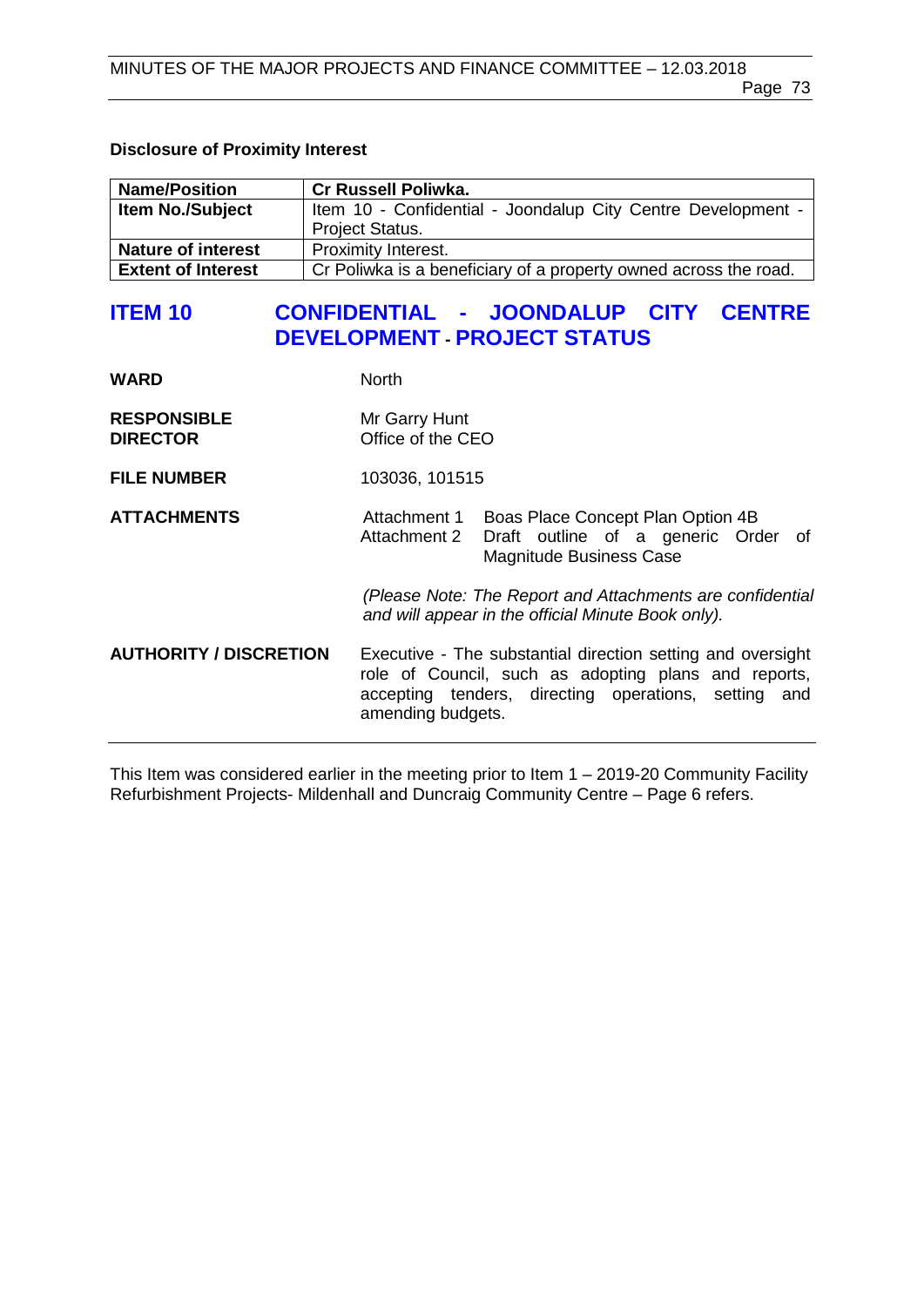# **ITEM 11 CONFIDENTIAL - PINNAROO POINT CAFÉ - PROJECT STATUS**

| <b>WARD</b>                           | South-West                         |
|---------------------------------------|------------------------------------|
| <b>RESPONSIBLE</b><br><b>DIRECTOR</b> | Mr Garry Hunt<br>Office of the CEO |
| <b>FILE NUMBER</b>                    | 102656, 101515                     |

### **ATTACHMENTS** Nil.

*(Please Note: The Report is confidential and will appear in the official Minute Book only).*

## **AUTHORITY / DISCRETION** Executive - The substantial direction setting and oversight role of Council, such as adopting plans and reports, accepting tenders, directing operations, setting and amending budgets.

This report is confidential in accordance with Section 5.23(2)(c) of the *Local Government Act 1995*, which also permits the meeting to be closed to the public for business relating to the following:

• *A contract entered into, or which may be entered into, by the local government and which relates to a matter to be discussed at the meeting.*

A full report was provided to Elected Members under separate cover. The report is not for publication.

*Cr Hollywood entered the room at 7.41pm.*

#### **MOVED Cr Hamilton-Prime, SECONDED Cr Poliwka that the Major Projects and Finance Committee NOTES:**

- **1 the Pinnaroo Point Café - Project status Report;**
- **2 the Chief Executive Officer will seek formal agreement with the Department of Planning, Lands and Heritage on a Crown Land lease, the key terms of which are outlined in this Report;**
- **3 once an agreement has been reached on the Crown Land lease, the Chief Executive Officer will finalise negotiations with Rock (WA) Pty Ltd trading as White Salt on a sub lease, the key terms of which will be consistent with the Crown Land lease;**
- **4 a further report will be presented to Council on the outcome of the Crown Land lease and sub-lease negotiations as detailed in parts 2 and 3 above.**

#### **The Motion was Put and CARRIED (7/0)**

**In favour of the Motion:** Mayor Jacob, Crs Chester, Fishwick, Hamilton-Prime, Hollywood, Poliwka and Taylor.